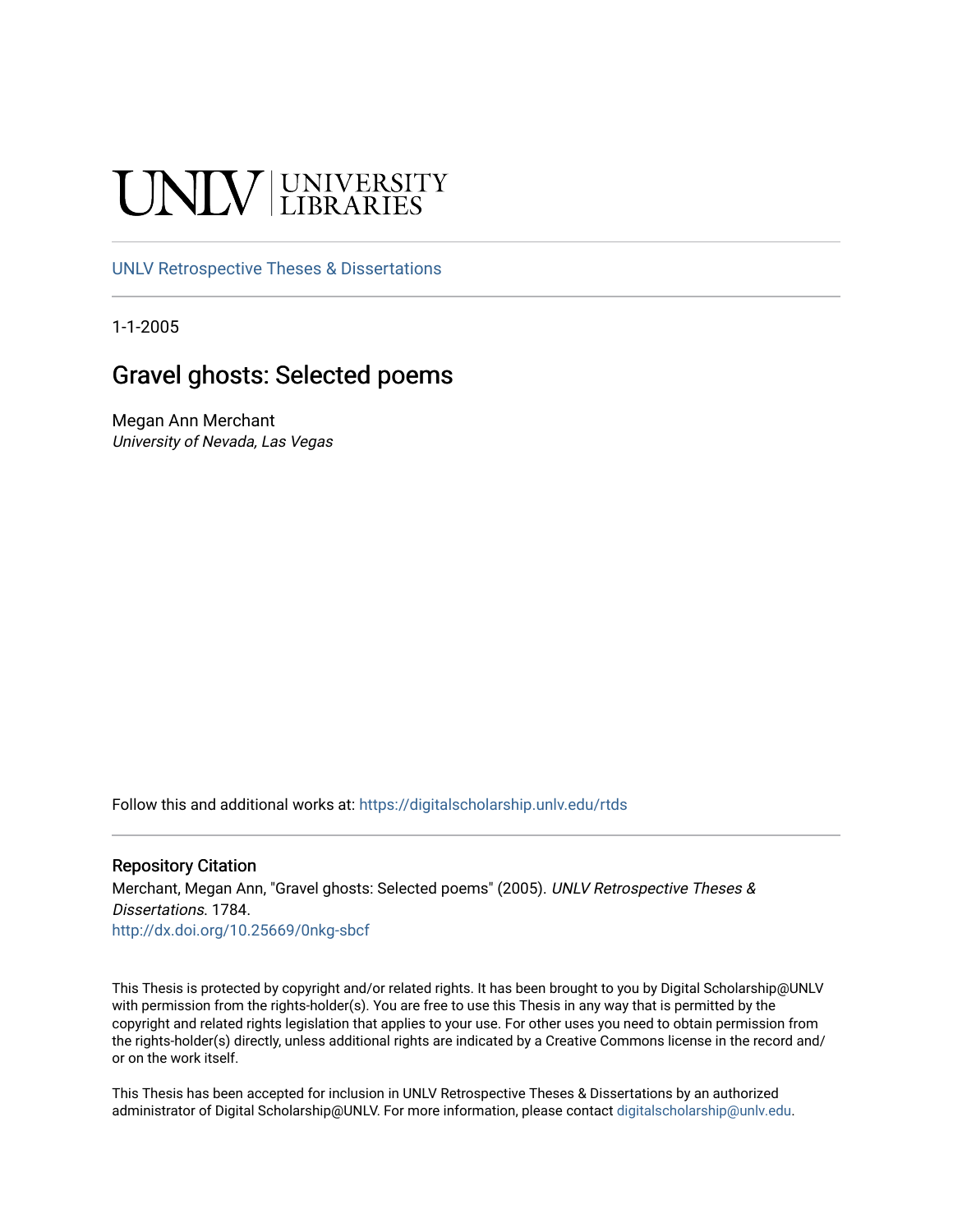## GRAVEL GHOSTS : SELECTED POEMS

By

Megan Ann Merchant

Bachelor of Communications University of Nevada, Las Vegas 2001

Master of Fine Arts Creative Writing University of Nevada, Las Vegas 2005

A thesis submitted in partial fulfillment of the requirements for the

**Master of Fine Arts Degree in Creative Writing Department of English College of Liberal Arts** 

> **Graduate College University of Nevada, Las Vegas May 2005**

Reproduced with permission of the copyright owner. Further reproduction prohibited without permission.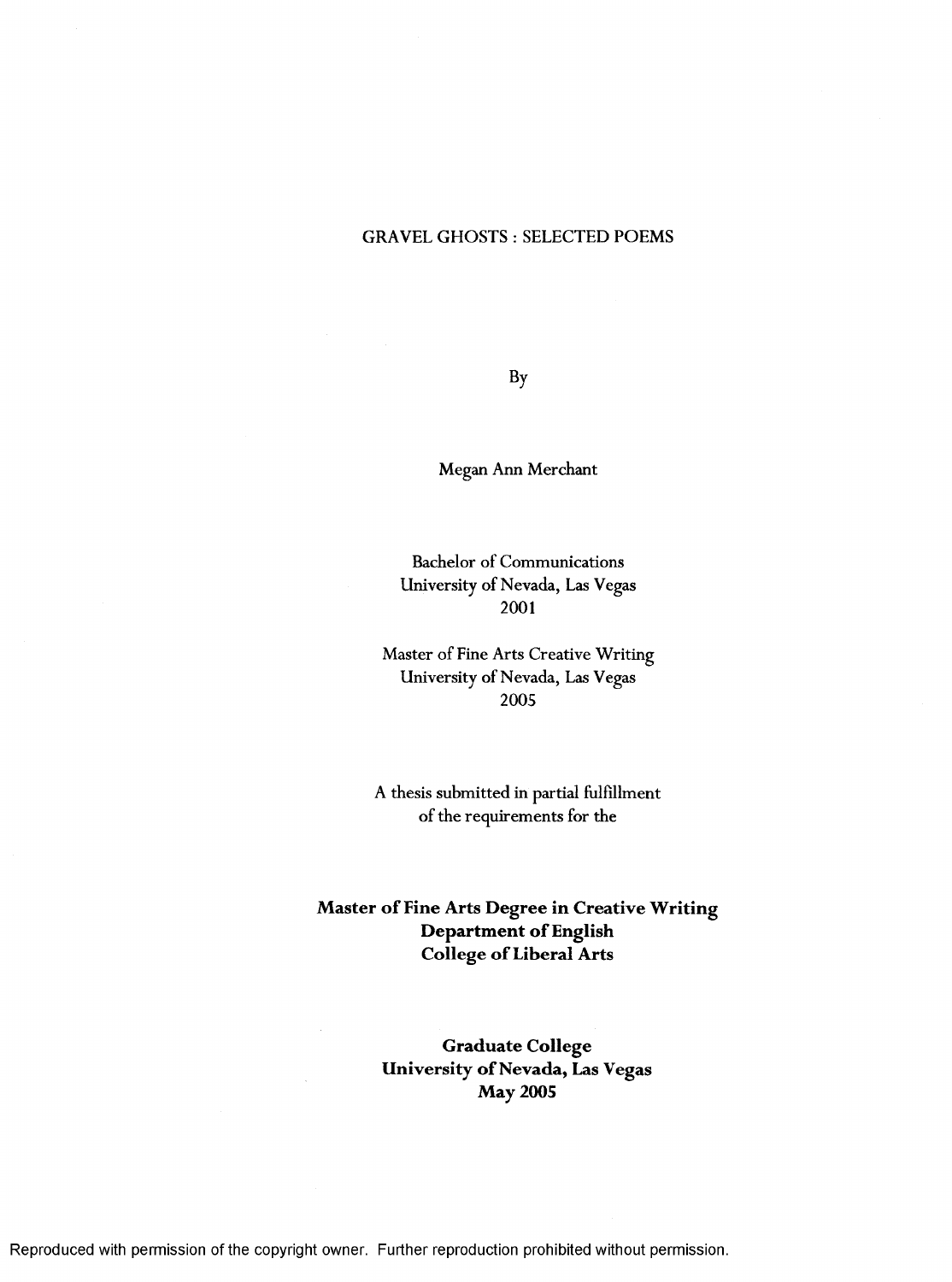UMI Number: 1428571

## INFORMATION TO USERS

The quality of this reproduction is dependent upon the quality of the copy submitted. Broken or indistinct print, colored or poor quality illustrations and photographs, print bleed-through, substandard margins, and improper alignment can adversely affect reproduction.

In the unlikely event that the author did not send a complete manuscript and there are missing pages, these will be noted. Also, if unauthorized copyright material had to be removed, a note will indicate the deletion.



## UMI Microform 1428571

Copyright 2005 by ProQuest Information and Learning Company. All rights reserved. This microform edition is protected against unauthorized copying under Title 17, United States Code.

> ProQuest Information and Learning Company 300 North Zeeb Road P.O. Box 1346 Ann Arbor, Ml 48106-1346

Reproduced with permission of the copyright owner. Further reproduction prohibited without permission.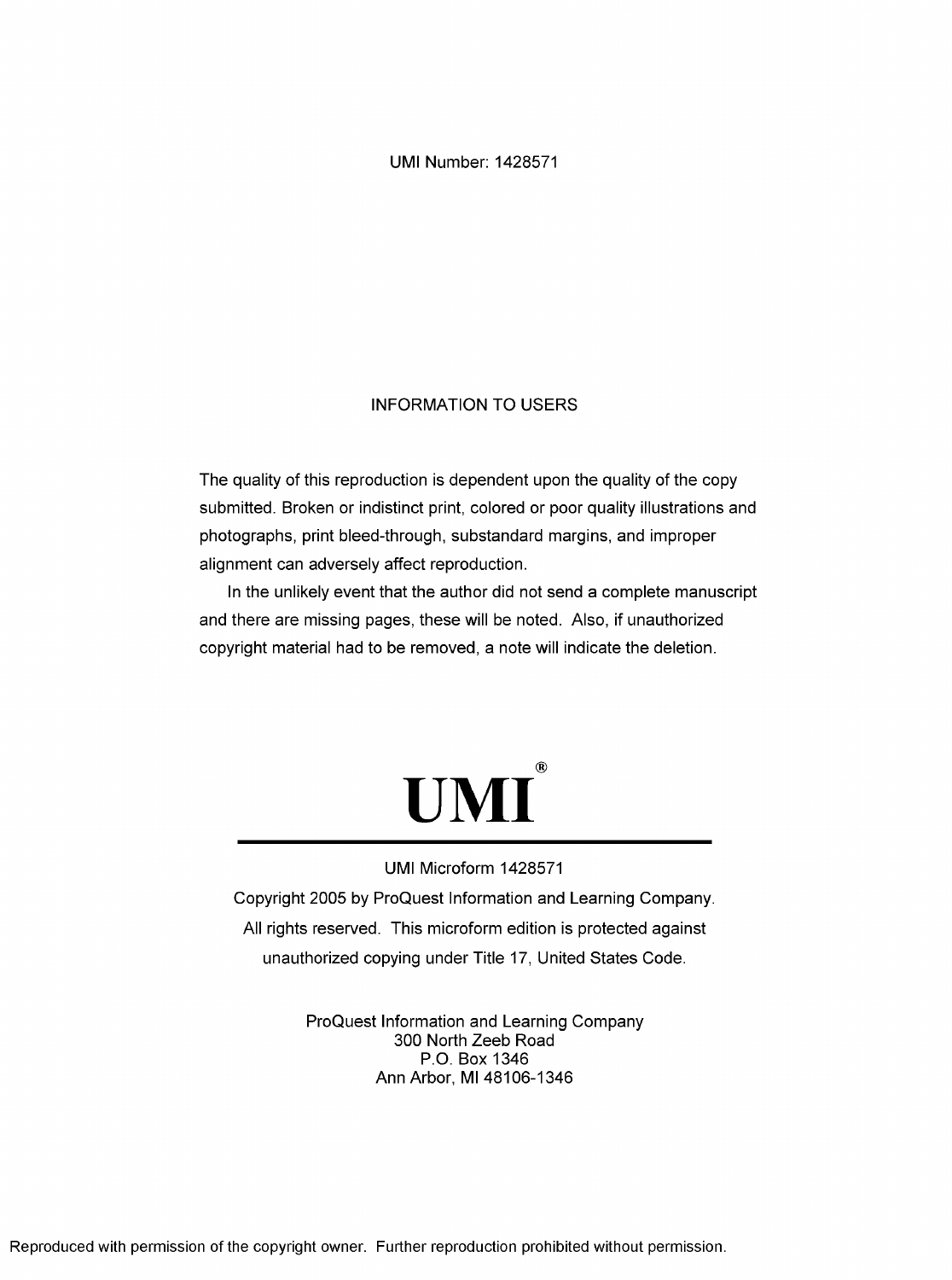

# **Thesis Approval**

The Graduate College University of Nevada, Las Vegas

April 22nd  $_{20}$  05

The Thesis prepared by

Megan Merchant

Entitled

Gravel Ghosts

is approved in partial fulfillment of the requirements for the degree of

Master of Fine Arts in Creative Writing

<u>al :</u>

*Exam ination C om m ittee Chair*

*Dean of the Graduate College* 

*1 , Exam ination C om m ittee M em ber*

*Examination Committee Member* 

*Graduate College Follty Representative* 

1017-53

**11**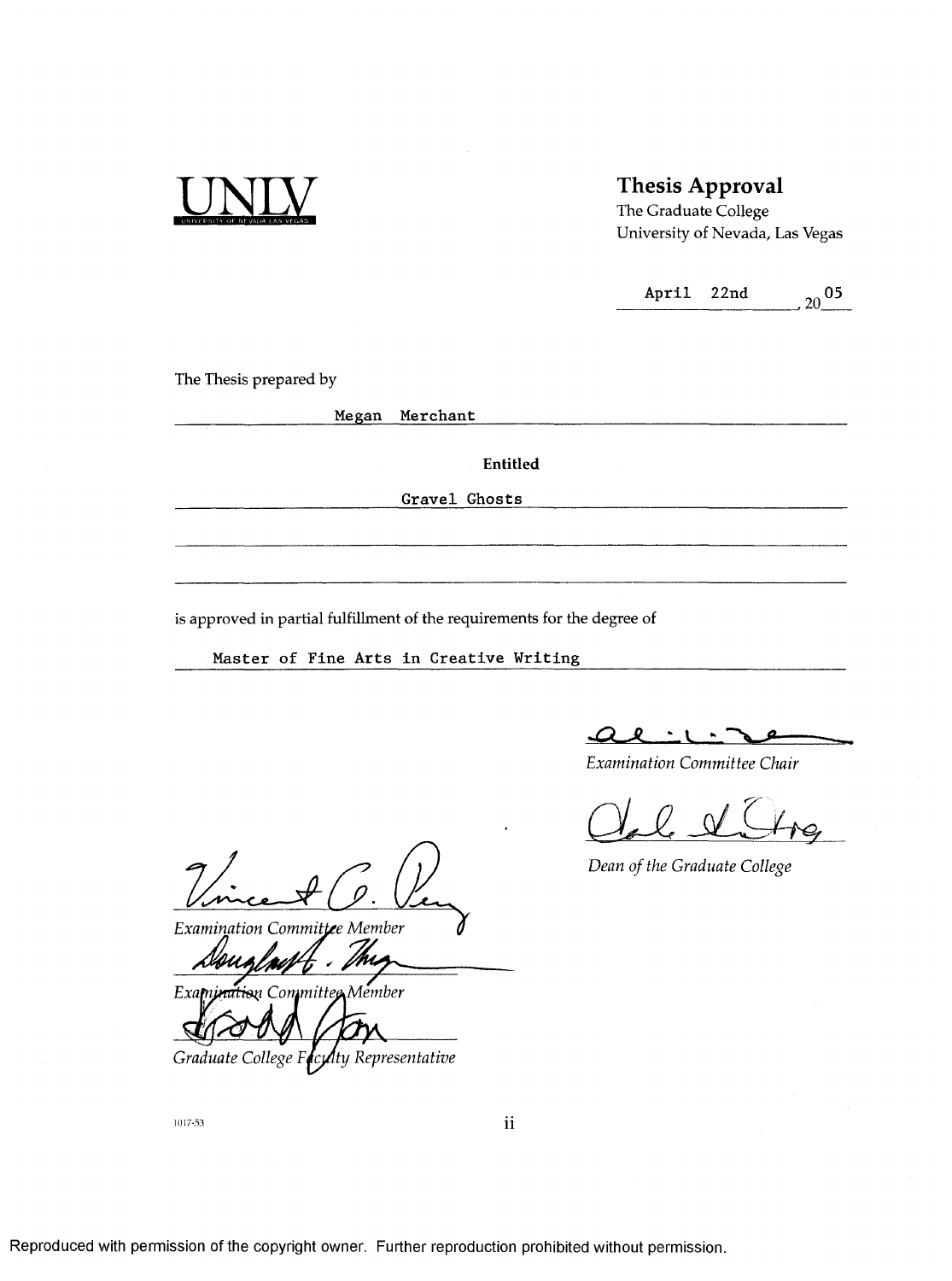## ABSTRACT

# **Gravel Ghosts: The poetics of landscape**

by

Megan Merchant

Dr. Aliki Barnstone, Examination Committee Chair Professor of English University of Nevada, Las Vegas

In in his collection of poetry and prose *Spring and All,* William Carlos Williams said, "the reader knows himself as he was twenty years ago and he has also in mind a vision of what he would be someday. Oh some day ! But the thing he never knows and never dares to know is what he is at the exact moment that he is. And this moment is the only thing in which I am at all interested" (88-89). That moment is the landscape for my collected works, Gravel Ghosts. The flower itself is a great representation of the desired moment that Williams describes; when the white flowers bloom over the nearly invisible stem it looks as if a parachute is suspended mid-air. We are all rooted by the invisible ties of our history, floating somewhere between immediacy and becoming.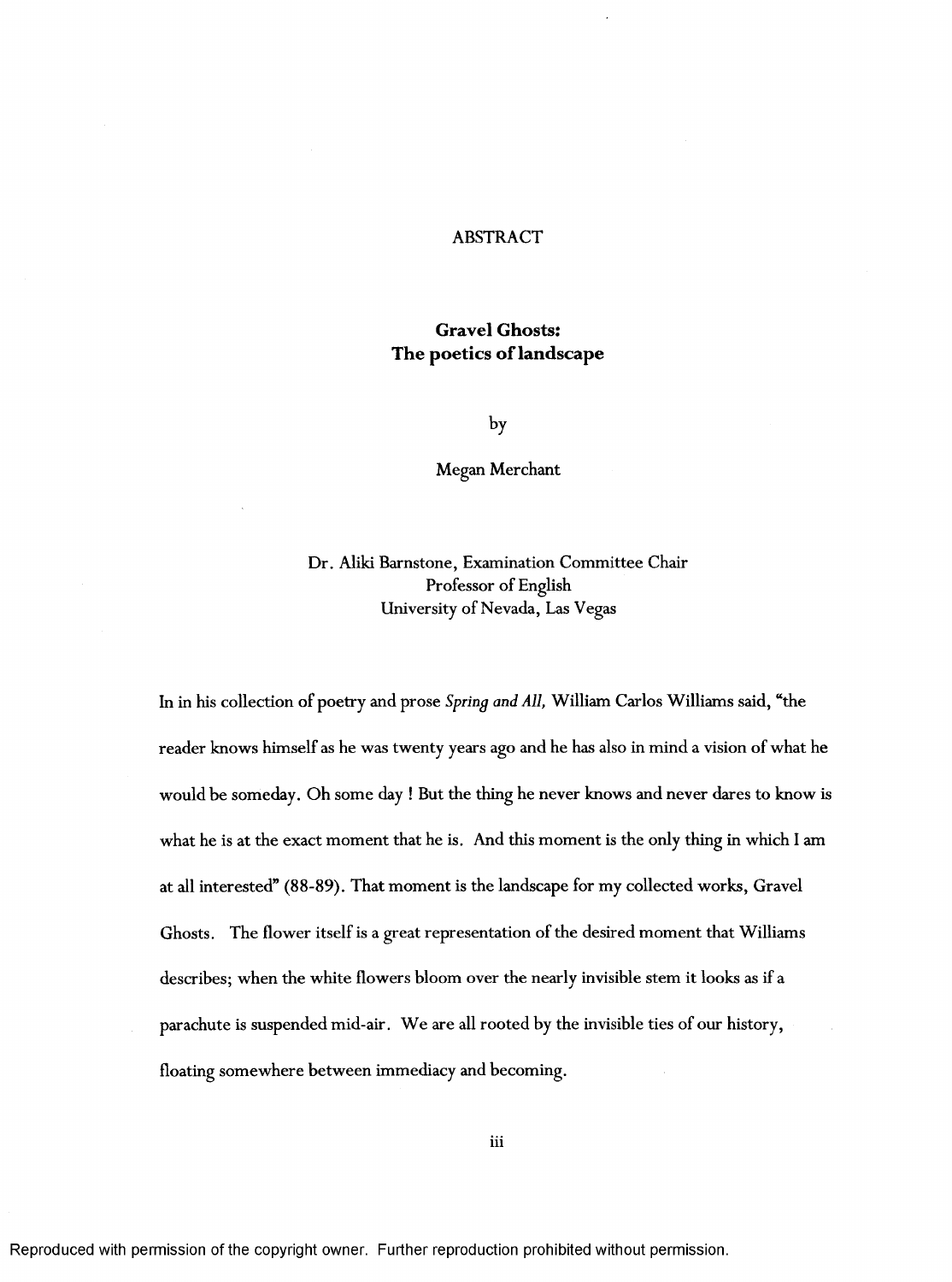# TABLE OF CONTENTS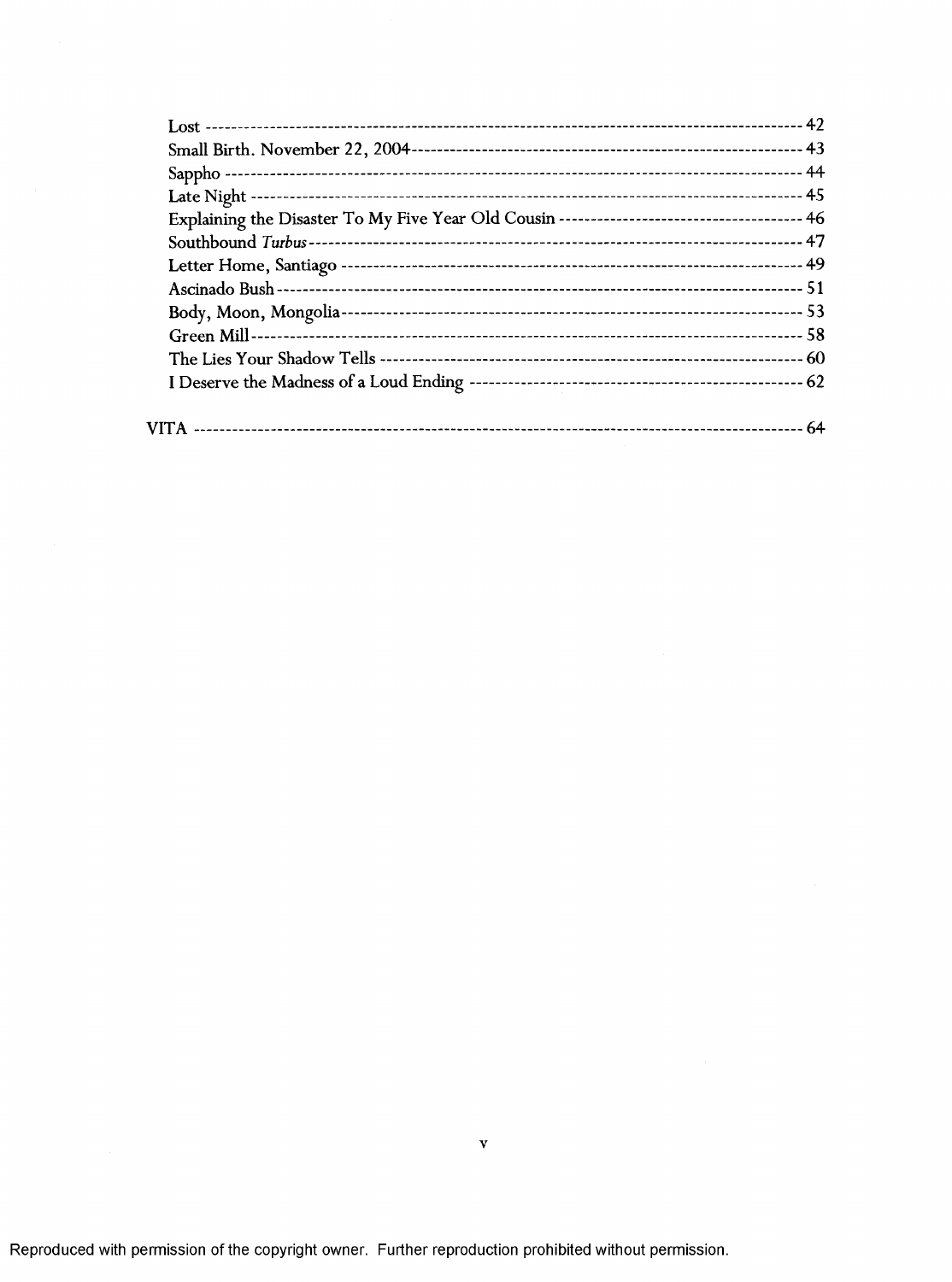#### ACKNOWLEDGMENTS

I have arrived at the end of this journey and see nothing less than what it took to get here. For those who showed me how to live as a poet, not simply how to create poetry-thank you. To each member of my committee, please know that I greatly appreciate the lengthy conversations, recommendations, guidance, and motivation. Thank you for opening so many doors. And Paul, thank you for teaching me how to have faith. For showing me how full the world is when passing through it with open hands--thank you for walking alongside of me.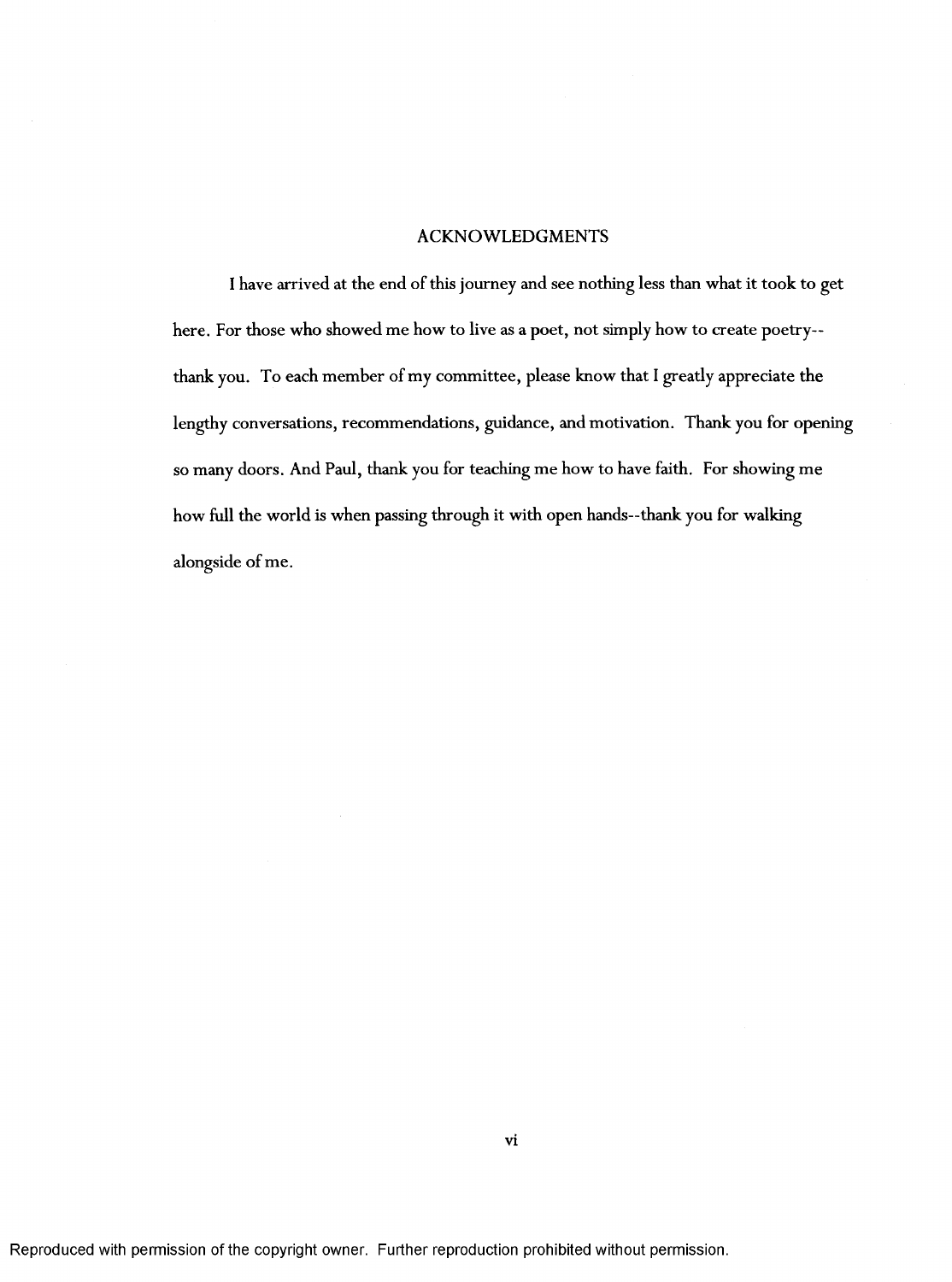**Gravel Ghosts**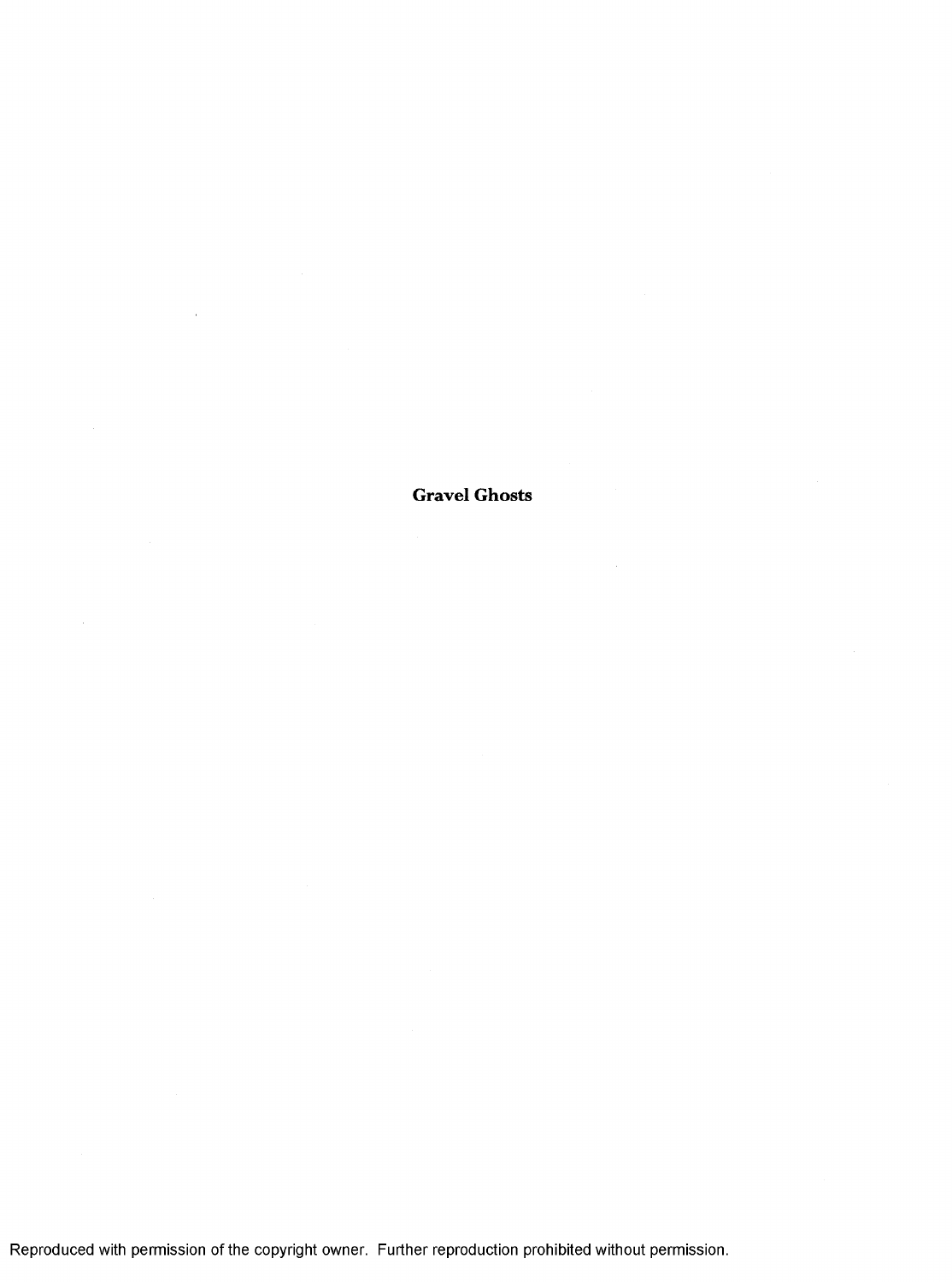**Branched, Leafless**

 $\mathbf{1}$ 

Reproduced with permission of the copyright owner. Further reproduction prohibited without permission.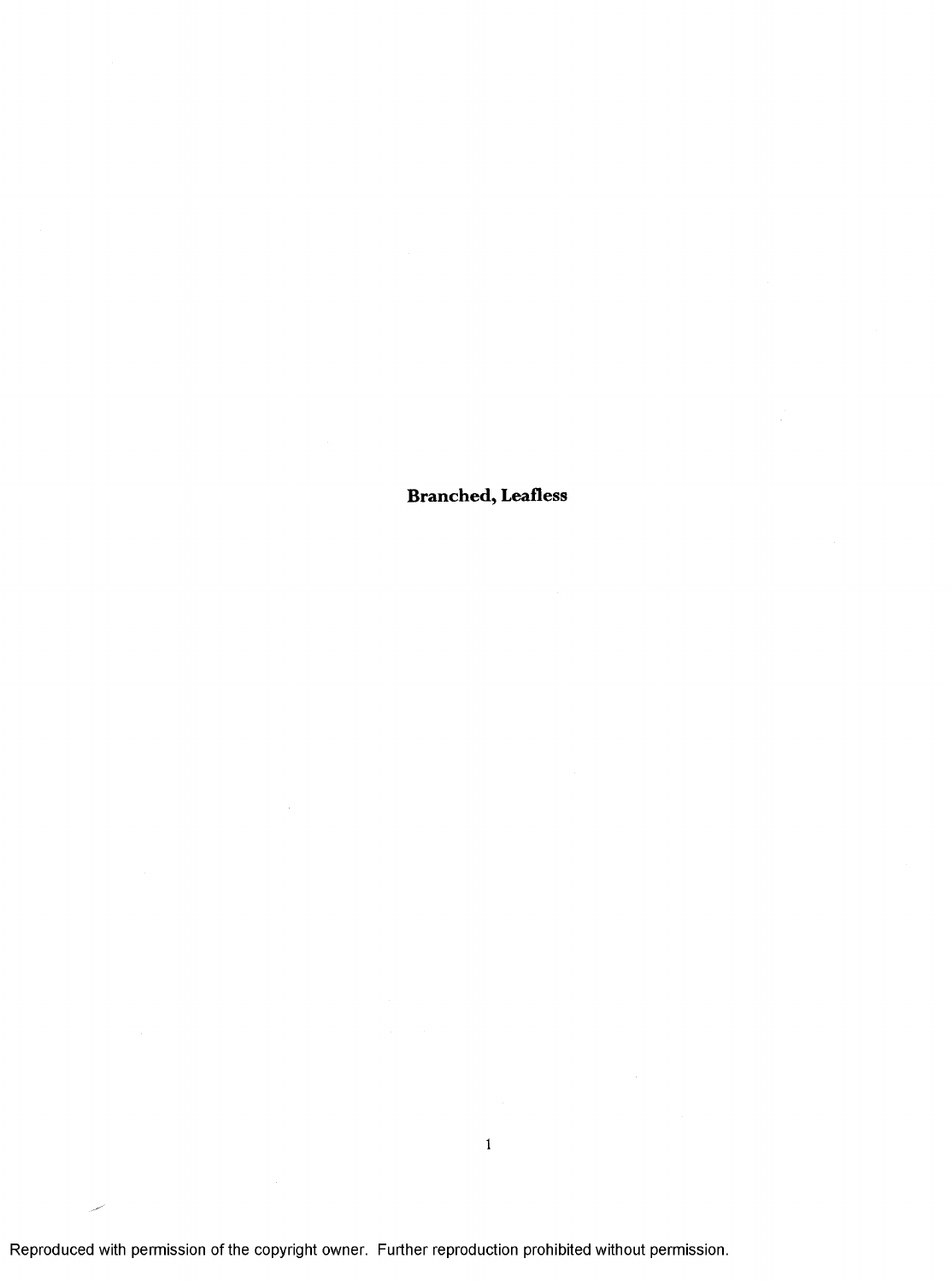# One Hundred Year Bloom

From my rotting body, flowers shall grow and I am in them and that is eternity.  $\sim$  Edward Munch

How many chances in this life do you have to meet yourself, as someone else? To come back to the land where you were born, only to find, among boarded windows, cracked pipes, shorn shingles, that you have already left,

trees mindless of the man who once soiled their roots, tended to a violet patchwork of cattleyas when the evening frost called in an emergency of night.

How instinctively you would grasp the thinness of their leaves in a palmed cup, draw them close to your lips, whisper heat and breath to keep them through wintry hours.

When exactly did you stop listening?

 $\overline{2}$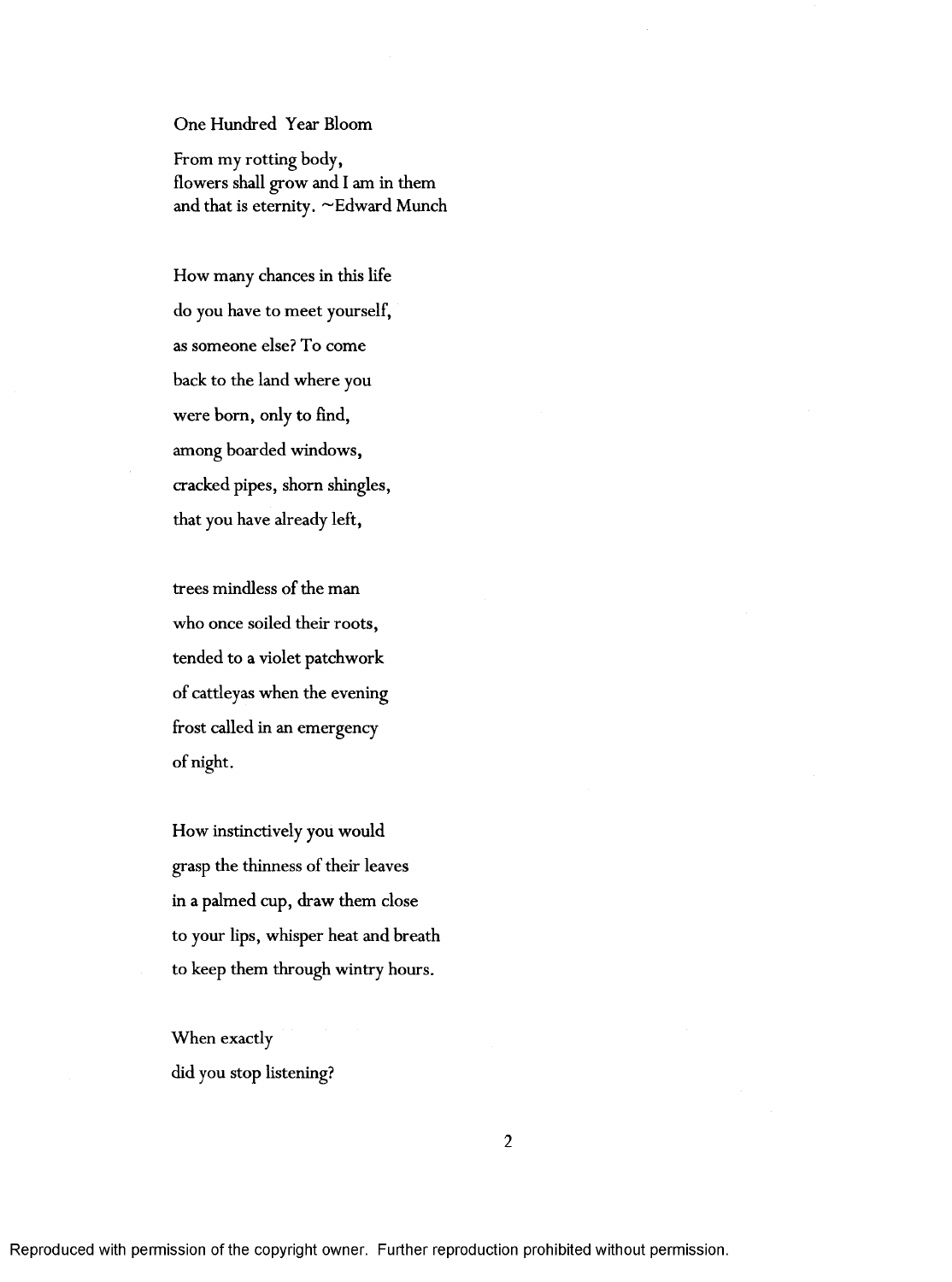How long has this landscape of your past been receding, without a phone, just a junction box, frayed wires, a stranded motorist in the desert calling out random numbers,

letting it ring and ring, waiting for an answer, a voice to recognize and say yes, stranger, you are alive. But no *one's home, no one.* The greater parts of yourself are living some place else.

And in the morning when you wake, you feel a loneliness of having kept something alive, long enough to let die another night, with another choice.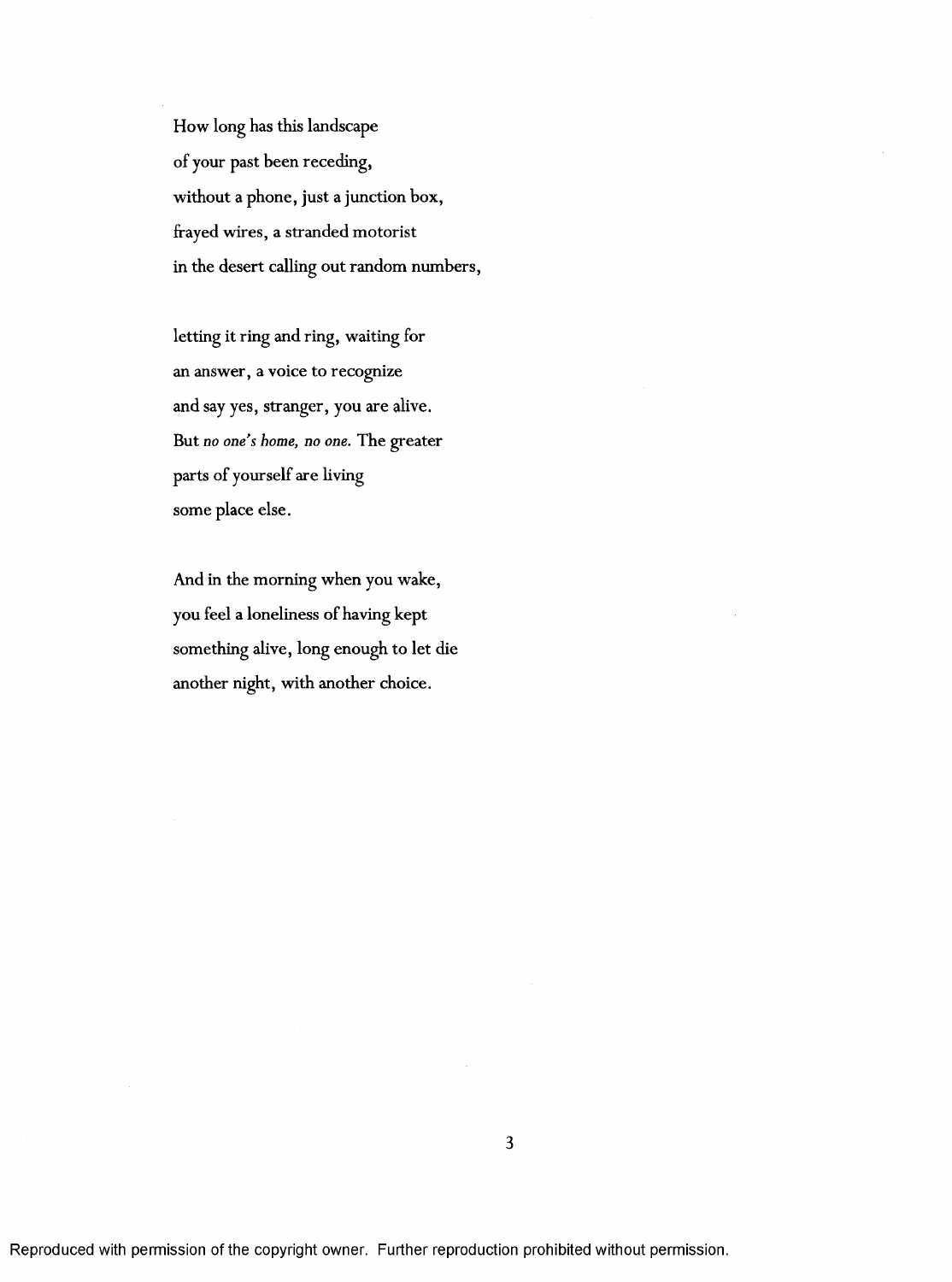## March 10, 2005-National Park Service

*The Mojave Road across Soda Dry Lake is impassable due to standing water, muddy conditions.*

Once I saw a Buick stranded in an oblong puddle that looked no deeper than my knees. The woman, hysterical, climbed from her window to the roof, arms reaching toward the sky for a rescue-oblivious that the clouds had started it all, although who is to say how long they had been holding a storm inside tem pered enough to draw out a small stream, thick enough to engulf a passing plane, flocks of swallows, tendrils of smoke and dust.

Her father should have taught her the proper technique for passing through bodies of water, how to cross the glassy onyx, when to touch the gas, shift the wheel.

4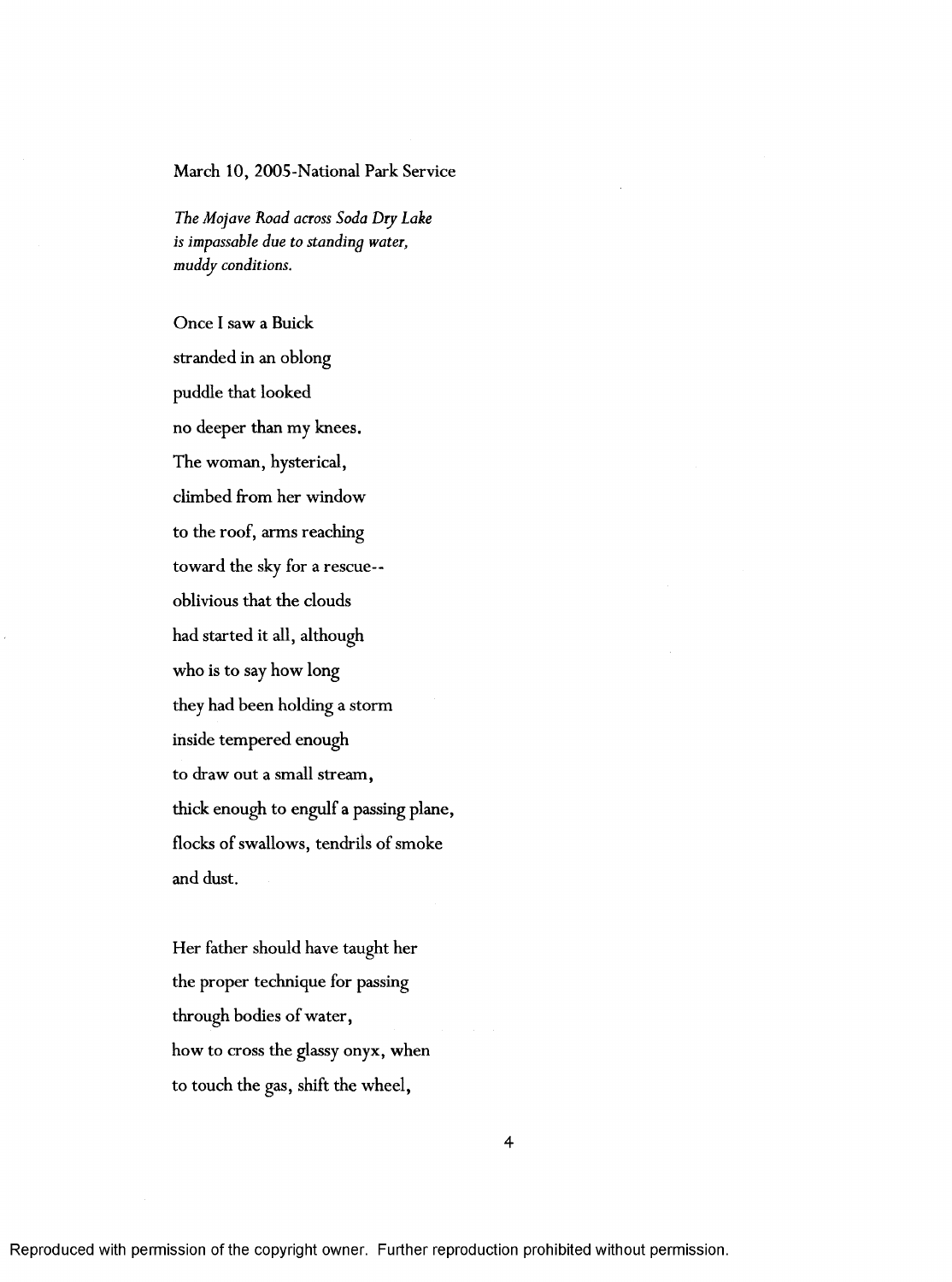plum met the same direction as a slant of light through drawn blinds in an early hour. To turn her body whole in the direction of her eyes, the way a stream flows under rocks, despite gravity. The body follows.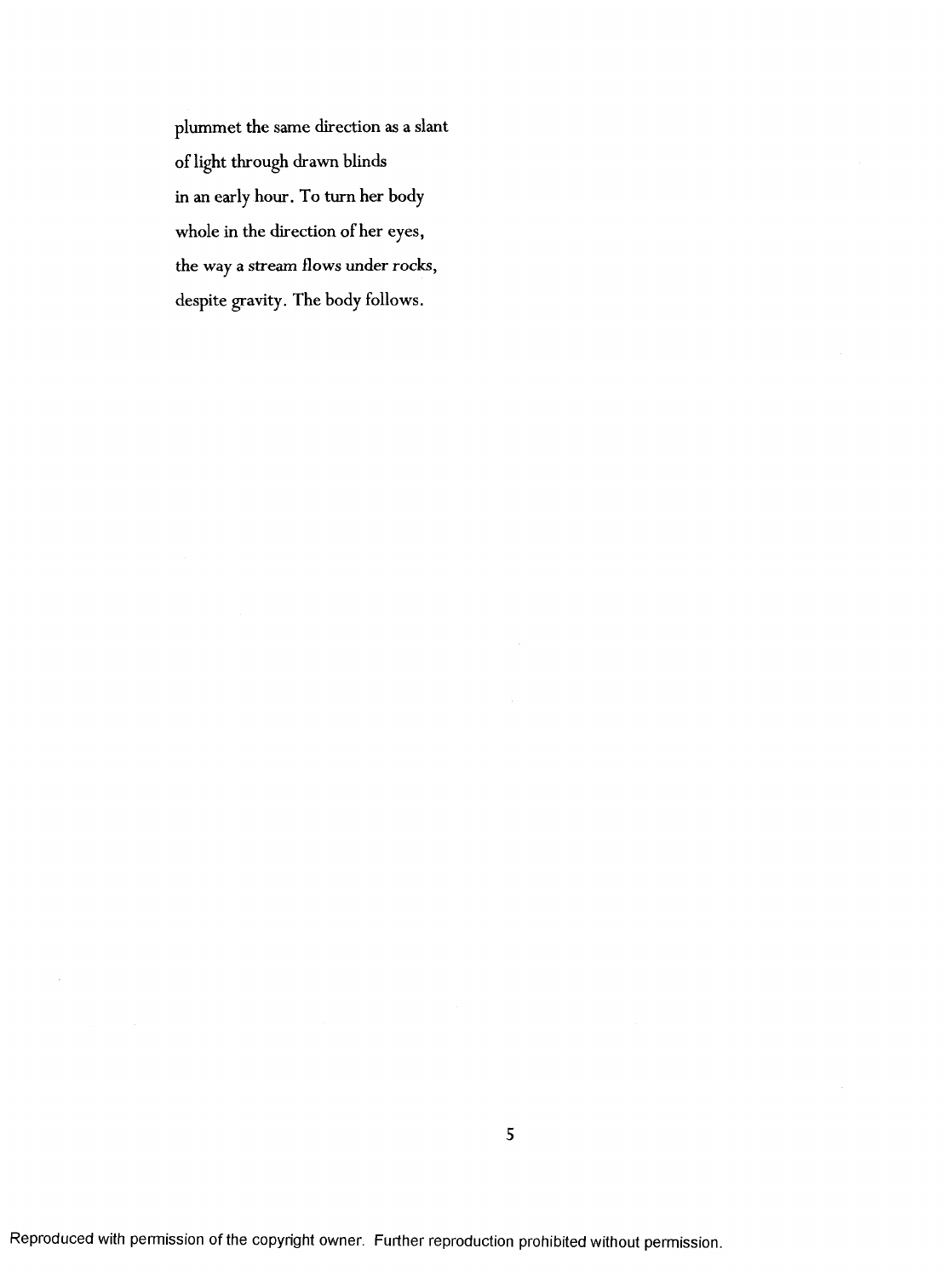*Ivanpah Road is dry hut rough; high clearance recommended.*

Desert tortoises come out after the rain. Park rangers avoid dirt roads until they can map what has washed away. Couples park cars along the North side of Kelso, haphazard, almost abandoned, to seek out the most unlikely carpets of blooms—

spreads of hyacinth spaced along dried lake beds, depressions of earth and deep basins. From the tip of a desert dune you can see spaces of soil between each violet cluster and the morning air drying long

linear leaves. Out here, the heat tricks the thirst of imagination, westerly shadows of stirred dust become wet ravines, glossy pools of water, that after such flooding, seem close, possible.

My Mojave prefers strays, distance. At least an hour's walk for wildflowers that refuse to give themselves too quickly.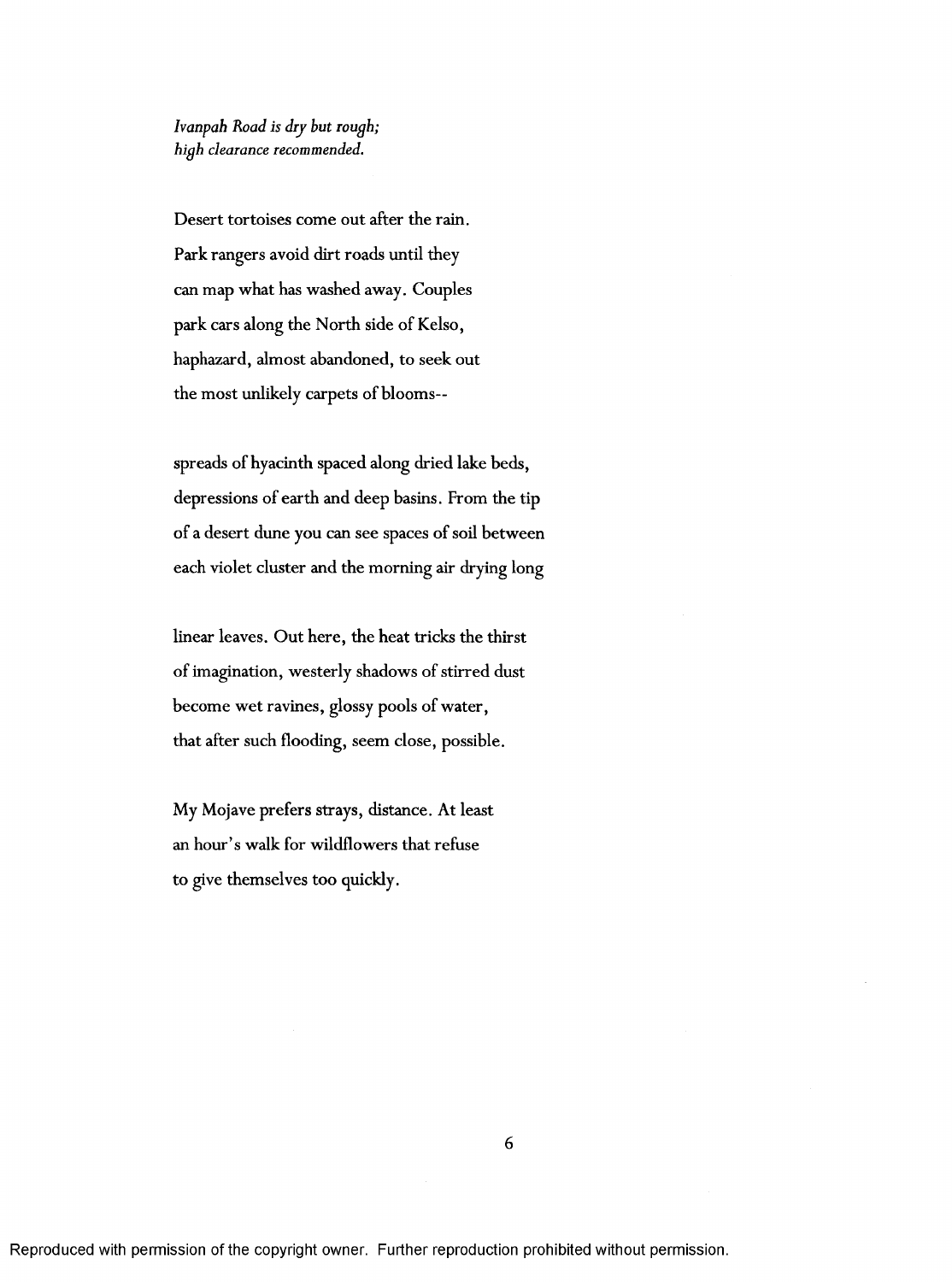*Cedar Canyon Road is rough; open to all vehicles willing to tolerate "washboard" conditions. Be prepared to drive slow.*

When the summer rains dig below cracked mud, plates, winds the first bloom of Joshua trees in the later evening,

it folds, stains of earth, roots of myth. Sparse pocks of water that move by name—Piute, Rock, Marl, Soda Lake.

Their locations make sense of directions. Once lost on a highway runoff, I was able to look at the openness

of all directions, but had to stop at a gas pump to find mine, and an urgency

came through with the *ting* of the hooded gold bell above the door- if you don't know

where you've been...I was looking for a way out, told the cashier of the small depot

something of the same. His jaw twitched, fingers of dust themselves pointed right.

his right. *People confuse the yellow tack-stemflowers with desert*

Reproduced with permission of the copyright owner. Further reproduction prohibited without permission.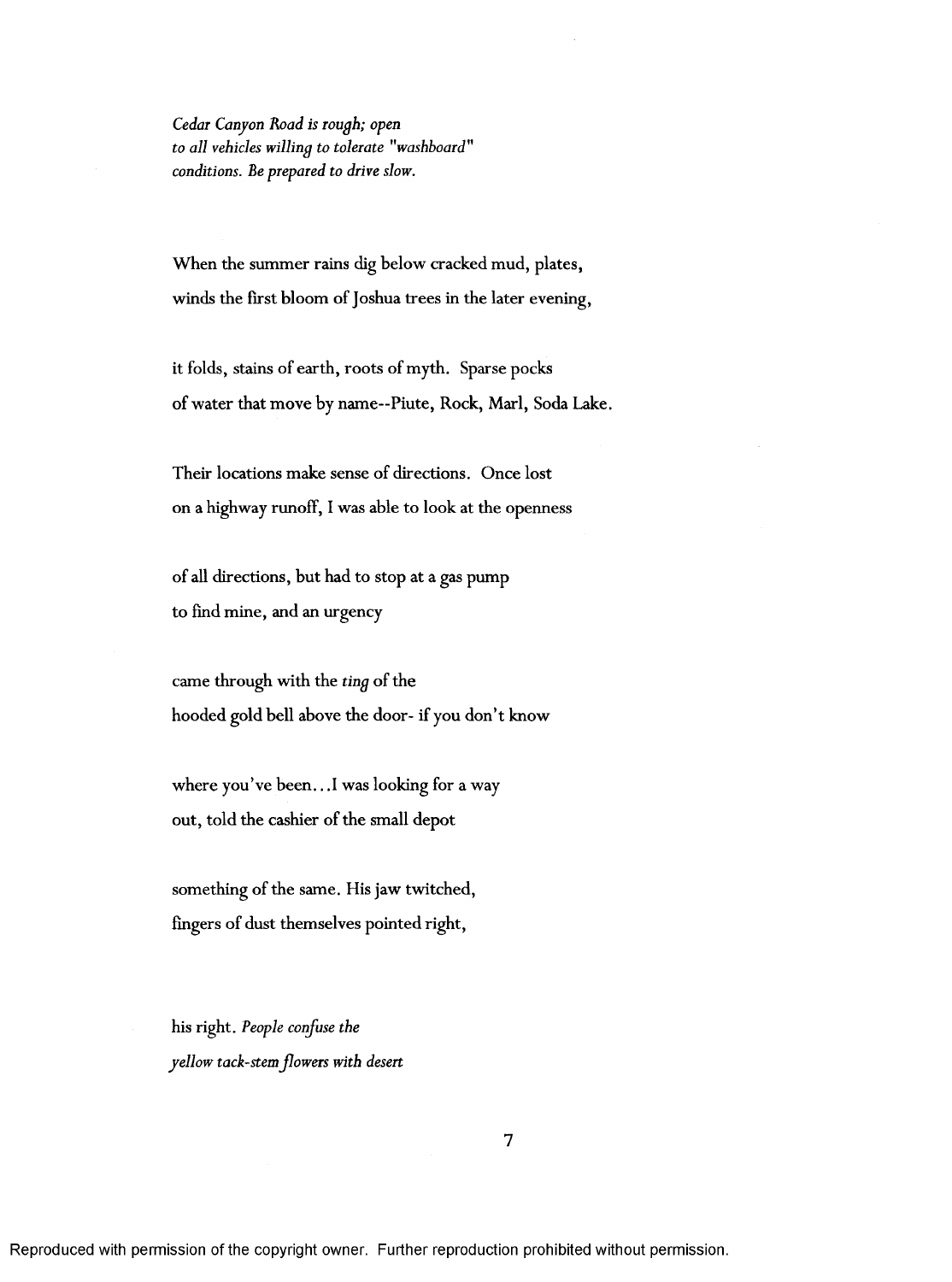*dandelions. One fields its long lemon fowers along roadsides, vacant lots,*

sandy flats, and deep washes. The other, is *huntedfor days before the mood of August heat sets,*

*but whenfound, all the more valuable. The only way to tell the difference is to place your indexfinger*

*along the slender bristles, run it down the stalked yellow head and press the leaves growing underneath.*

*One is coated with a thin, skin-like fur, the other naked and rough.*

The map he gave me was full of side-roads, outlets, approximated miles, connections to the land,

the little bell in the door sounding each one, letting them go, *he-llo, he-llo.*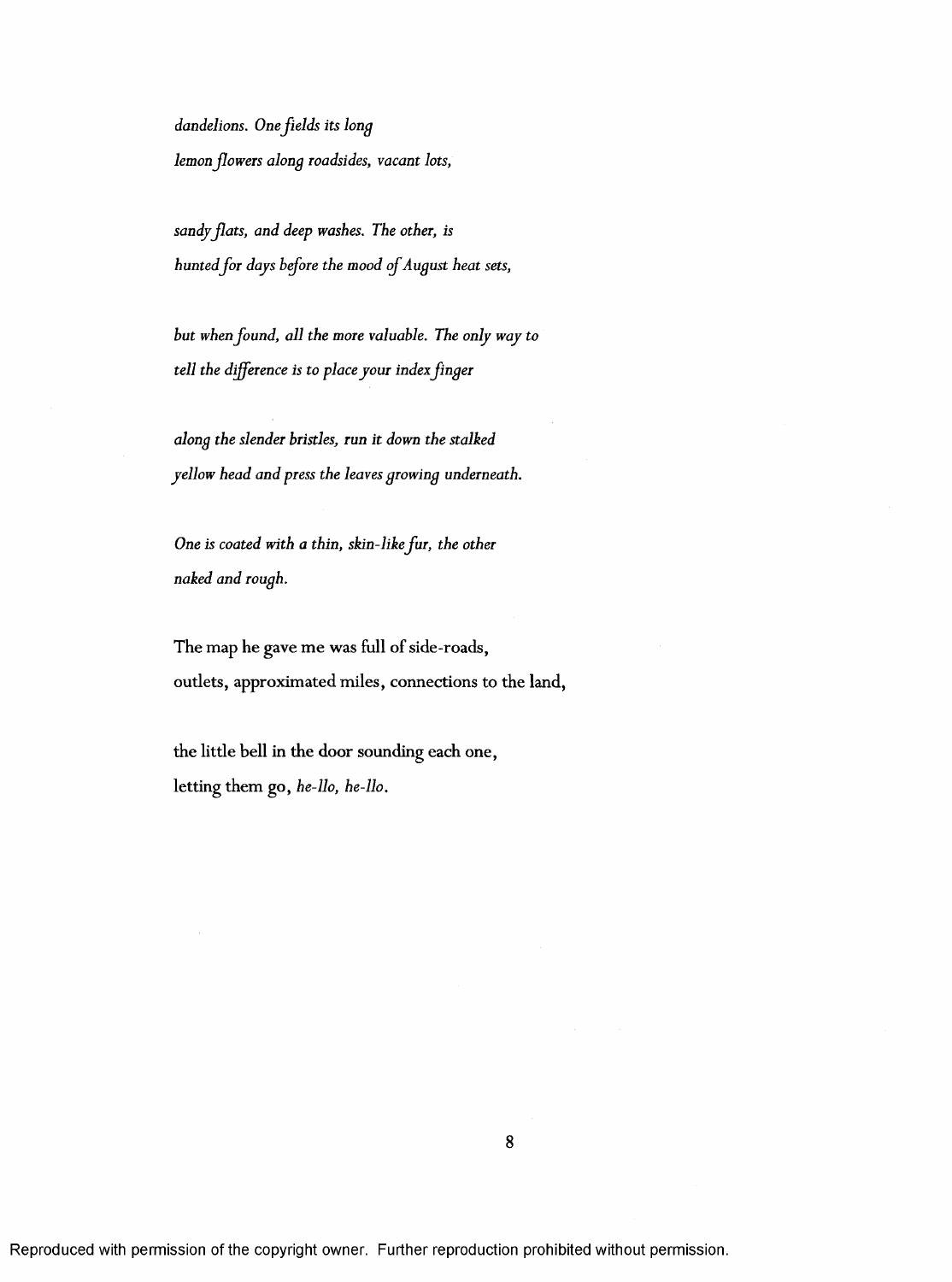## Canis Latrans

You define a desert by what's lacking.

My little Mojave, my fierce wild fire

of rocks and seed mountain peaks that bloom

in June. Ravaged by wild haired dogs, coyote night travelers that cross your basins

swiftly, bulldoze flora, scavenge space.

My scorched earthen pot, they say your wildflowers peak once in twenty years.

So every spring photographers climb onto piles of collected earth,

scamper peaks to catch what could be a record radiance-- what turns into

a glossy image, the month of May on my fridge, passed days crossed

9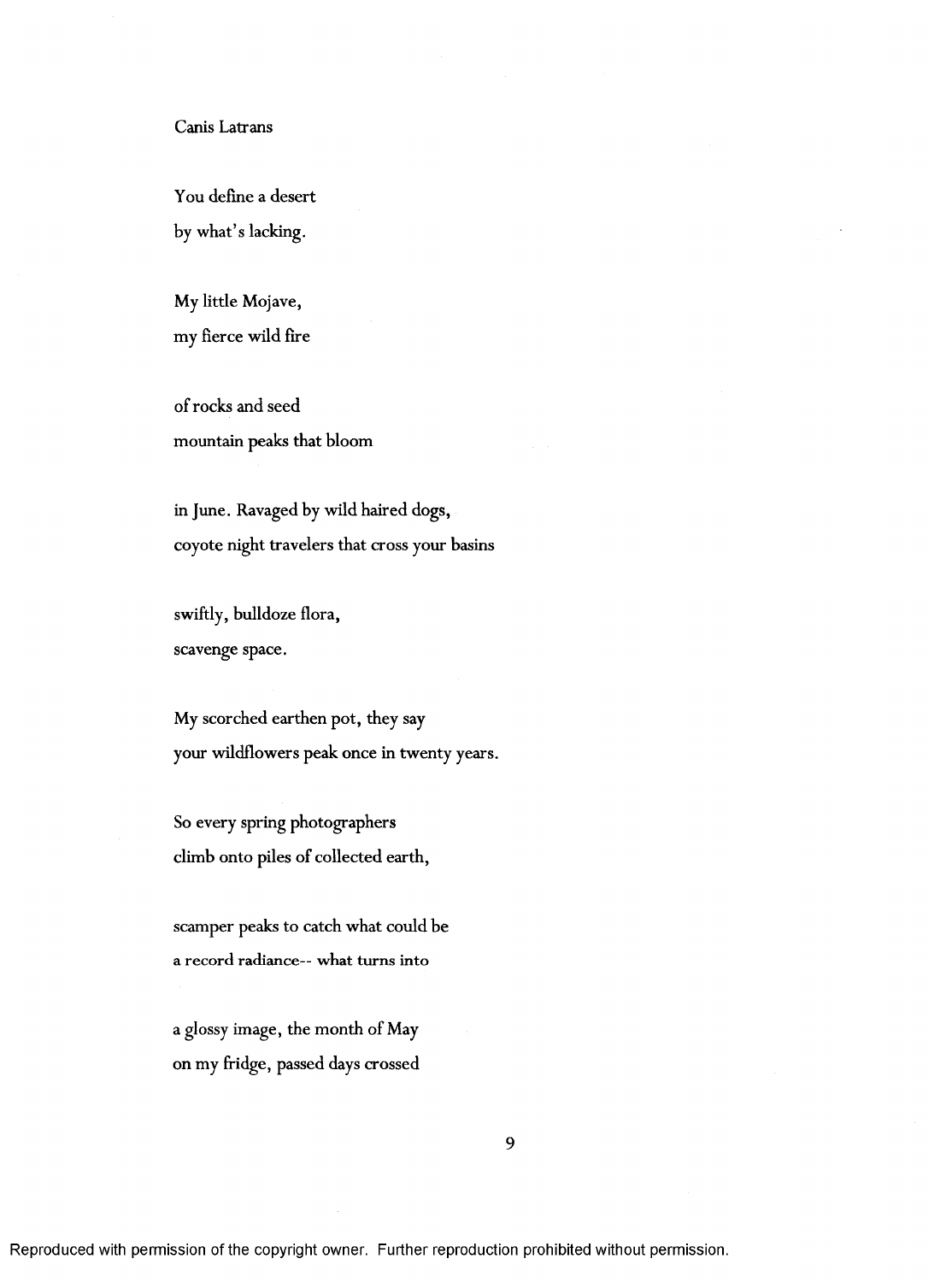with a black marked  $X$ , the future full of obligatory details.

And when my three year old niece reaches for a cup for juice, she places instead

her small fists onto the startling white firs, trying to grab, trying to hold,

outside the frame—swollen sounds of nearby construction that distract swallows from

landing in bottlebrush nests, amongst planks of wood, nails, thick tired

trucks, migrant workers eating aluminum wrapped burritos

on bits of earth, not yet covered, the tan, grainy color of stucco.

Coyote, what sprit howls within you ?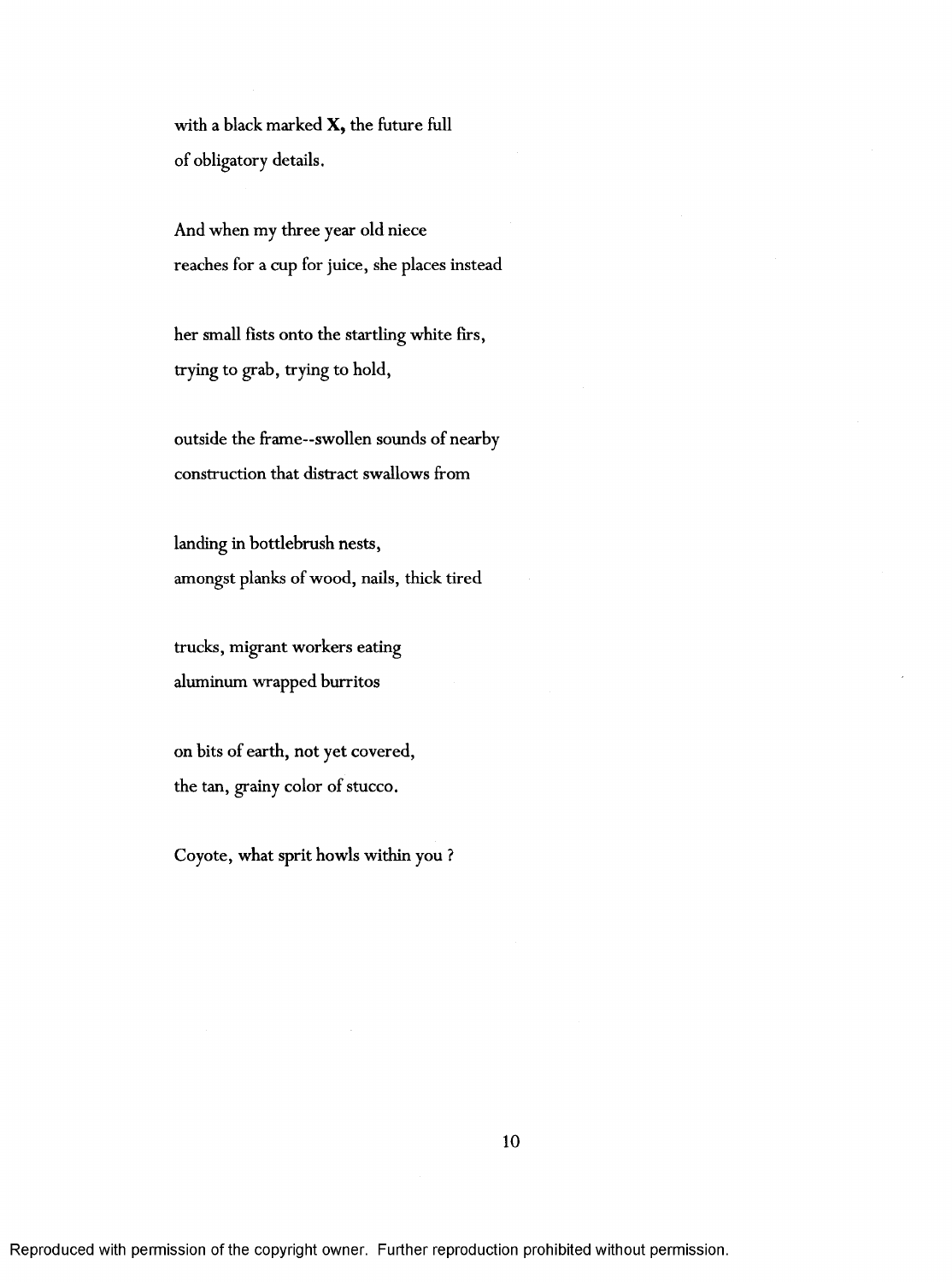# Death Valley Junction

They call these roads inhospitable, but I find their heated salt flats, deserted plains and depressions, honest.

There's a point, west, on the 220 miles of road where travelers stop to place a rock on top of a pile, take pictures, laugh at their meaningless contribution, or stand in reflection,

holding palms flatly against sun, shielding the universe of dust that stirs in the wind, making it hard to breathe, focus. Most people climb

back, behind the windshield, chart the distance from gas, food, usually a bathroom, without looking in the rearview mirror

11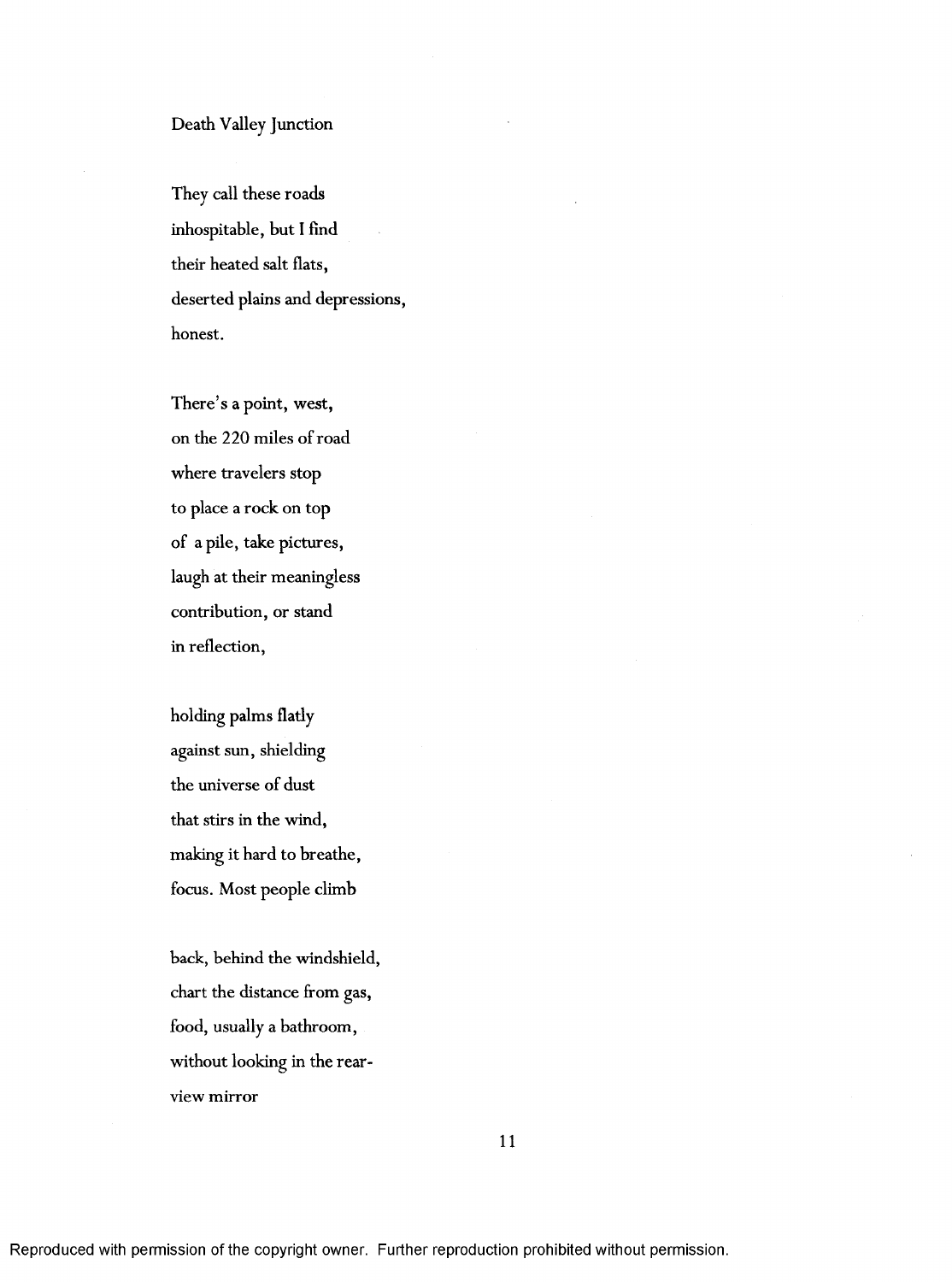to witness as I creep behind the pile, tip one rock off the top, watch it climb down, land wherever it may.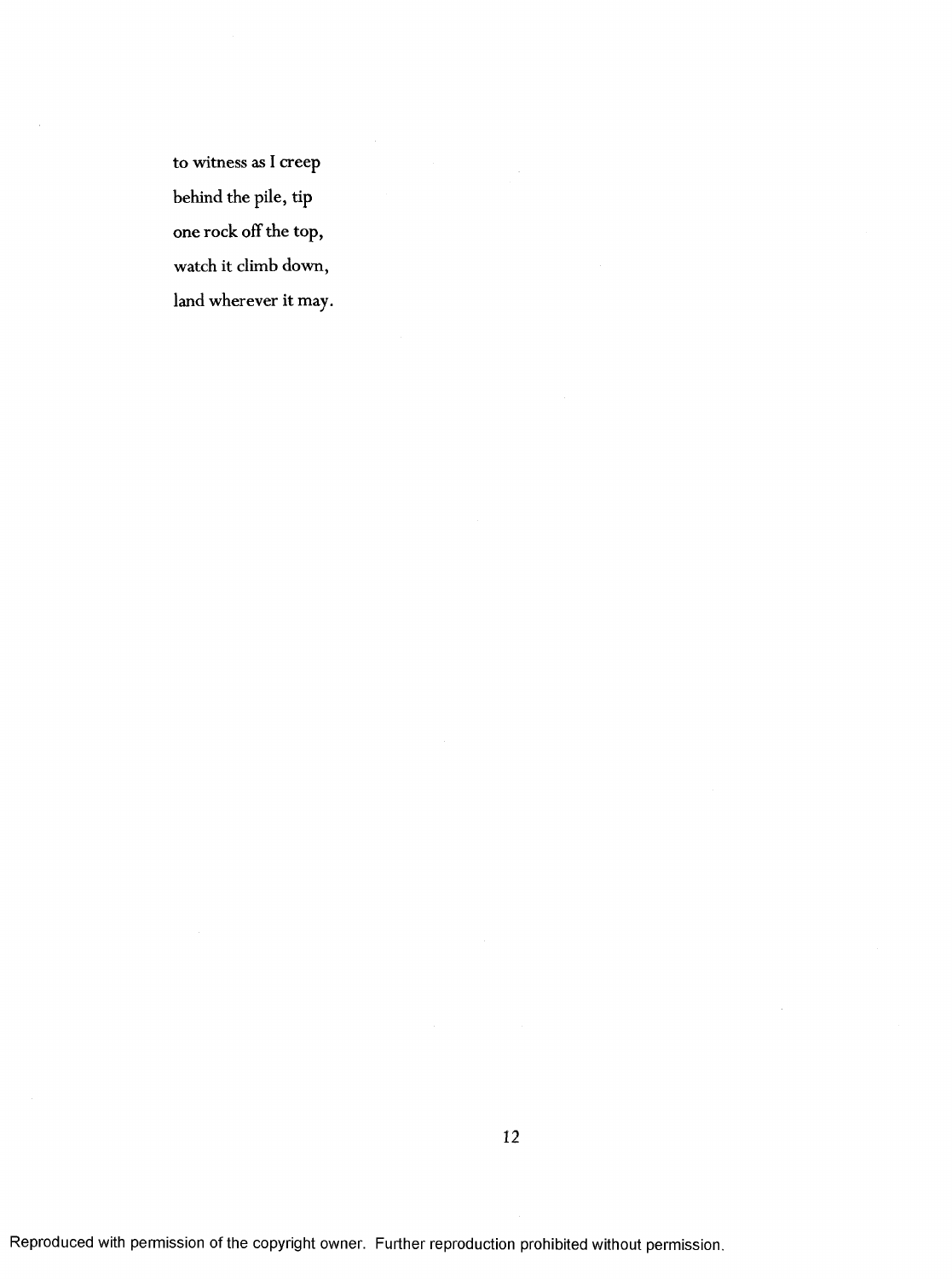I.

Today I awoke unafraid of library fines, tourists, double parked cars, two-ply toilet paper, wasting-time, wasting water, wasting the word love on a Tuesday. I awoke unafraid of beginning as if on purpose,

unafraid of the sun, the slip of hours in a day that might lose me, two inches of rain or no rain at all, the score of a baseball game that could predict a second coming, what it meant to see a crow and pigeon pressing beak to beak in the park. 1 was unafraid of being the only witness, when everything stopped, and I was left, standing still, remembering motion.

II.

Today an August storm swept Death Valley, killing two, washing out roads, covering parts of the park with a suffocating mud, then lessoning, soaking into the soil as a gentle guest, unfamiliar and tireless, in a wasteland accustomed to not seeing water at all.

The landscape opened, unafraid of being historic, of being measured by scales of beauty and shifting terrain, surfacing minerals, spreads of gravel ghosts, notch-leaf phacelia, desert stars, moths as big as hummingbirds spreading seeds in all directions, their paths abandoned in a three o'clock wind. Even the rocks are blooming a sulfur yellow, widespread, daring.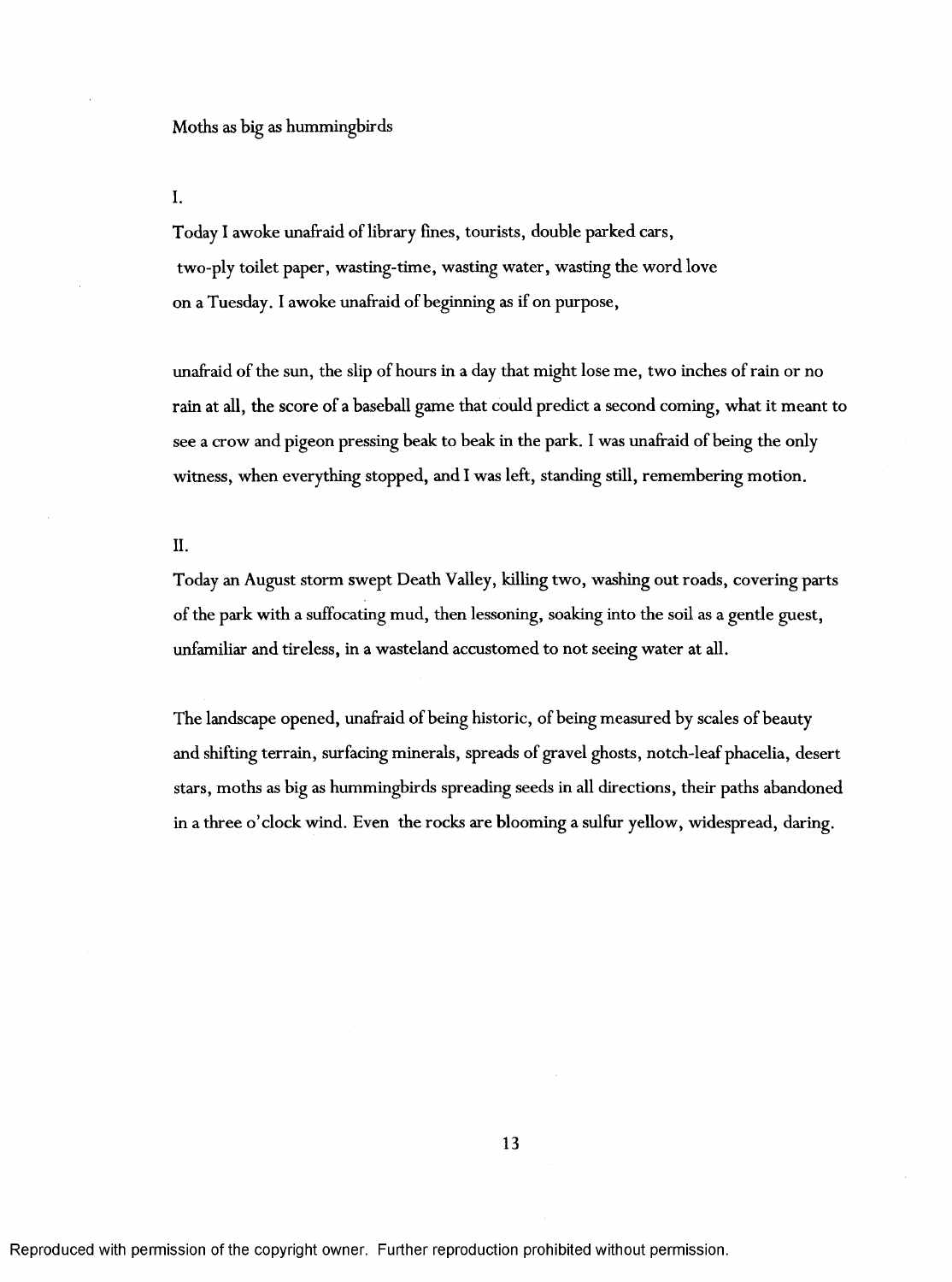#### Nothing, Arizona

"When you've seen Nothing, you've seen everything. " -Town Resident

Driving through Nothing I am scolded for asking what desert we are in along the stretch of Highway 93, when it is really a town-three shanties, a rusted gas stop, piled funereal twisted metal and heap. Sounds,

all passing, bits of heavy rock, honking horns, timely disruptions in a mapped space where time owns only

itself, deeply spiked ravines, low flat basins, arms of Joshua trees, gardens of creosote bush, ocotillo, and cholla cactus, and a sign that reads *last stop for sixty miles.*

A man could die in this evaporated openness.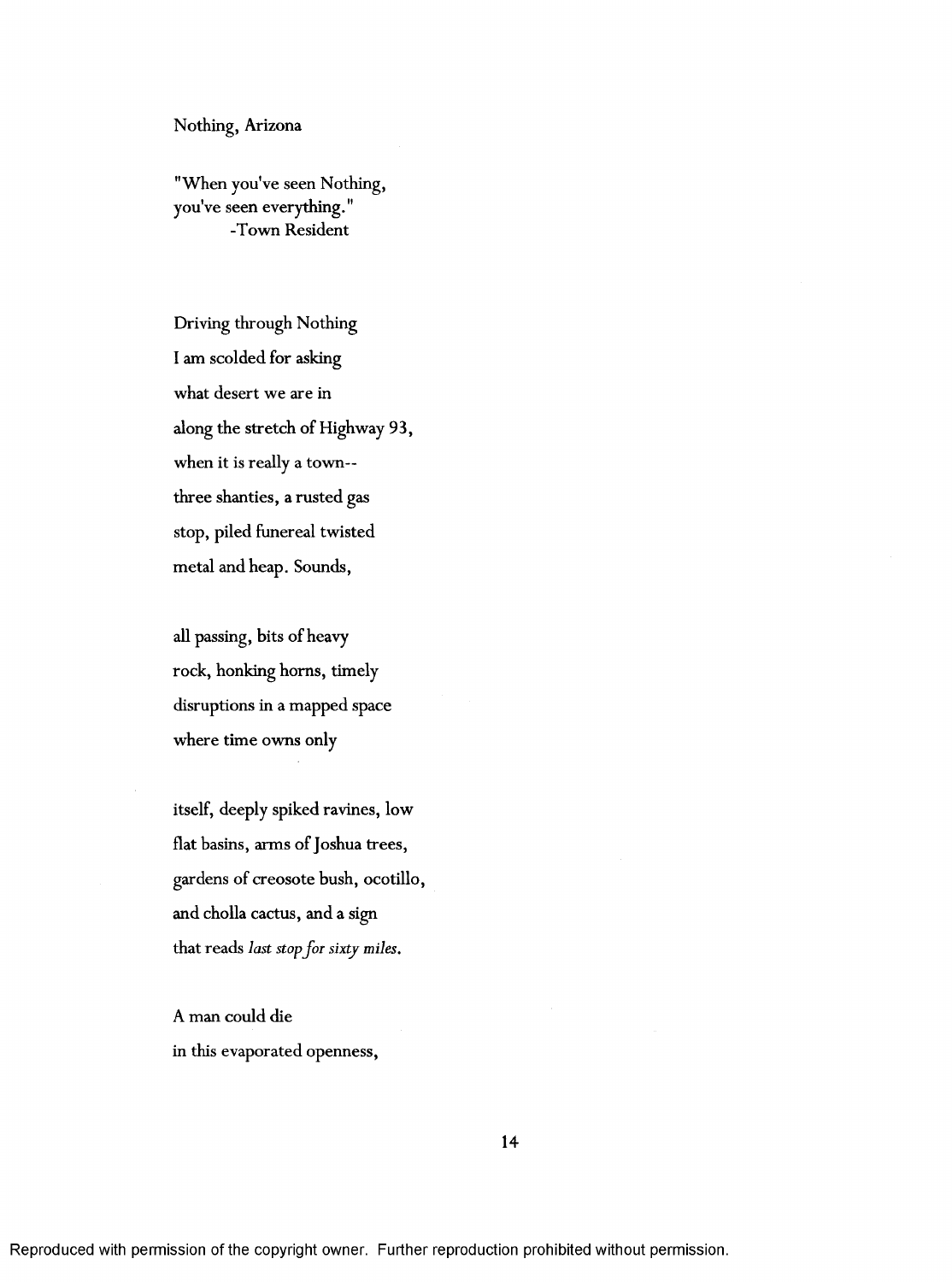or live with nothing to do but think, shoot giant saguaros to pieces, count cars, and still call it a life.

I wonder if the residents eat their meals in company, share secret earth's, interrupt each others sentences to break the rural flatness of always being heard. If in this absence they are close, like family.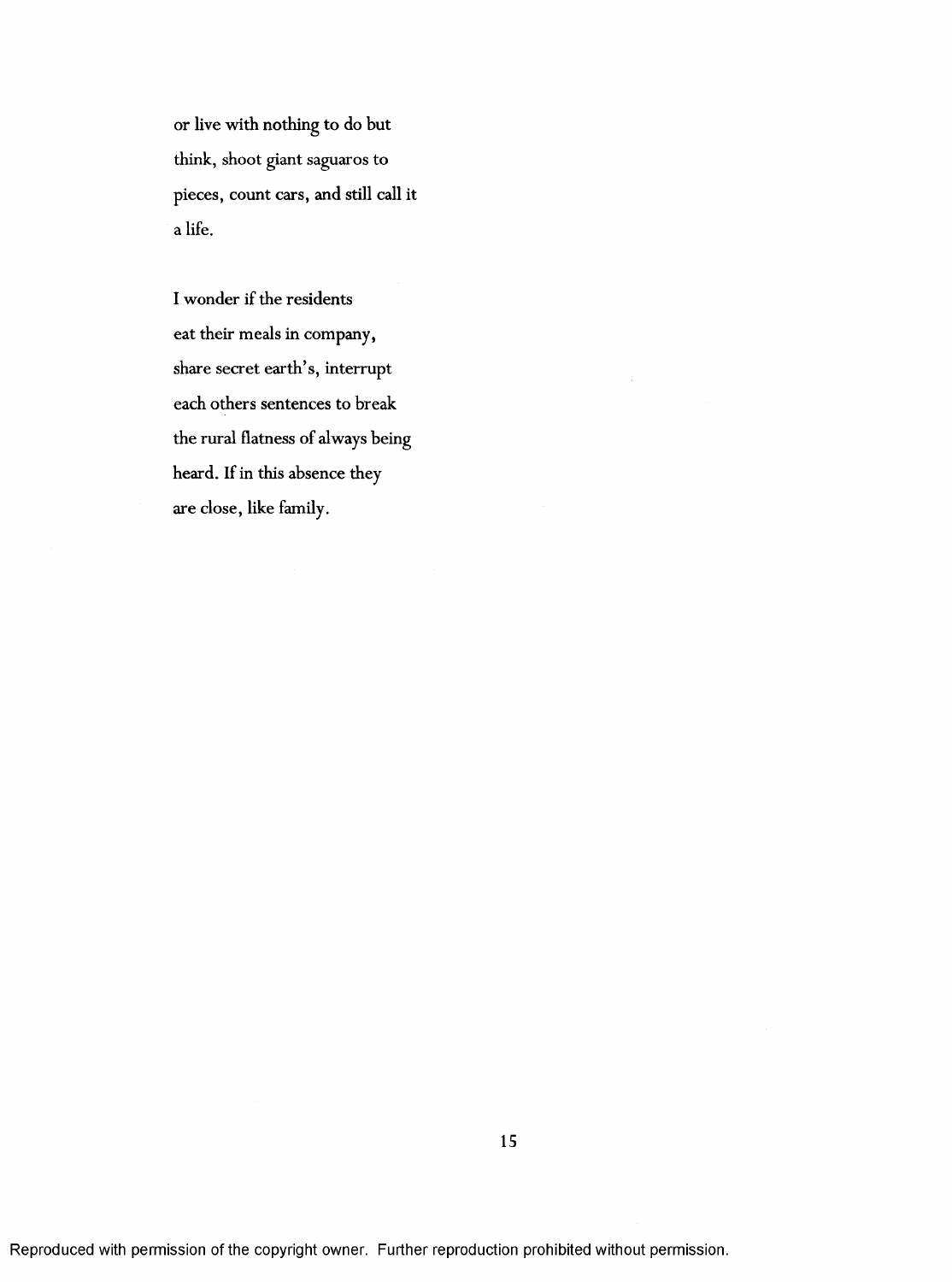## Midnight Lightning

I have been through storms more remarkable, but was startled by the way you said *its all right, go hack to sleep* the night you climbed out of bed to stand naked in front of the window. There is a quiet privacy in desert lightning.

The night my grandfather lay dying in a Hospice I climbed down to the docks and sat in thunder and rain to feel the vibrations against my chest until my hysterical mother pulled me inside to keep from getting sick.

I always felt the remarkable intensity of crashing meant that I was home.

Until I wake to you quietly climbing out of bed and notice, more than your nudity, how your whispering, in a room full of lightning, occupies the small bones of my chest.

Reproduced with permission of the copyright owner. Further reproduction prohibited without permission.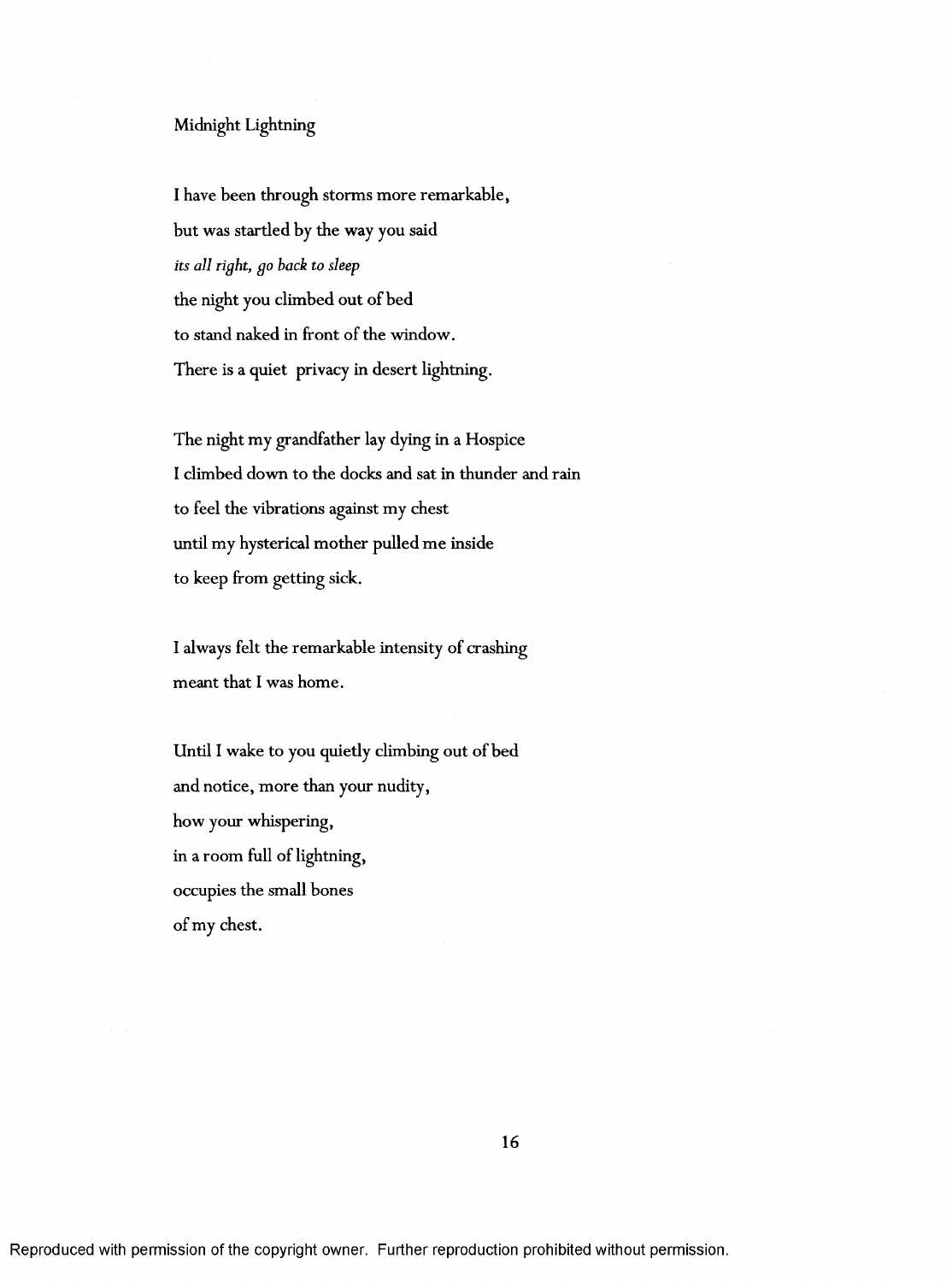## Mojave

"Nevada is a good place to learn about space. Outside of Las Vegas, Reno and Carson City, it is empty." -- David Lamb

Christmas is out of place in the Mojave, It's beautiful at night when the pinkness turns the mountain frame to background. We're driving it,

the route to LA and because there is only one, when traffic stops, everything lacks options. We're open for discussion and I tell you how much

I like the defined shape of your chin. How I could see it if jumping out of a plane, even in the darkest amphitheatre. But it never tells me

where to land. You begin a conversation about defining masculinity that has nothing to do with phone booths or Stetson cologne.

Only your need for attractive women to think that you are—and because they are beautiful strangers, it's meaningful. They

make you a man. I think about the cactus leaves that have been tricked by the unseasonable warm. How their bloom, the color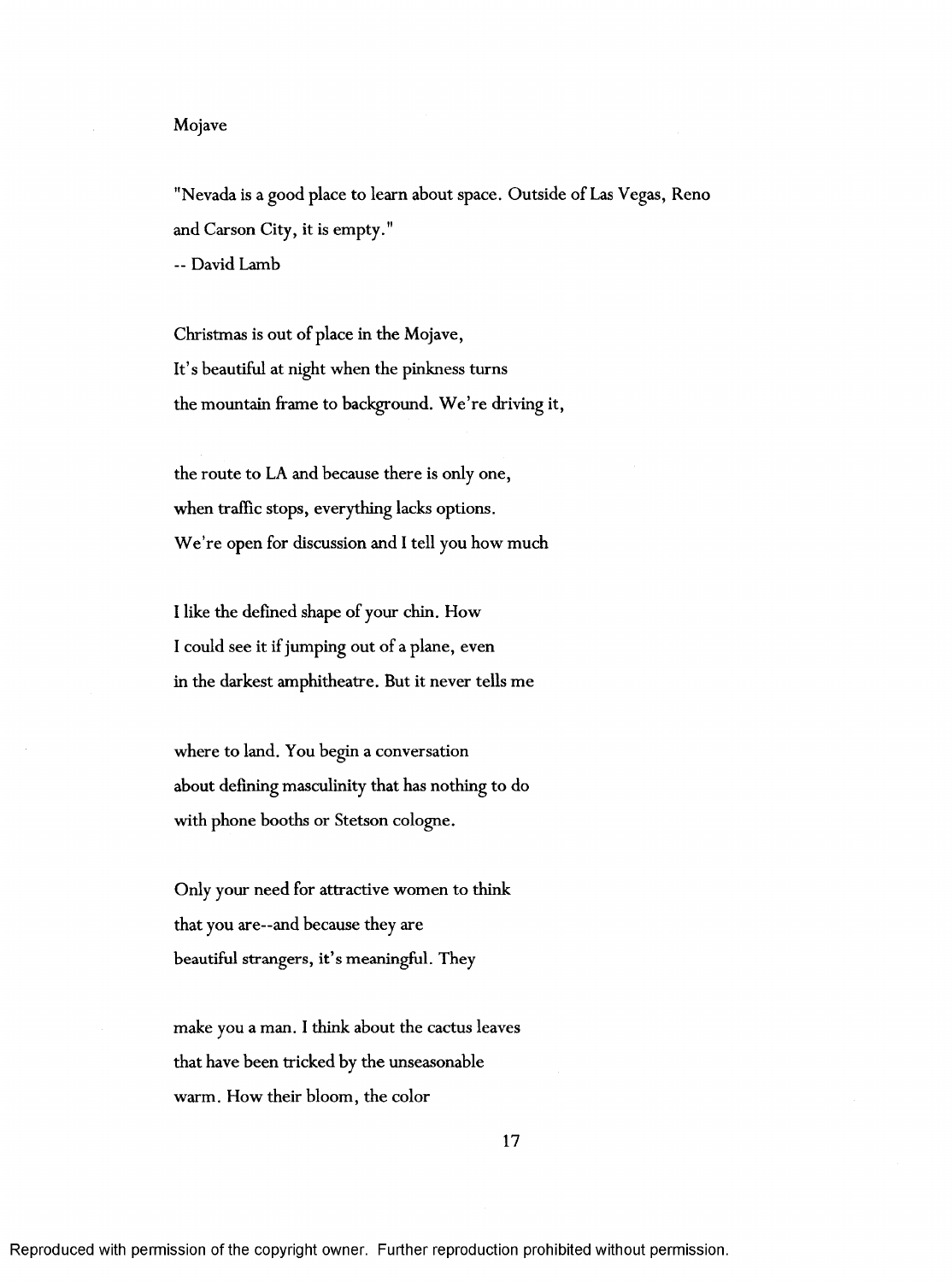of rushed blood, glows in the low light, so transparently that I want touch your face, shout *Happy Bloom Day,*

but don't. Instead I draw upon the thin silver needles of sagebrush that never show seasons or age, what's to come in June

when rain rusts away the sheen. When I wake next to you, familiar. Or, if we'll even make it that far, stalled inside accidental spaces,

twilight soundlessly moving over our bodies, faster than any desire to arrive. A trait we may never see.

It's Christmas, minus wrapped presents, a lighted tree, coldness. Only you and I in traffic, an event so uninvited

that it feels like a celebration.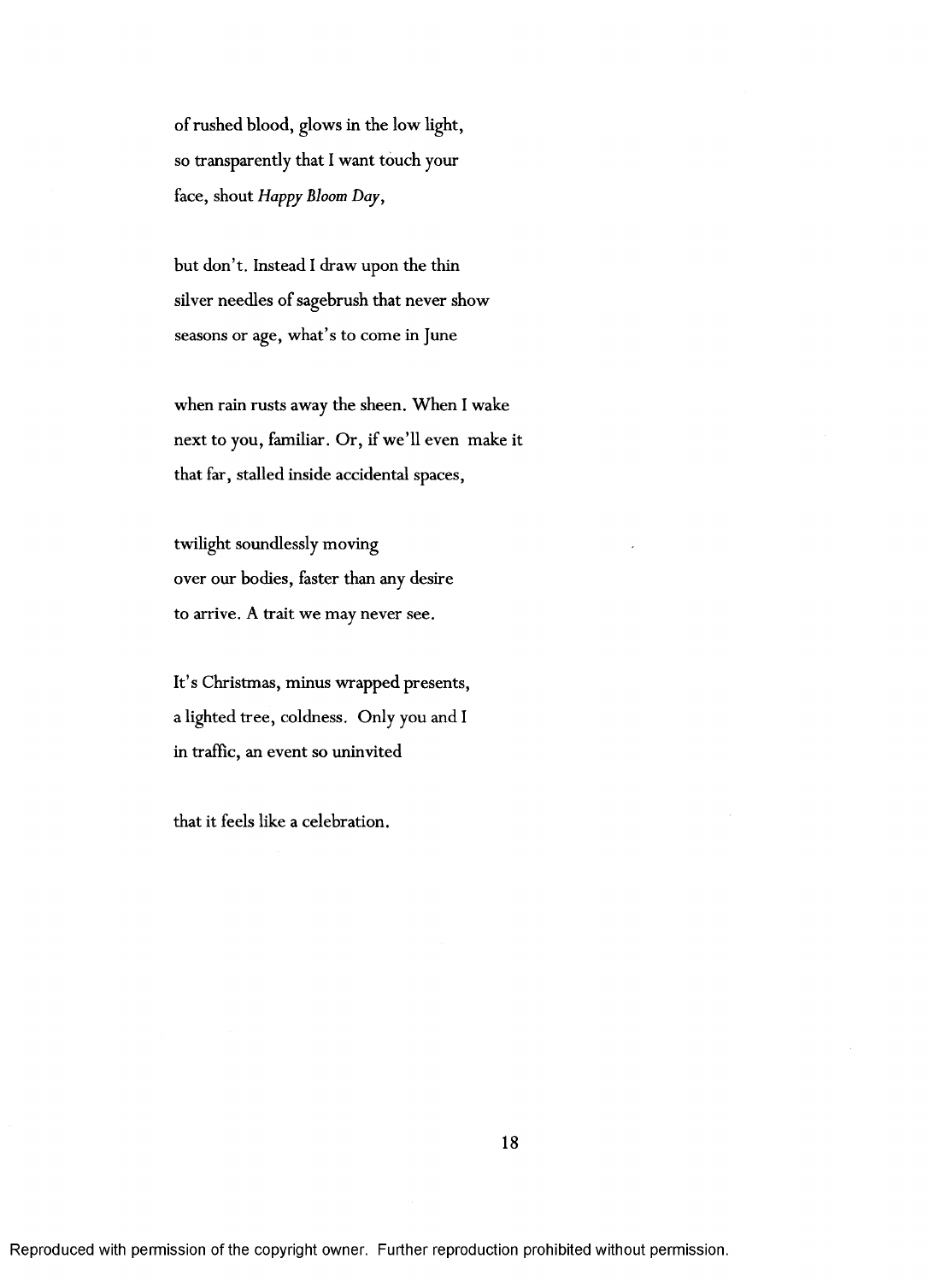## Gravel Ghosts

"The spreading shroud of white flowers connecting at the nearly invisible stem is reminiscent of a parachute in the air "

—Falcon Guide to the Mojave

What haunts you in this landscape of blankets and windows, Is it the low growl the wind makes when it tempers against the glass, or is it that this time, you don't want to hear it

calling you from your bed into open acres, across the main road where yesterday you saw a coyote wander into the stucco stretch of homes, and you knew then

the feeling crossing you in sleep, tapping alongside each delicate inhale, was your departed history, stirring. Not even the summer monsoons, the drainage

that collects low in the valley, the tolerant sage in the dry walled canyon, could predict such a survival. History catching up to you, watching patiently while you hide your bags behind the car port,

half buried in Bottlebush and thicket, while you take your time sipping wine in your bathrobe, slow and democratic, as if you had every chime in the world stilled to your request.

19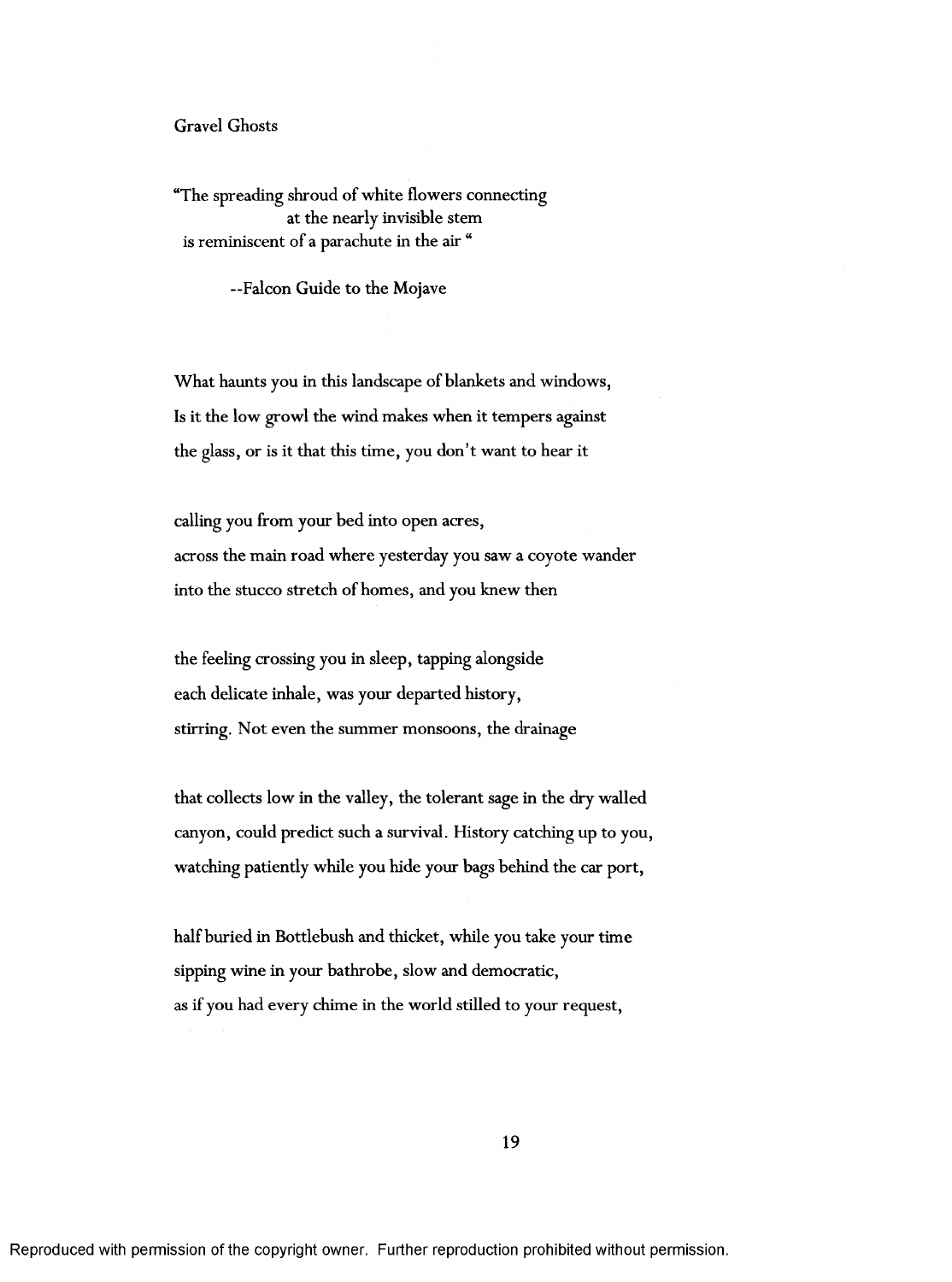but you still cannot not hush this calling—It's in your bones, gravel ghosts pressing coarse grains into your skin while you dream the settled names of towns--Menomnee Falls,

Chenequa, Heartland—a red barn door, hay bales tightly wrapped in string, the catch of a loose door hinge, the picture of your father holding you and the trout you caught in the same lake that buried his father,

how tight the sleeves of your shirt were, or weren't, the picture hasn't been around for years now, there isn't a need. Only a word, that rustles your sleep,

sends you wandering the streets, crossings and lampposts identical in every direction until all things are same, except you, frightened, scurrying away from the night.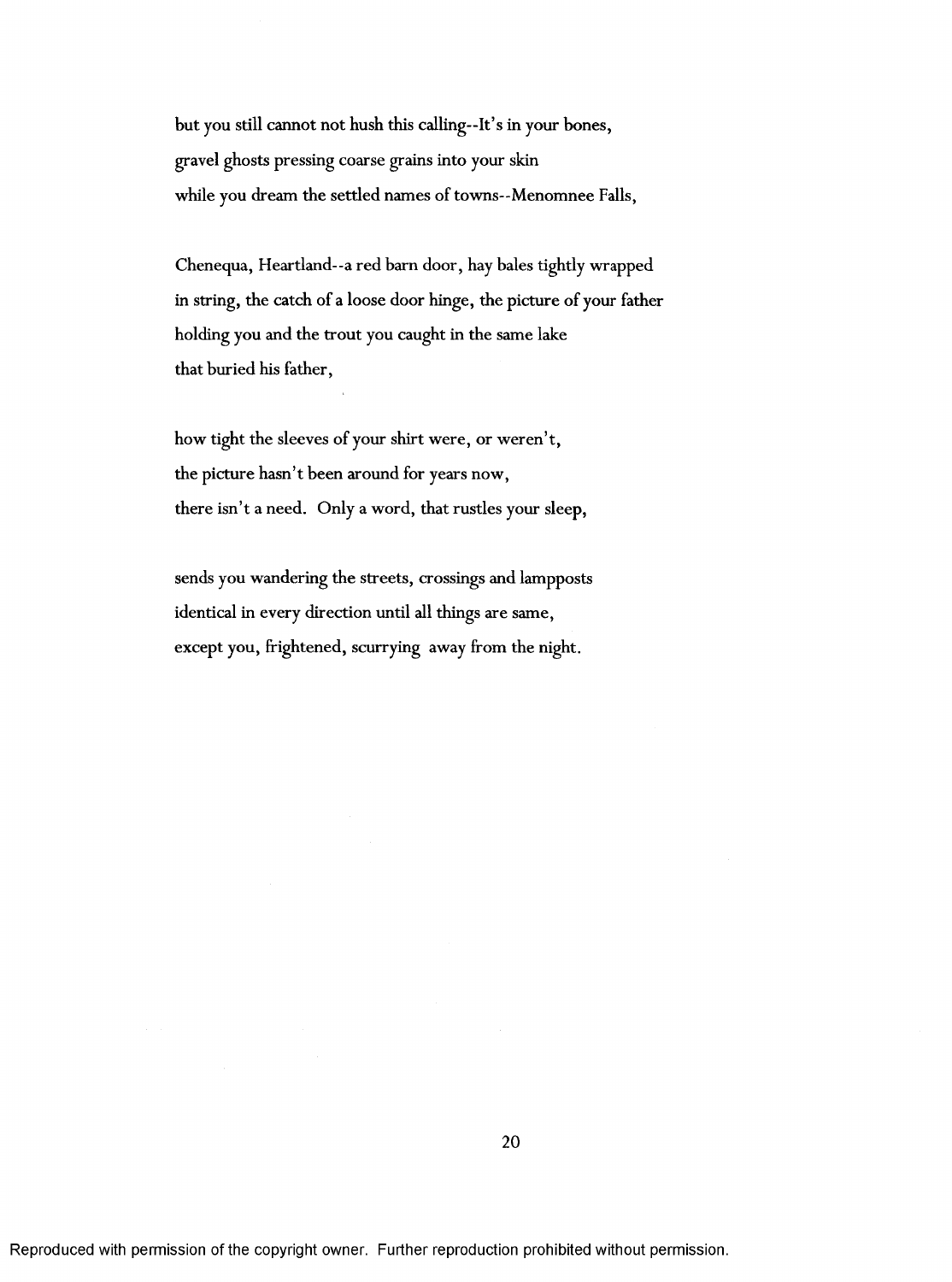# Um·bel

; a racemose inflorescence typical of the carrot family in which the axis is very much contracted so that the pedicels appear to spring from the same point to form a flat or rounded flower cluster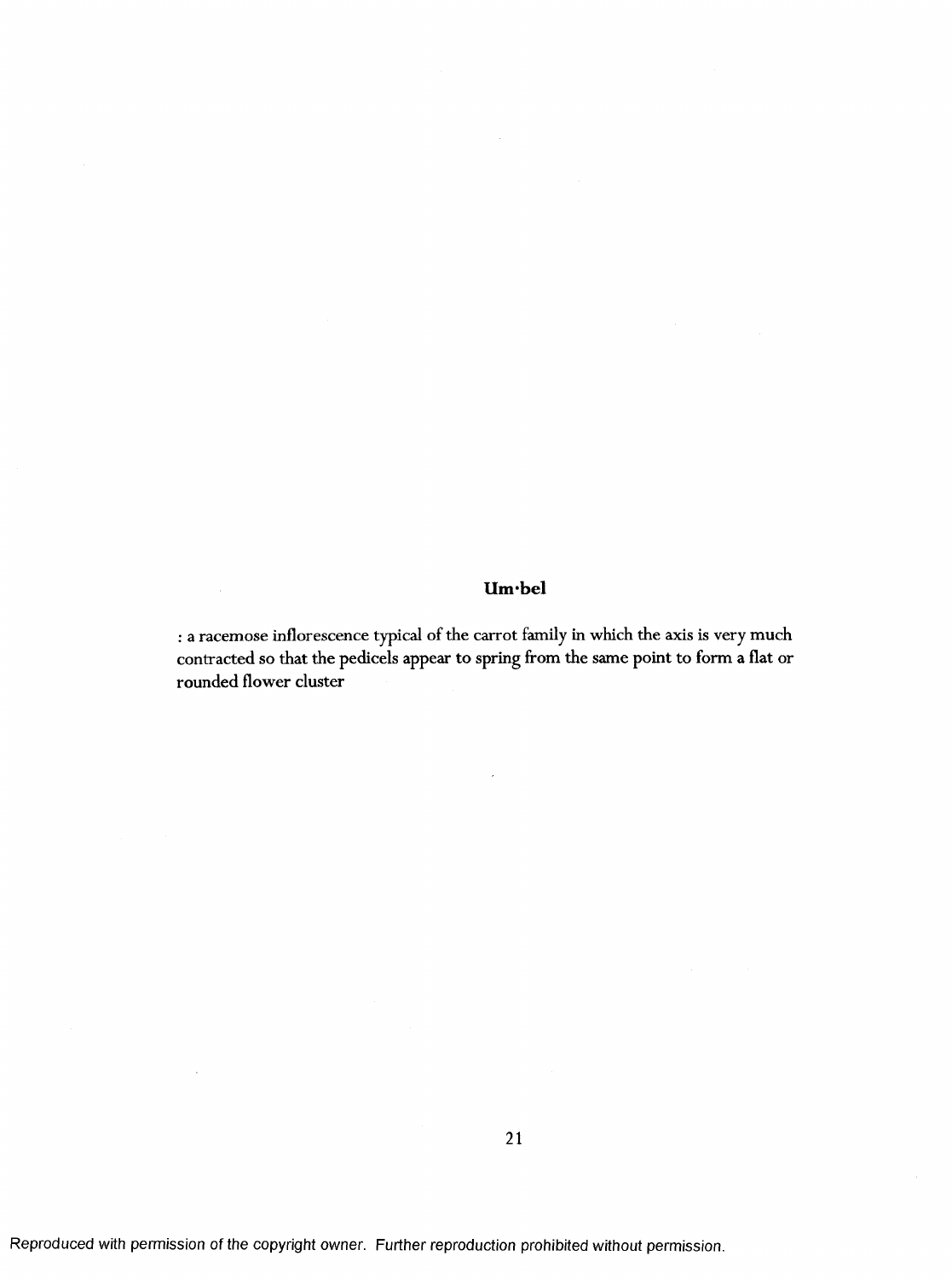# Profile

Light or without, it's there. Poised and coiled in the damp cellar, underneath the red wood pier, in the clock and stillness of an hour, when you look at my wrist and say. *Baby I'm late.* It has already arrived. In the water dish, after fingers dip and bless a dying forehead, in the mosaic of an early Spring, it has found a shape. In the semi-dark when you're there, but half in sleep and waiting, when your arms are folded into themselves, when the geraniums bloom, the silver comes clean, the mail falls through the slit, when a pigeon flies its way into an open office window and you feel all the stranger. It's there. When glasses crash against the wall, when the poems come clean, when the poems come quickly, too quickly, and you haven't written for days, it's there. Like a black winged beetle, the cicada song after June, the wooden chimes in a windless desert day, this day, it's there. In the emptiness,

**22**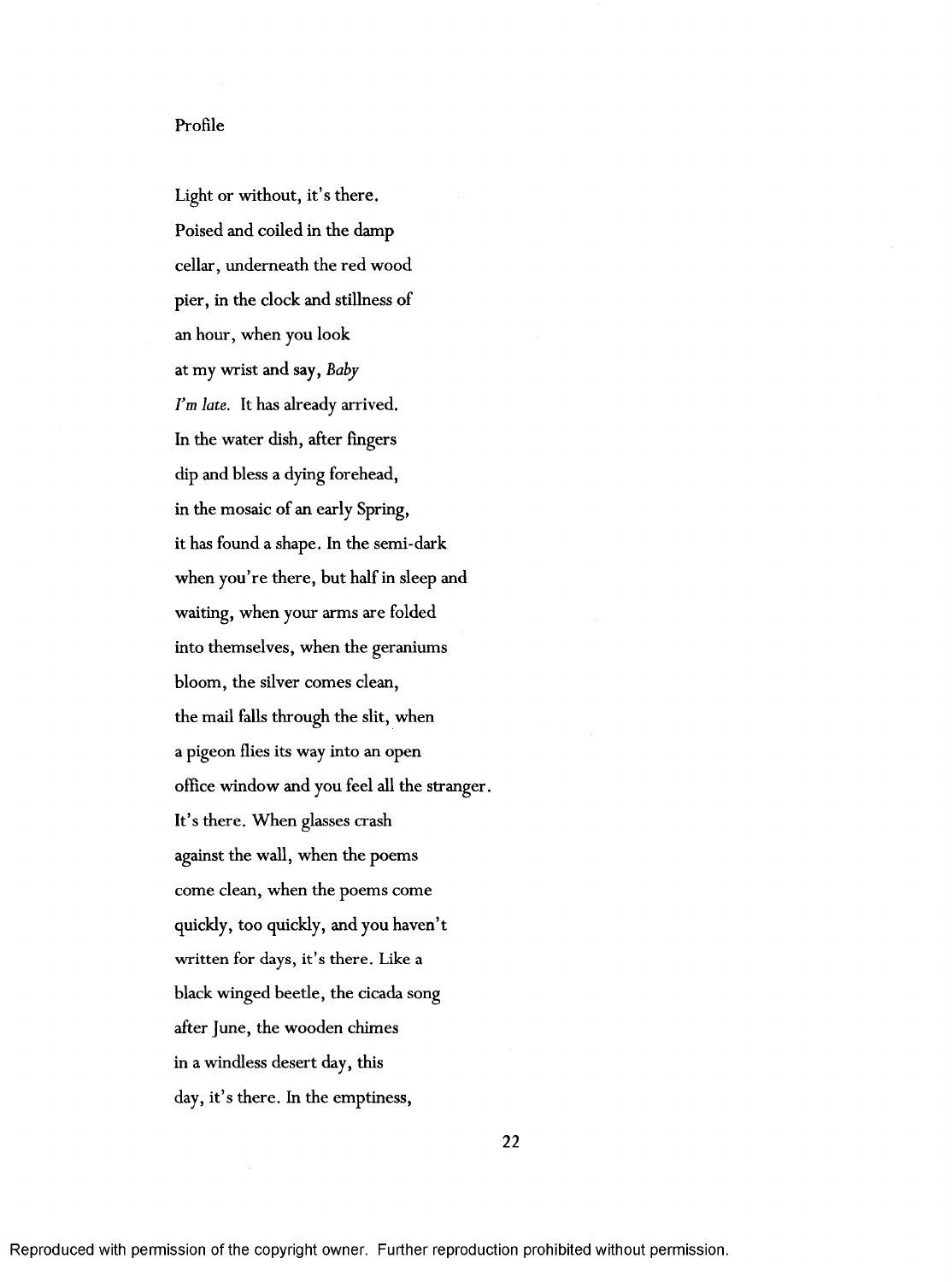yes, look again. When you try to stop the words from forming, just maybe, quite possibly It is there.

 $\bar{z}$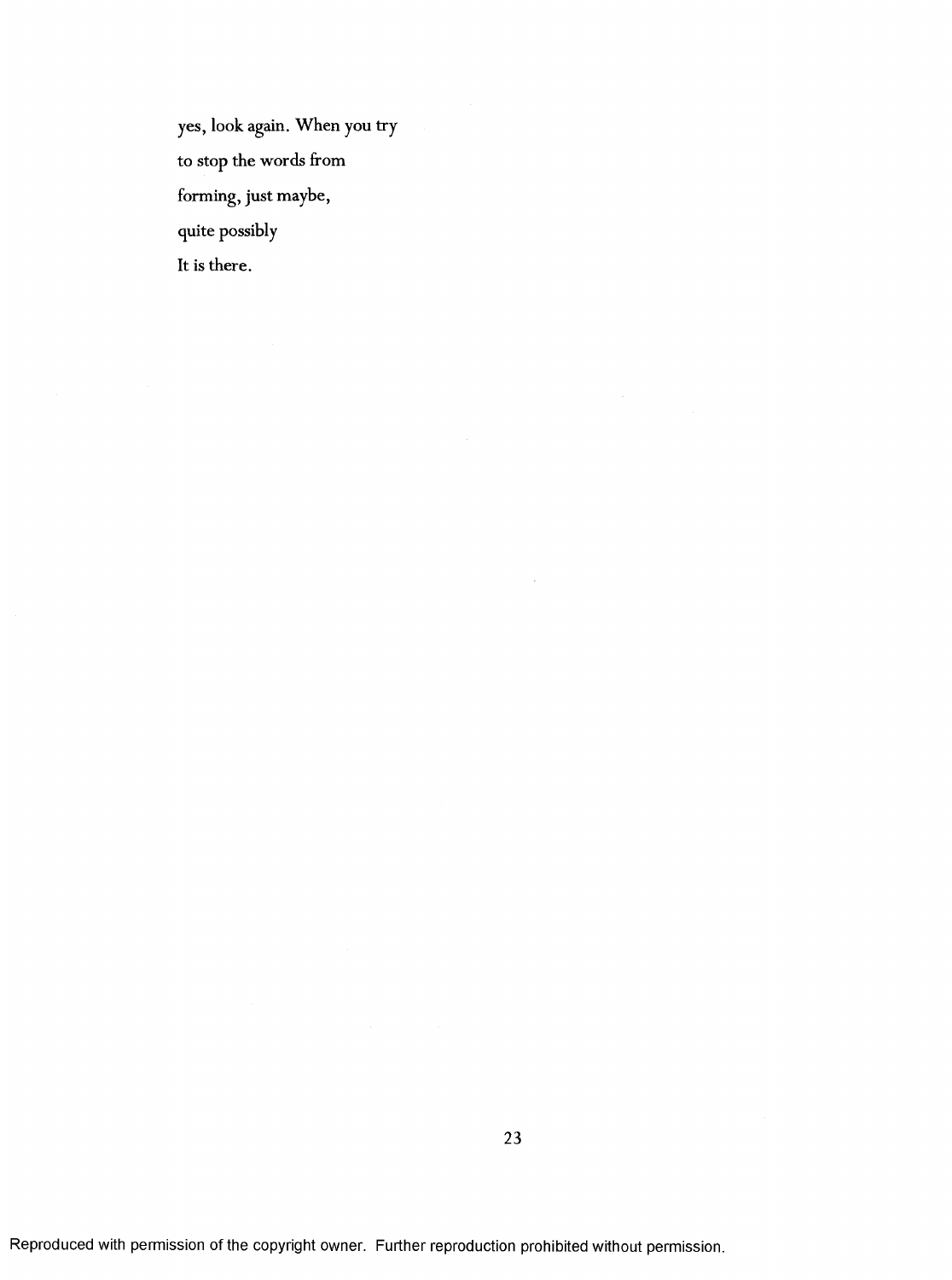## Door County

I close everything into a glass bookshelf to keep the shape, bindings that prove nothing was ever taken from a book of poetry. And instead of writing, spend hours watching you pick through the grass, head and back bent in concentration.

We've only been in my childhood home for three afternoons when you burst between the wooden doors, hand me a four leaf clover you found behind the garage, picked it like my grandfather used to do, insisting I press it between pages. As if you know

the tradition. We retreat to the porch where the sun draws a dusted heat and the June fishing boats reel into the dock around five, dragging lines of bass, walleyes and pike.

I listen to the calming noise of their complaints, rivets of old propeller engines and the clinking dinner time preparation --washing mason jars to use for wine, that you'll drink

24

Reproduced with permission of the copyright owner. Further reproduction prohibited without permission.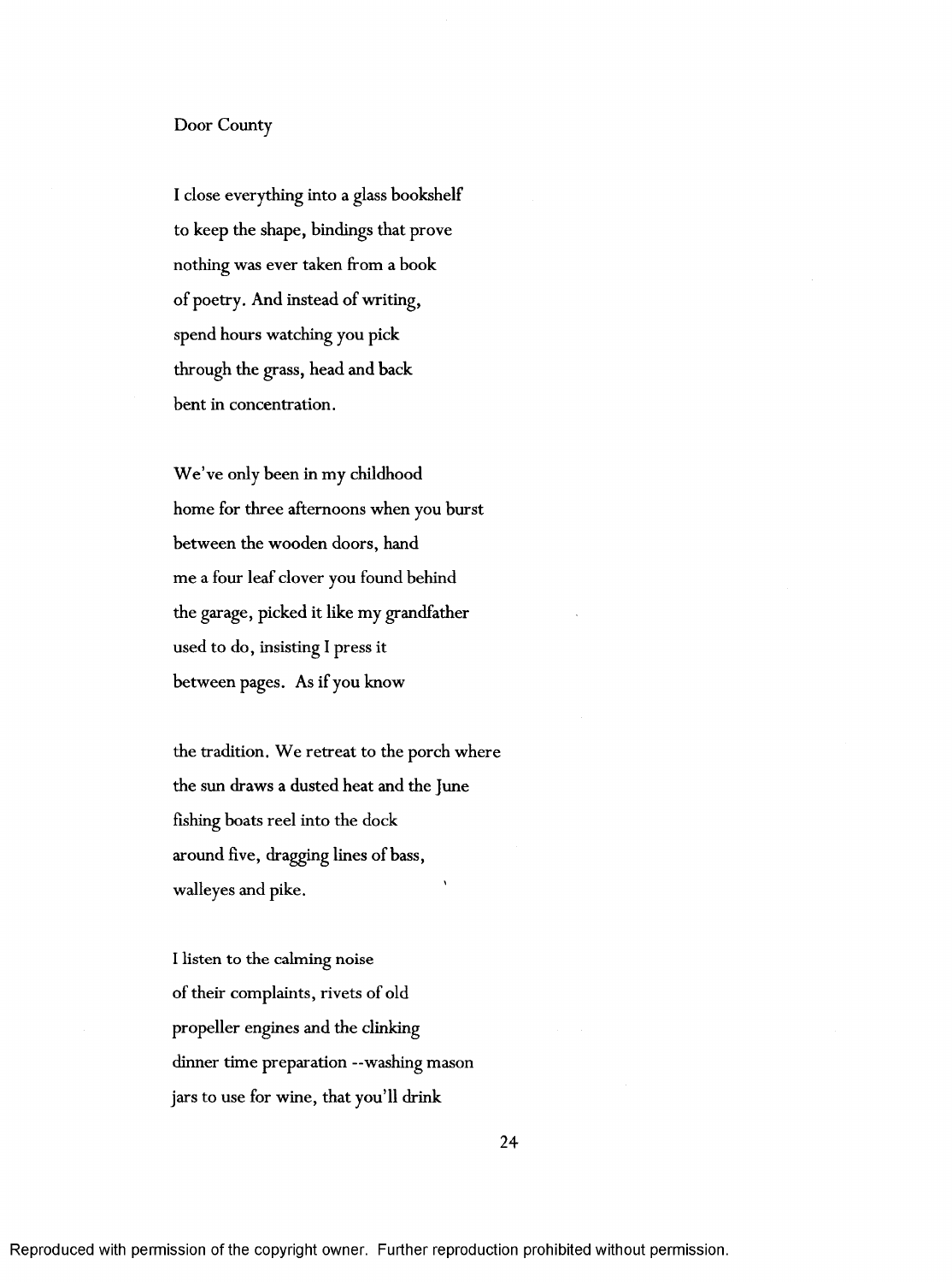in my father's wicker chair, as if nothing has aged, only been replaced.

Except when the humidity settles into night, the doors and windows let in less air through ducts that once hummed dreams into sleep. And a tiny glass nightlight shapes each picture lining the stairwell, that, in spite of memory, pledges things actually happened. Things before you that were picked to disappear.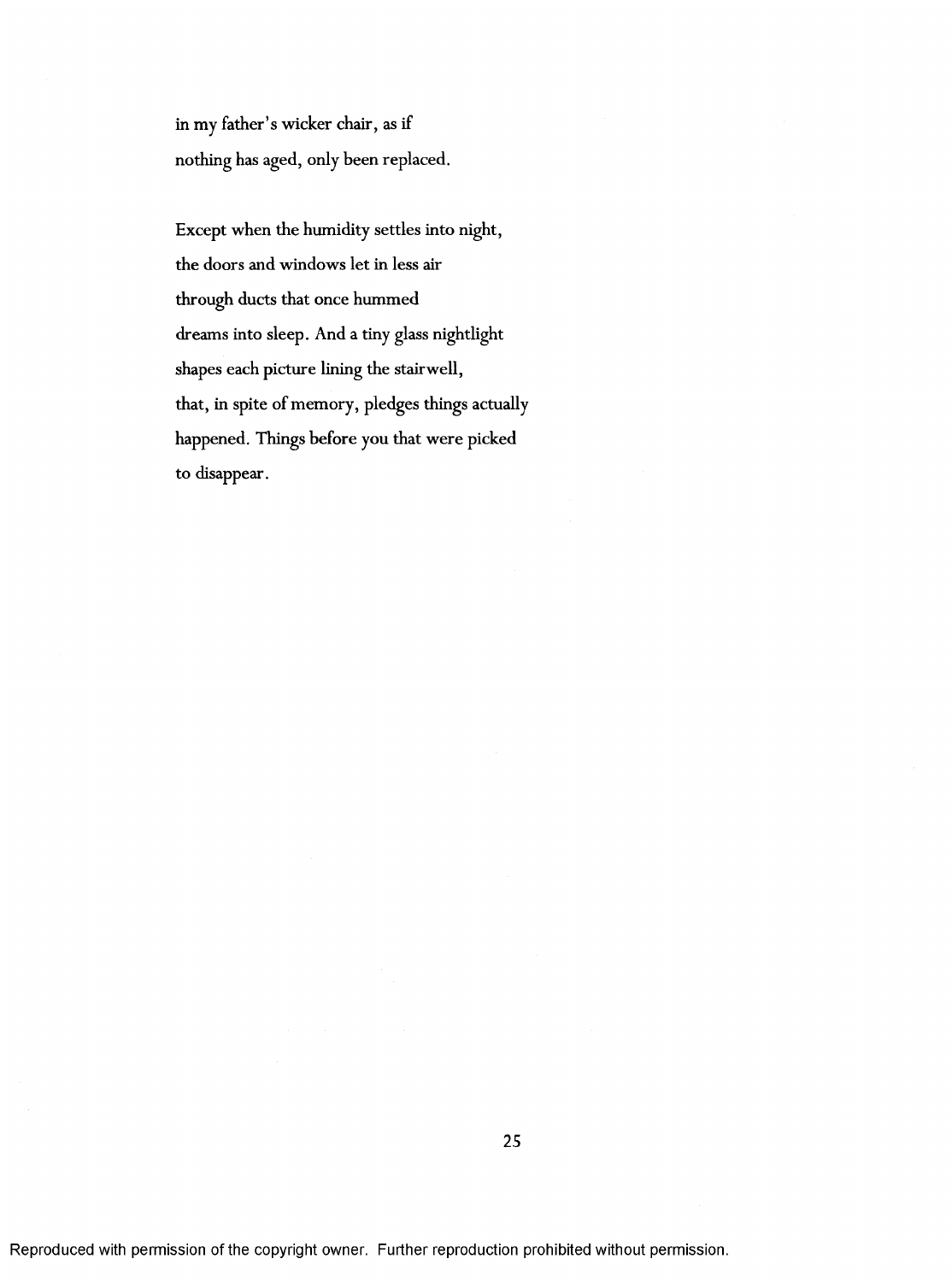## Tracks

"When we lose twenty pounds... we may be losing the twenty best pounds we have! We may be losing the pounds that contain our genius, our humanity, our love and honesty."  $\sim$ Woody Allen

When I was five, I lost a decoder ring in the woods behind our white, one story house and cried so loudly that my father tied a toboggan string to his belt and pulled me through the evergreens to hunt for my lost treasure. We found animal tracks and frozen leaves, in the snow that day, everything except the ring and when I looked back, from the middle of the branches, the falling whiteness had buried every door, window and shingle, leaving an unseen emptiness I unearthed. It was a beautiful winter day, my father trudging through embankments, head down, murmuring little inspirations- *it's got to be here* somewhere. We'll find it. While I kept my eyes on the disappearing spot where our house once stood.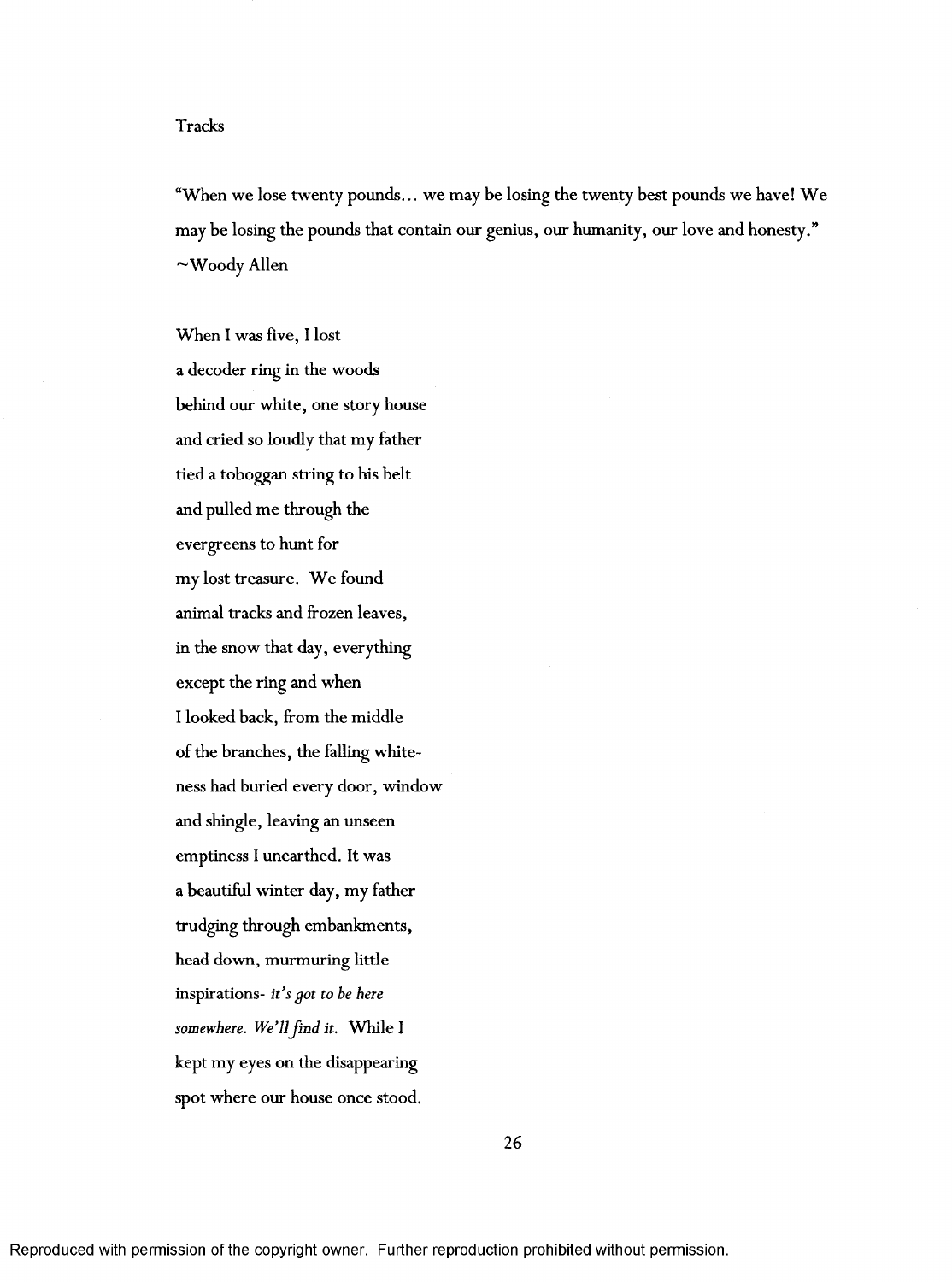My grandmother bought a wood carved statue in Tahiti and buried it along the path between the Knoll's backyard and our acre. She told us winged Indians had visited, danced and buried

magical trinkets for luck. I thought Indians bared a similar resemblance to chickens until second grade when we played Oregon Trail and learned the names of Algonquin tribes who settled Milwaukee, Waukesha,

Mequon—but never what became of them. History is like that. A looking glass with wings. A handful of displaced butterflies that touch down and leave little snow angles along the ground. And you leam what parts of you belong where.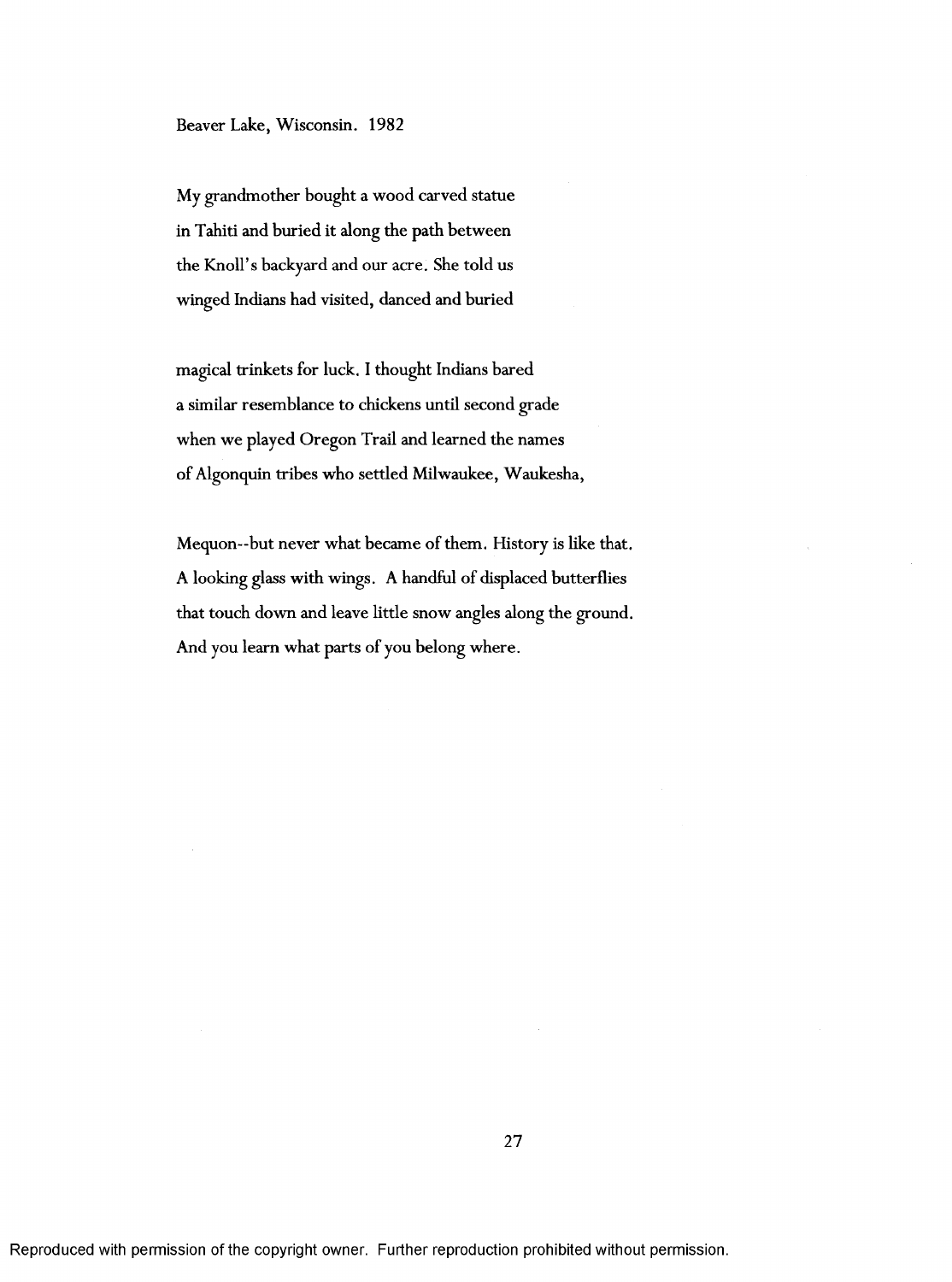#### Beaver Lake, Wisconsin, 1984

Behind the gravel drive of elm and fir were things so remarkably imaginable that daylight kept us bound the geographical lines of neighbors' yards that ran North of the 18<sup>th</sup> hole.

We wanted nothing to do with uncovered spaces, ladybugs, poison oak or barking dogs. We hunted rewards-- stray golf balls that my grandfather collected for 25 cents a pop.

We looked in the back-brush, in mud-dark holes, deep in thickets and thorns for the ones that lived to tell a tale, each scratch an adventure that my grandfather would recount from his black leather chair. *This one, oh, she's special alright. Straight from the pockets of the great Gambini, while on his trip to smooth over foreign relations in Wisconsin.* They spoke to him, about airplane rides. Eastern riches and lost loves—the scarcity of a pink lady.

And when we found her, our lady, he would scratch his chin, light an evergreen mint pipe, soften his eyes and talk about war, how he survived just to see her again, slept on mortar shells, out-waited rains in shallow trenches, watched homegrown boys dieones who worked the sales floor of JC Penny before becoming soldiers. Then, as if we mingled into the rhythmic smoke, he would sit and stare into lake waters, the chipmunks

28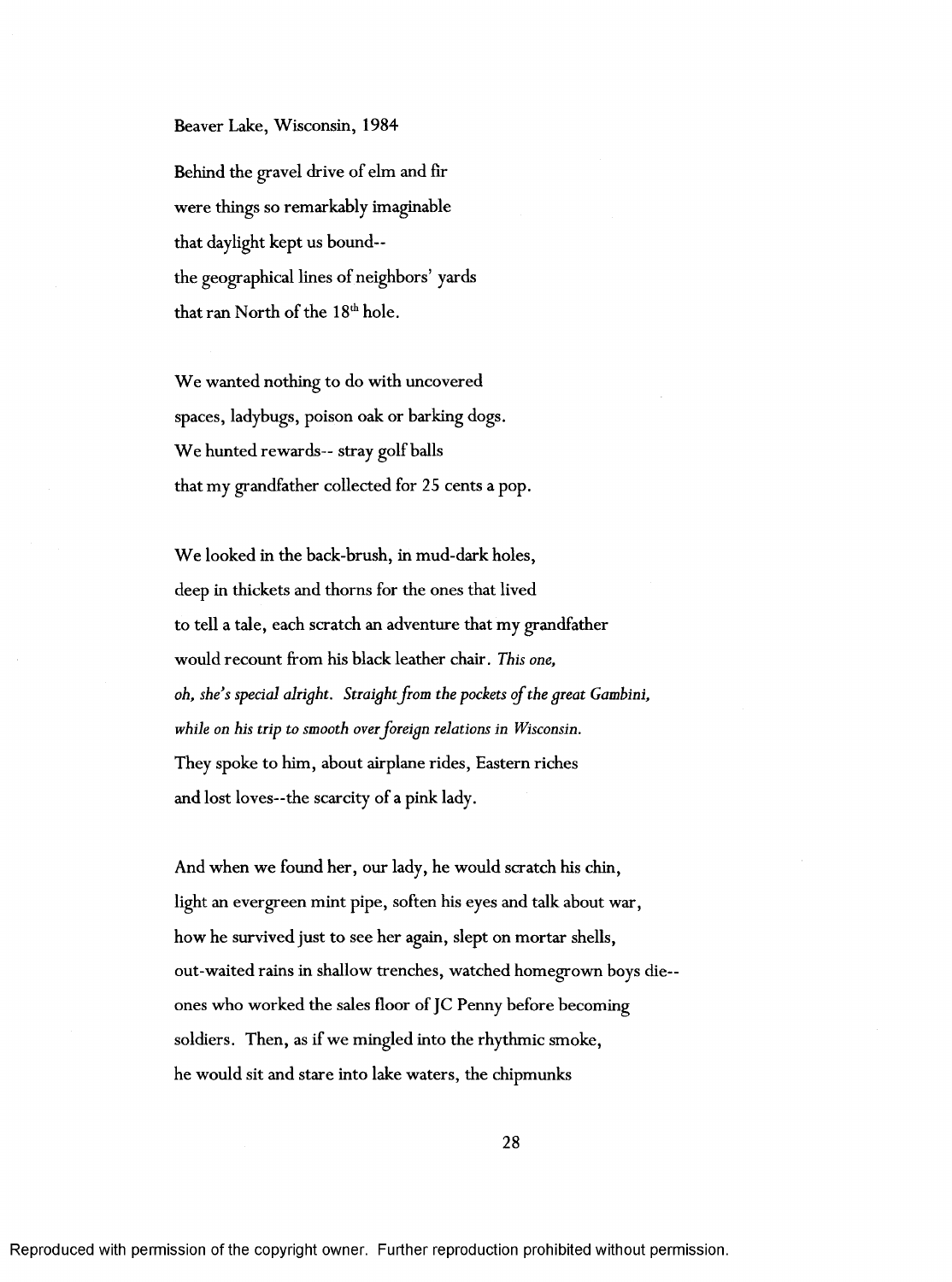climbing tree branches for ears of corn, the sun aging below the pier, methodically rolling each ball in his hand.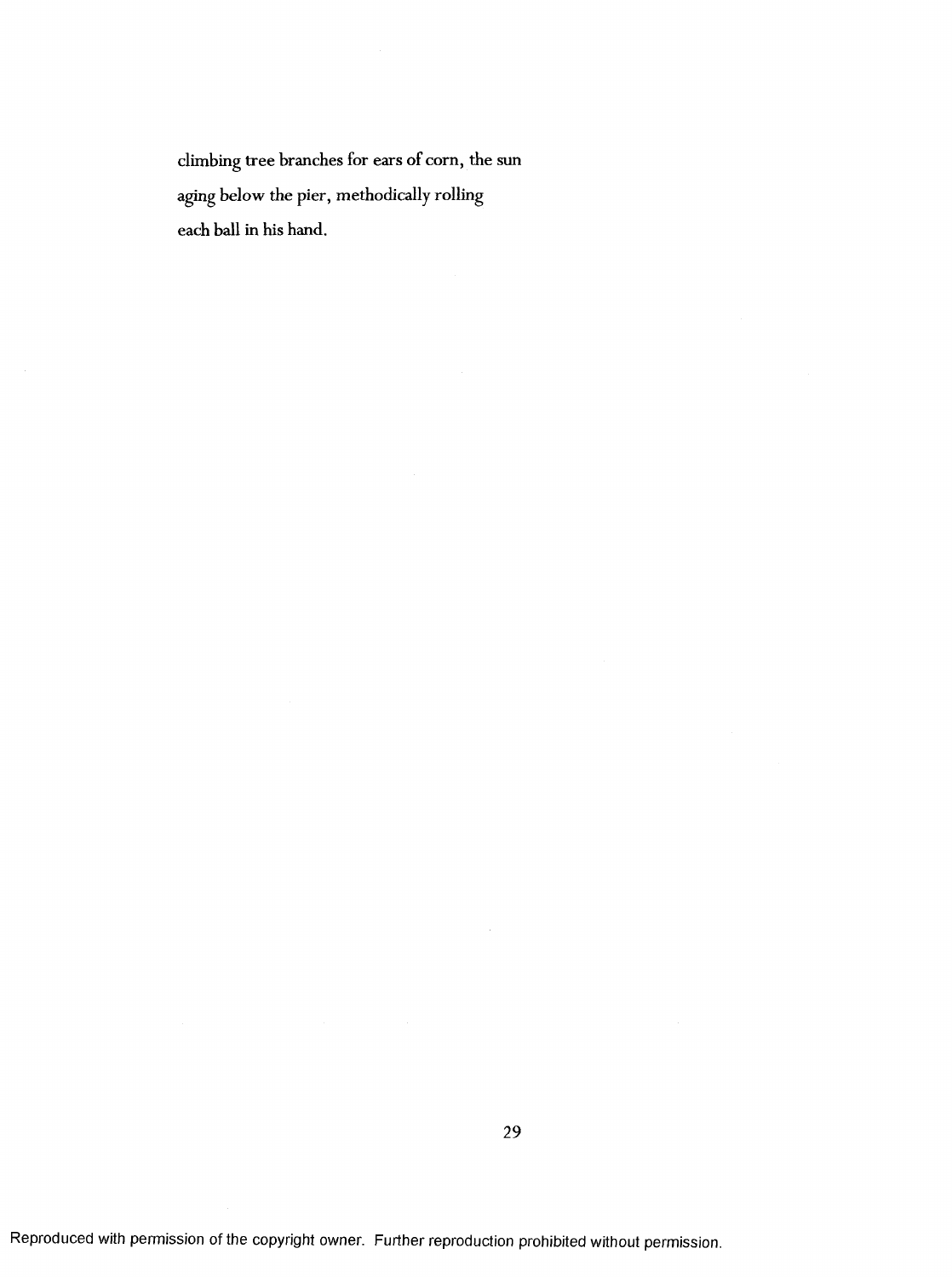## The Story of Your Life

In the third grade I had to do a book report on our family history. We talked shop, cars, aerospace parts, growing up in the streets of Chicago, the depression, apprenticing for a dime a summer, how you learned to speak in a way that disguised everything the world owned.

Grandfather, tell me now about how you learned to box, your father's taste for blood and booze that drove you to the ring, and each man who swung at your face, nicked your lip, was him, swatting down the door, was him, climbing the stairs, was him. No Grandfather, it was you. Tell me more about the blood,

how it flows thicker in Russia. What forceful vowels hide there, what ghosts, what songs—doesn't your favorite comedian call them Ruskies, Pollacks. I feel the way your lip tightens, it means you have more to say.

Tell me about playing baseball for a living, playing Cherokee dirt towns, farmland fields, open seasons, tell me what it was like to dance with her, the first time you held her in your arms. Grandfather, when did that dizziness become shelter, how many of the eighty nine years have you lived

alone, what keeps you when you sleep in separate rooms ? Grandfather, the day you fell in the prickly pear cactus, we pulled slim needles from your knees, hands, back,

30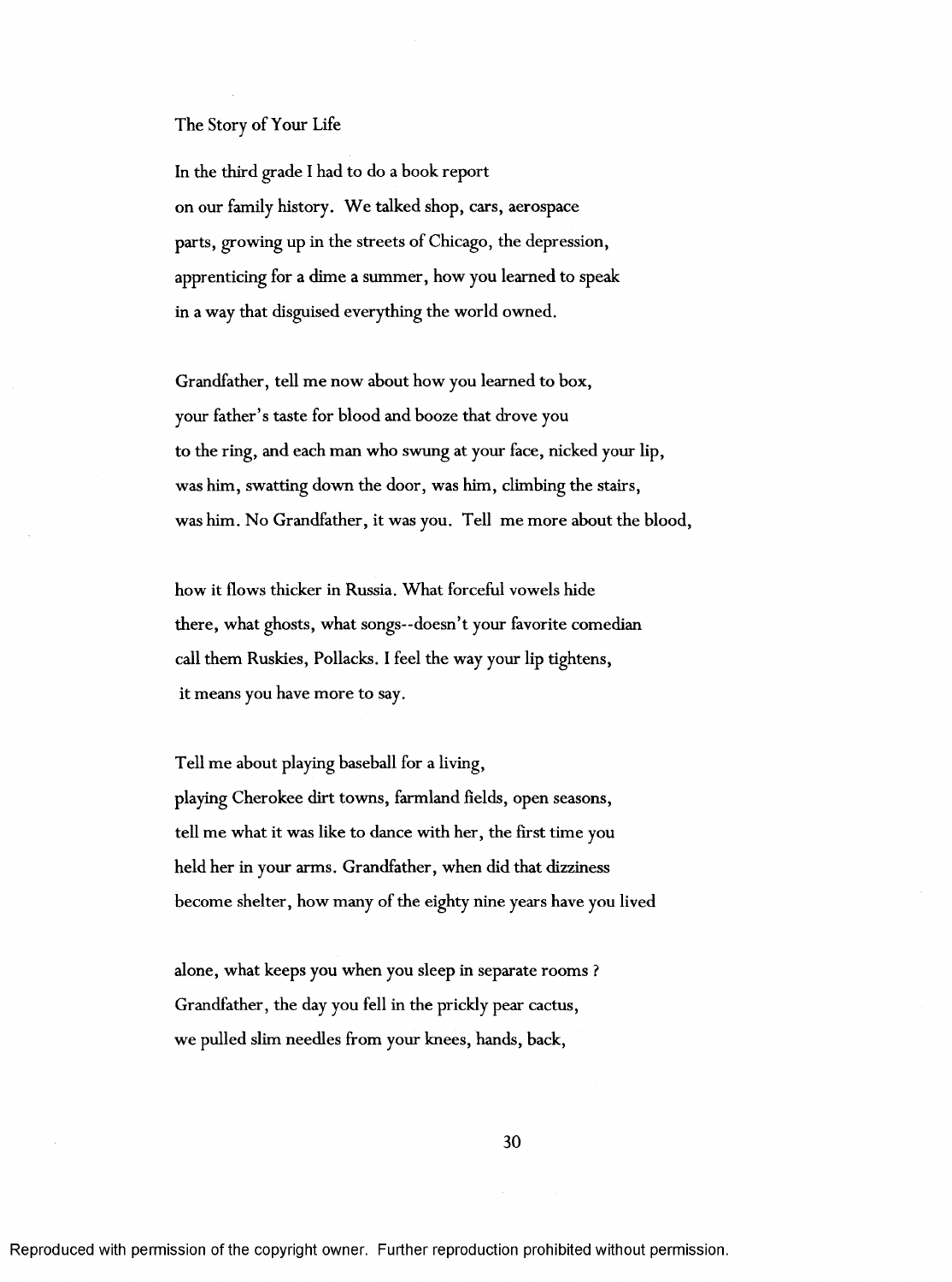what made you grasp so hard at the roots—balance is a temporal waning.

Do you remember the day we planted ghost flowers in the desert lot, between the empty propane tank, old coke cans and weeds, how you drove the shovel to the earth, dug the tip and were pitched three feet, mid-air as it hit something solid, buried.

I remember the grave way your bones gave into the ground, how your body flattened the grass tips for an afternoon. Grandfather take me back there to see the whiteness of their bloom. It's May, there's time for days like these again.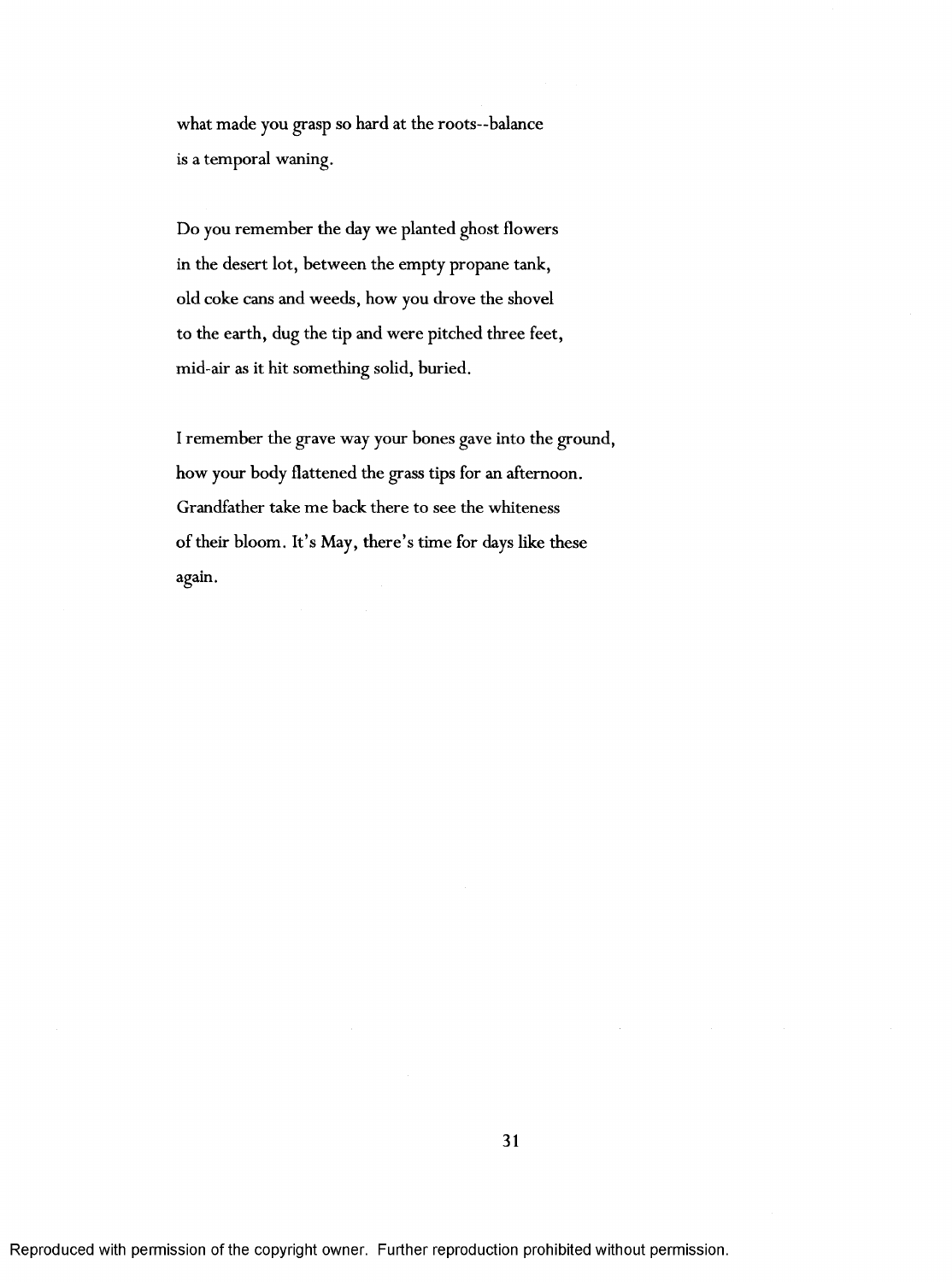**Tepals**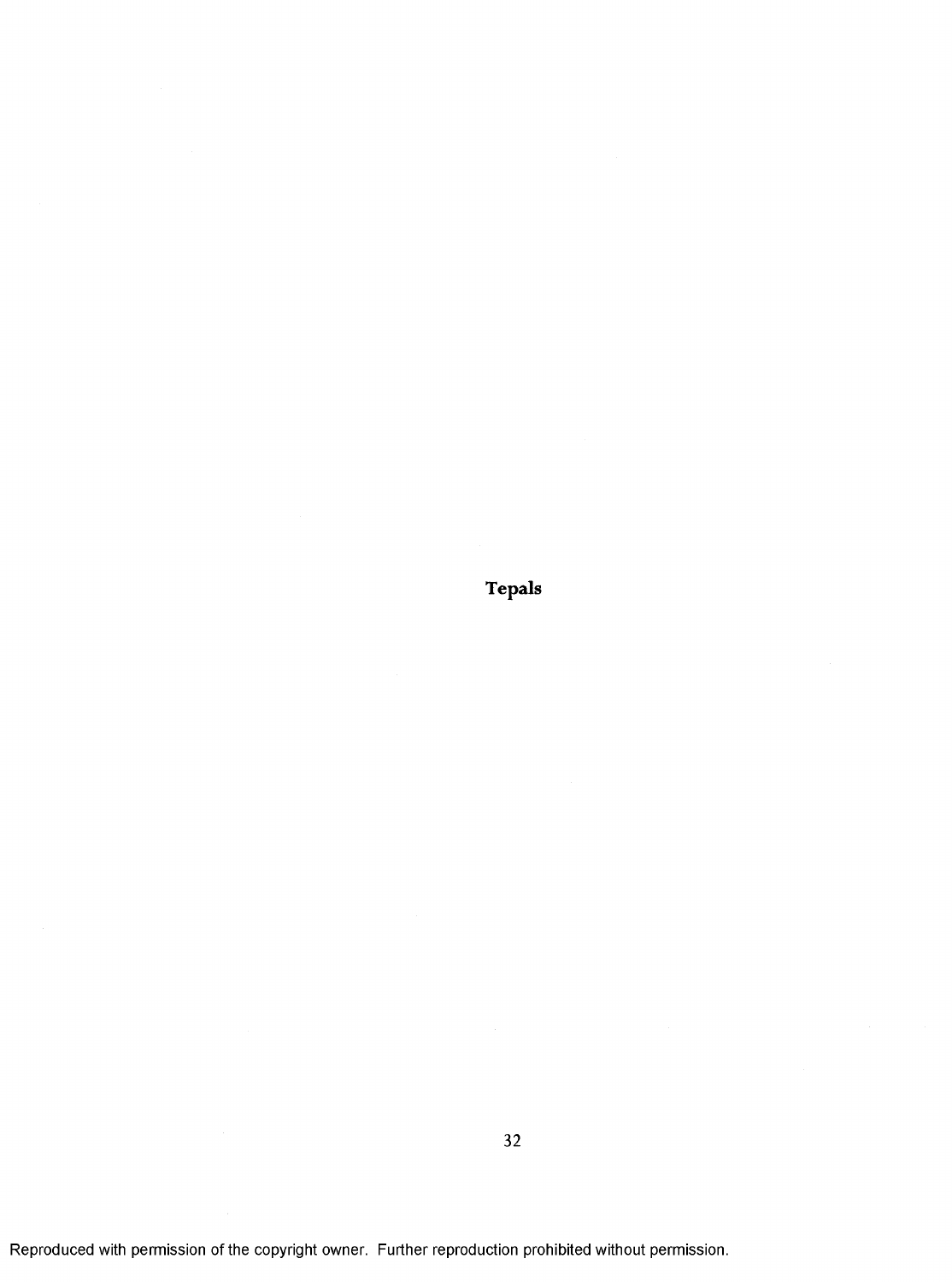# Tepals

"Referring to parts of a flower that resemble petals but technically are not petals..."

—A Falcon Guide to the Mojave

# I.

There is no such thing as a false start, what could be more existent than a beginning?

## II.

I am committed to every small beginning, each beginning is a little death.

## III.

Ride west until you reach the sign for Rattlesnake Valley where there is an emptiness--so empty-- that the red clay sand makes it enough. How much do you really need to get by ?

## IV.

What the body takes, it returns in mysterious ways, no Trinity or Holy Water, blessed forehead, bread or wine--they are nothing more than bread and wine to a tongue, the transformation occurs elsewhere.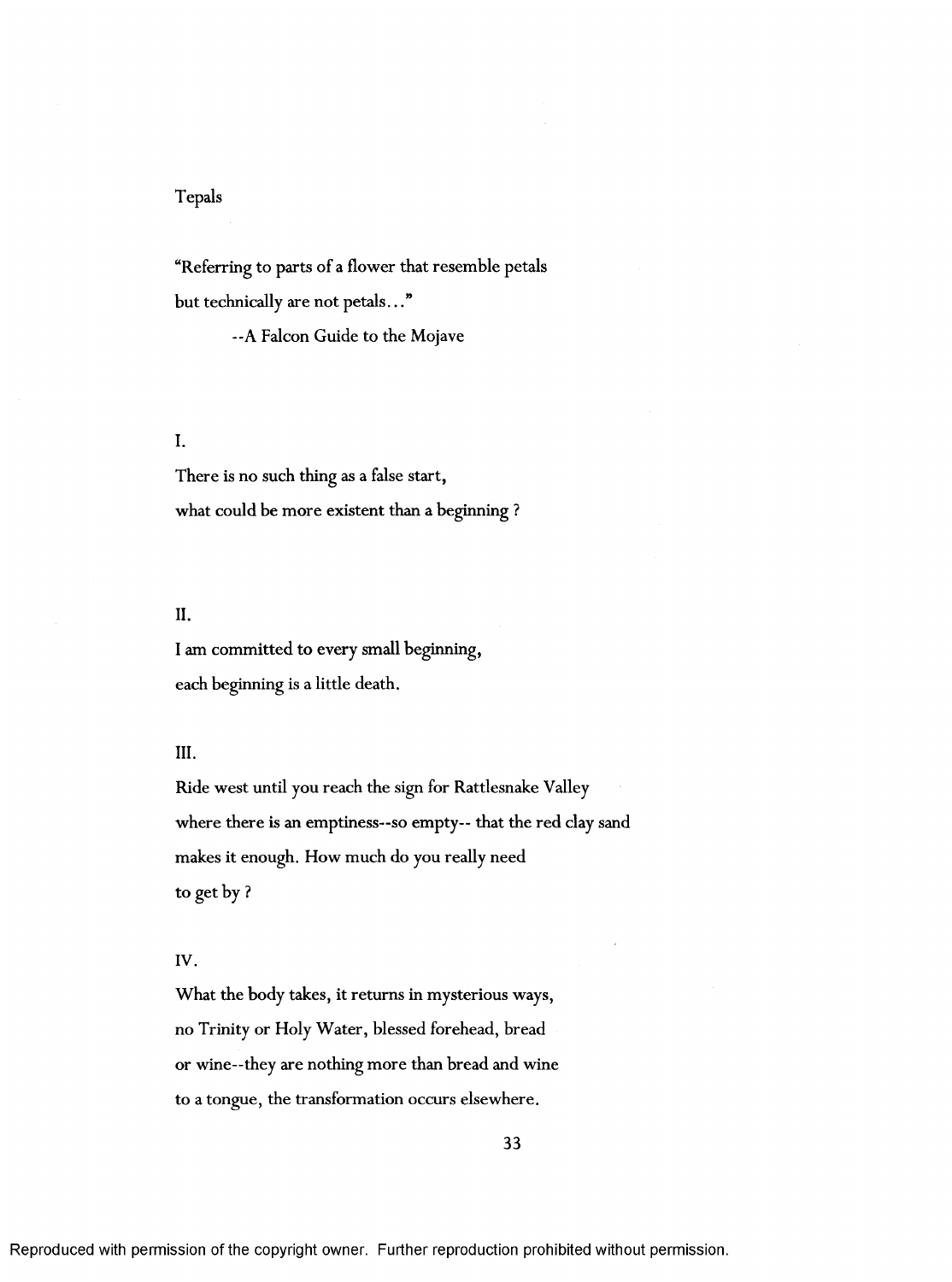V.

You fault believing in a day, in time, in history-yours— because those who tell it are faulty, have been shaken by so many shards of life, loves, deaths, forgetting. What lasts ?

## VI.

When your head is fully submerged you can still hear, even if its just water.

## VII.

What part of choice ignites belief, love?

## VIII.

I have always loved driving

through dark tunnels, the way

headlights flash just fast enough

that you only catch

a fraction of light.

It's even more reflective when holding your breath.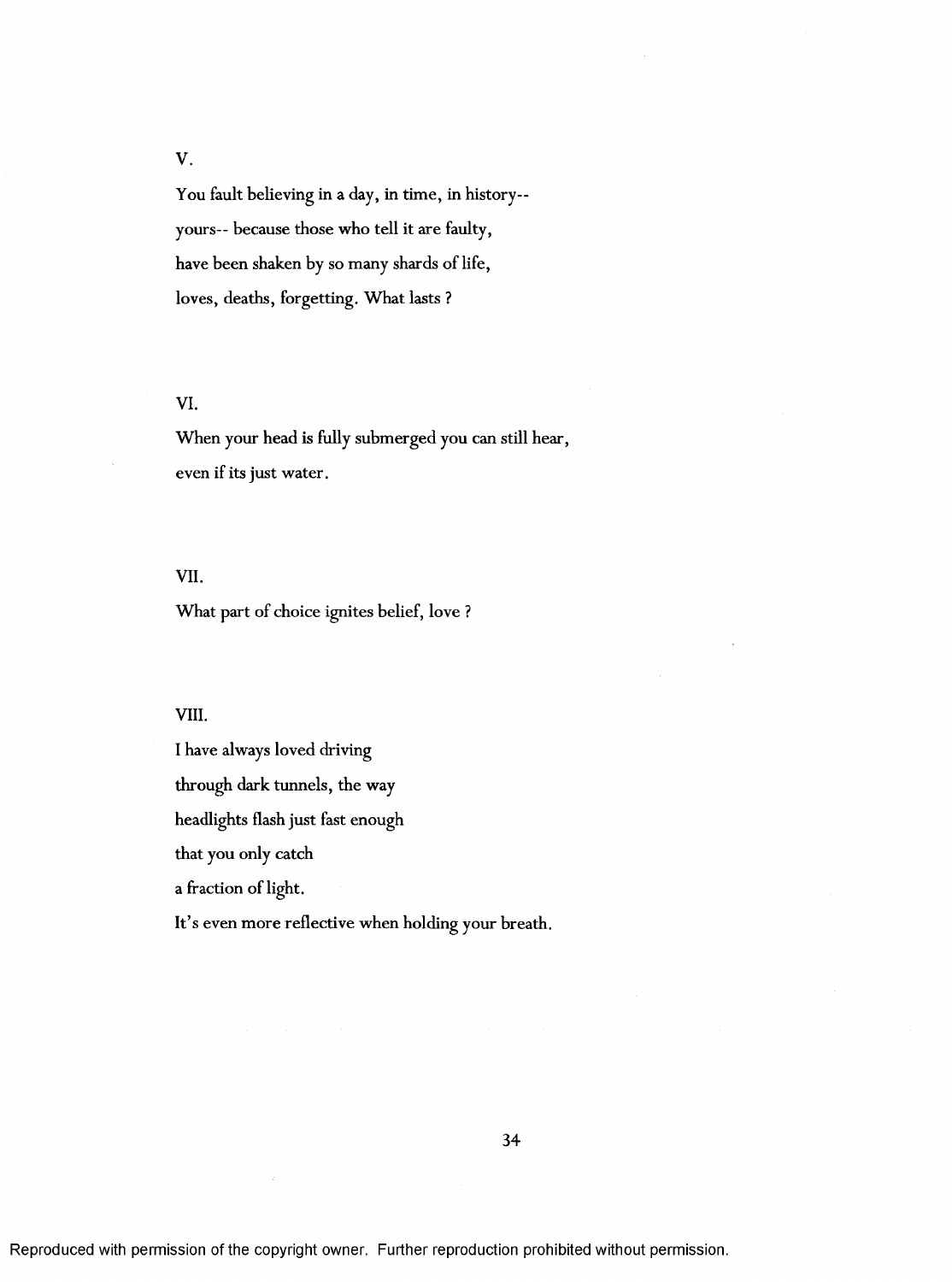IX.

Time is always where my body is not. The way I fit, *perfectly* when motion stops.

# X.

The necessity for metal is a sign of aging.

## XI.

You drape your shirt, a white weave with buttons, across the chair, removing reason from the moon.

## XII.

If I were blind would I still starve for beauty ?

XIV.

Form is never more than an extension of culture.

XV.

Sometimes it requires a letting go,

more than letting go allows.

35

Reproduced with permission of the copyright owner. Further reproduction prohibited without permission.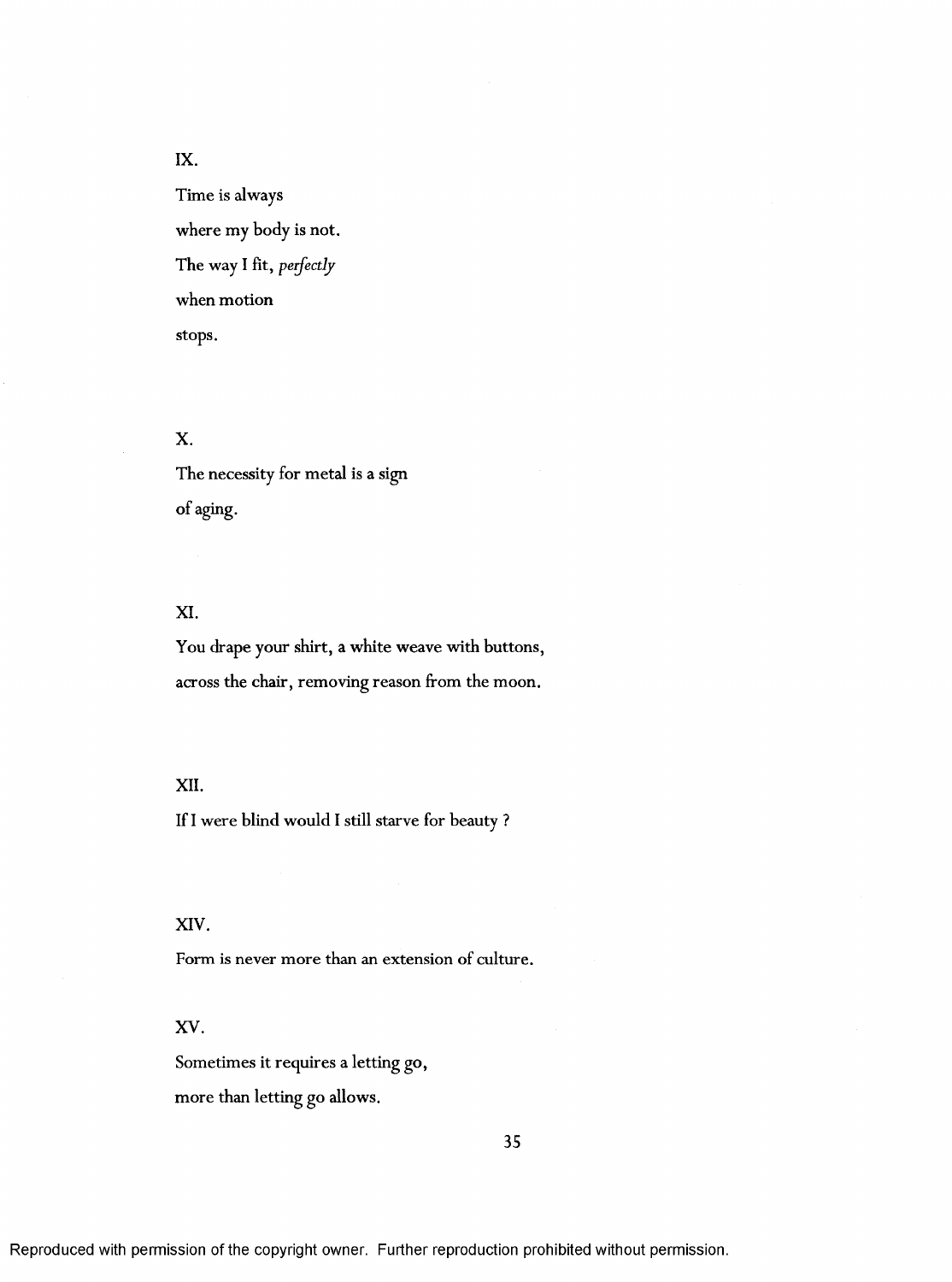# XVI.

In the desert, leaves simply fall from the trees, still green. Their announcement un-debatable.

They become what they are and then what they are, just like that.

# XVII.

Once you said, this is fire everything is fire and still you hold your breath, wait for it to dissolve or burn itself to exhaustion. I blow right at it, wanting to be devoured.

XVIII. Sleep and dreams do not always arrive at the same terminal

## XIX.

In you I have traveled the lengths of where I being and begin to end.

36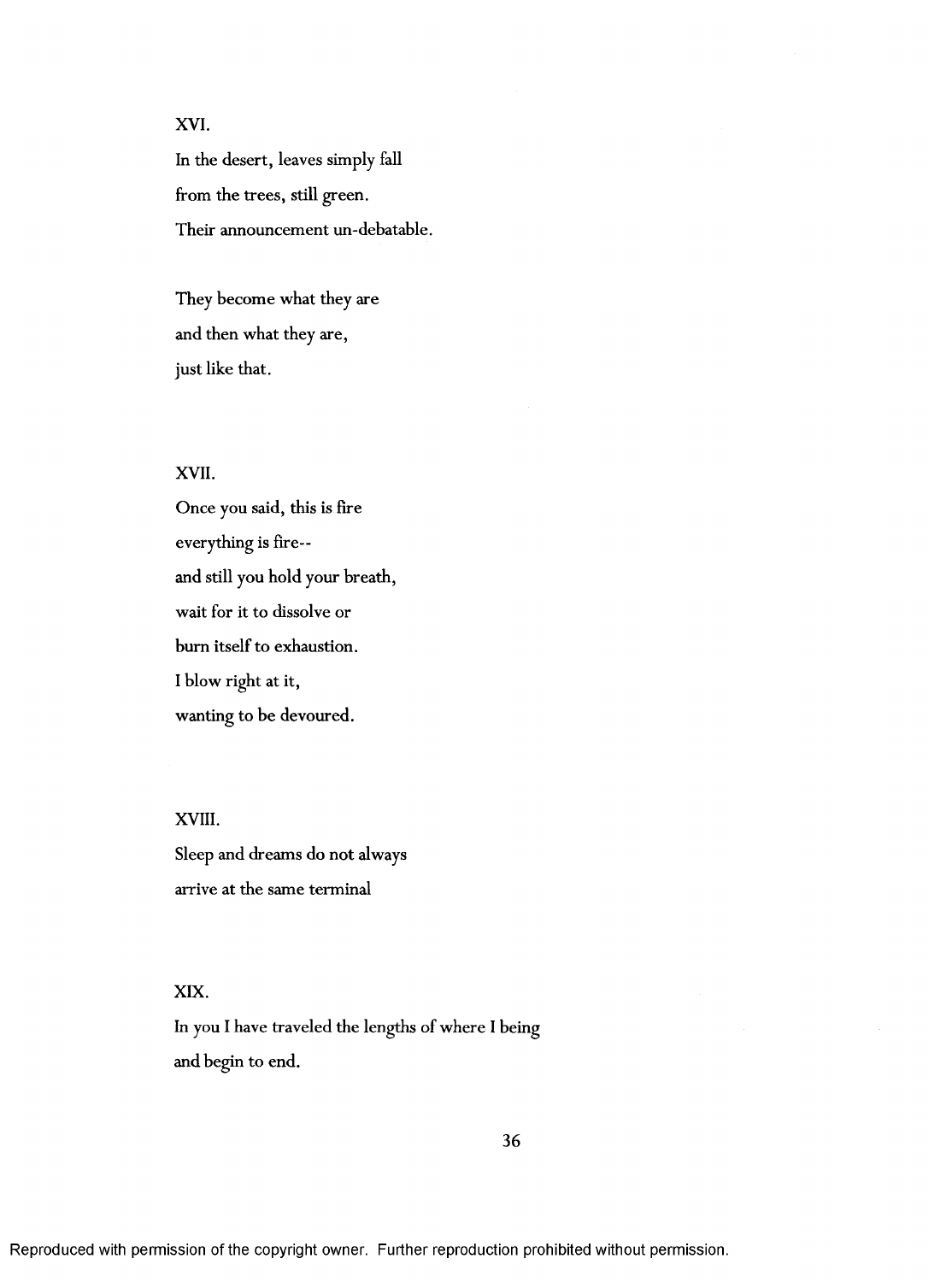# **XX.**

Sight replaces what sound promises.

## XXL

Little Copula, those born under you sign are plagued by blindness, strong passion—which arises first ?

# XXII.

The fresh vase of desert lilies on the morning table are leaning to the side of the house where the sun is rising.

Their name, *Hesperocallis* means western beauty, as if they too are rising for this life to set.

## XXIII.

Silence is the only space that cannot be owned, stolen.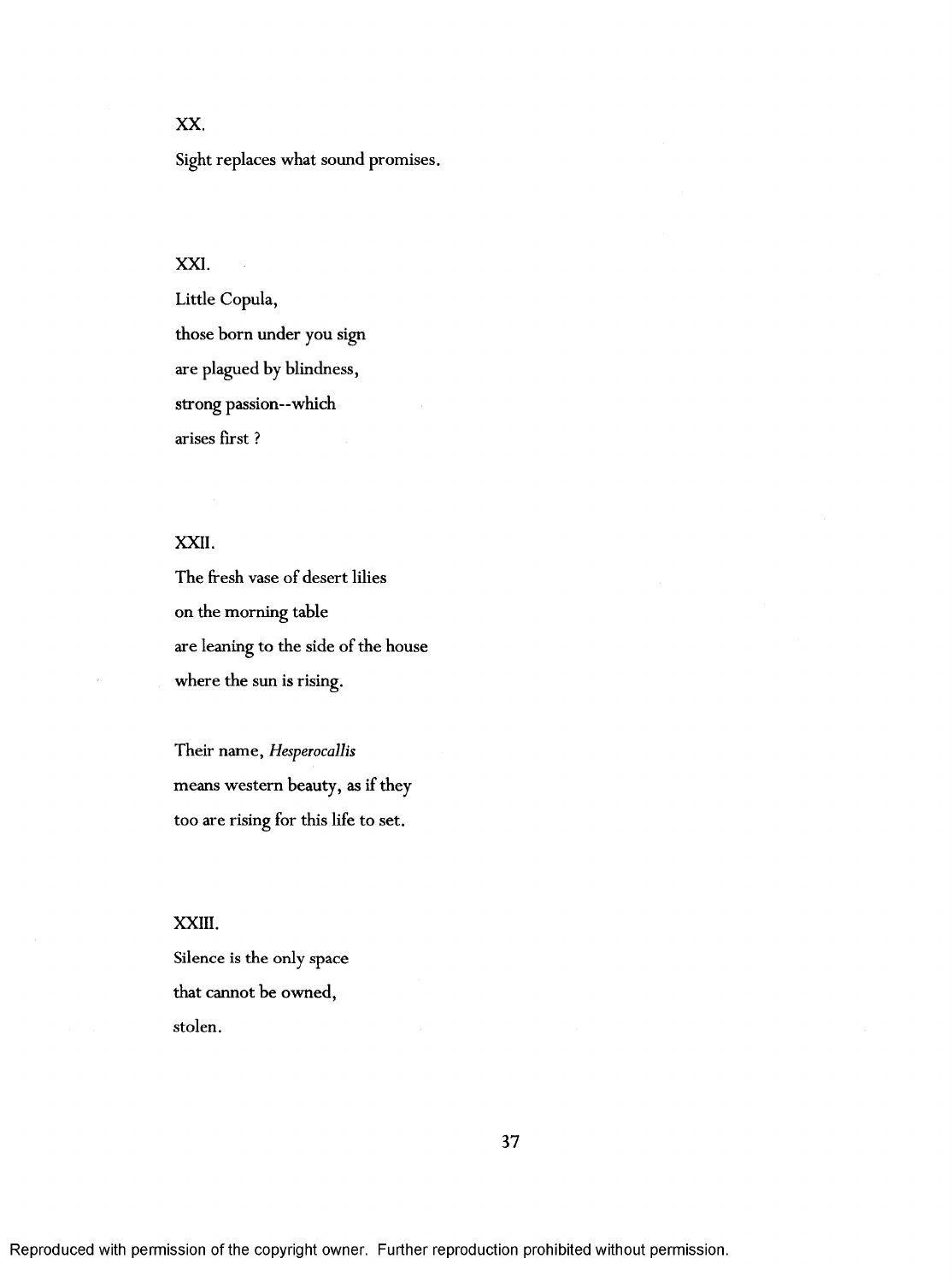# XXIV.

There is an odd desire for the things that don't want us.

## XXV.

You cannot touch an asking, or fill a stomach with echo.

# XXVI.

I want nothing in owning the everything of you.

## XVII.

The morning will never stop leaving you.

## XVIII.

Fire ants build shelter from discarded particles on Banyan roots, withstanding winds even they hold together the unseen.

### XXIX.

I water the hydrangeas to watch the water disappear.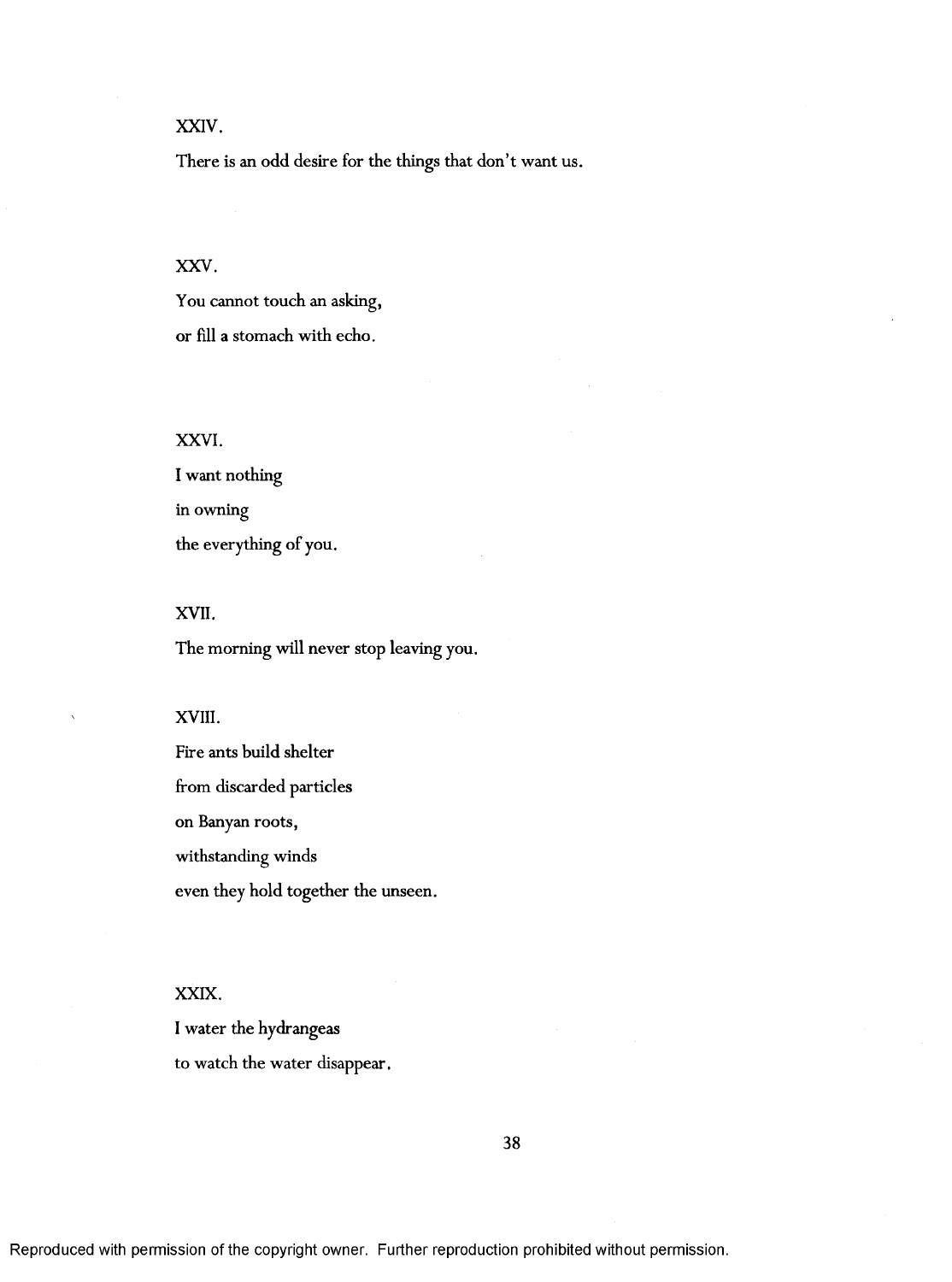# **XXX.**

Mother, you were always so diligently black, your onyx heart loved me in ways you never wanted to love yourself.

# XXXI.

Who collects pennies from the fountains when they are full? I want to be that important, the man who lightens water.

# XXXII.

You come home from work, loosen you tie, walk room to room , leaving lights on behind you, because there is no one left to remember the places you once were.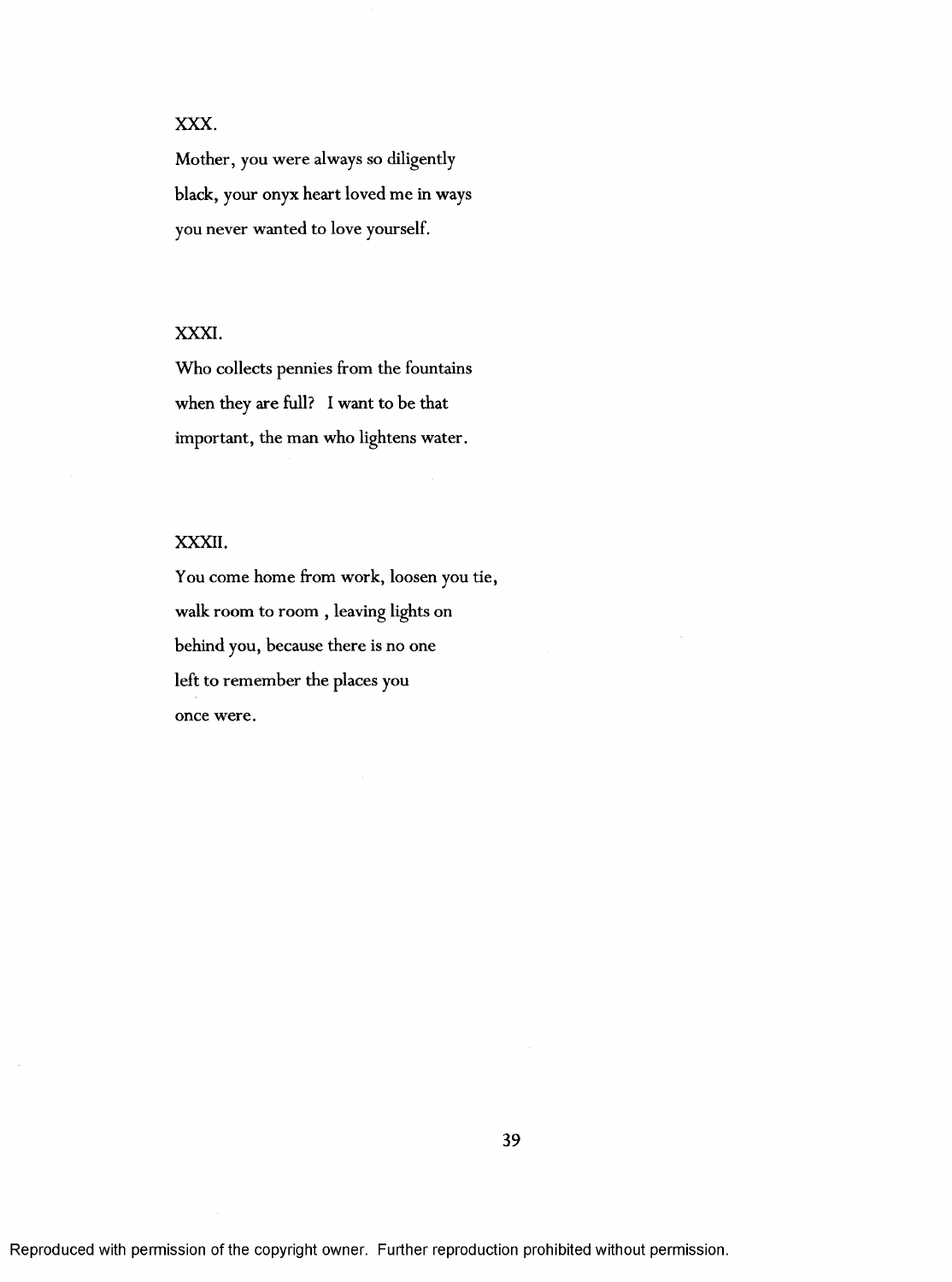# In flores cence

 $\mathcal{A}$ 

: the budding and unfolding of blossoms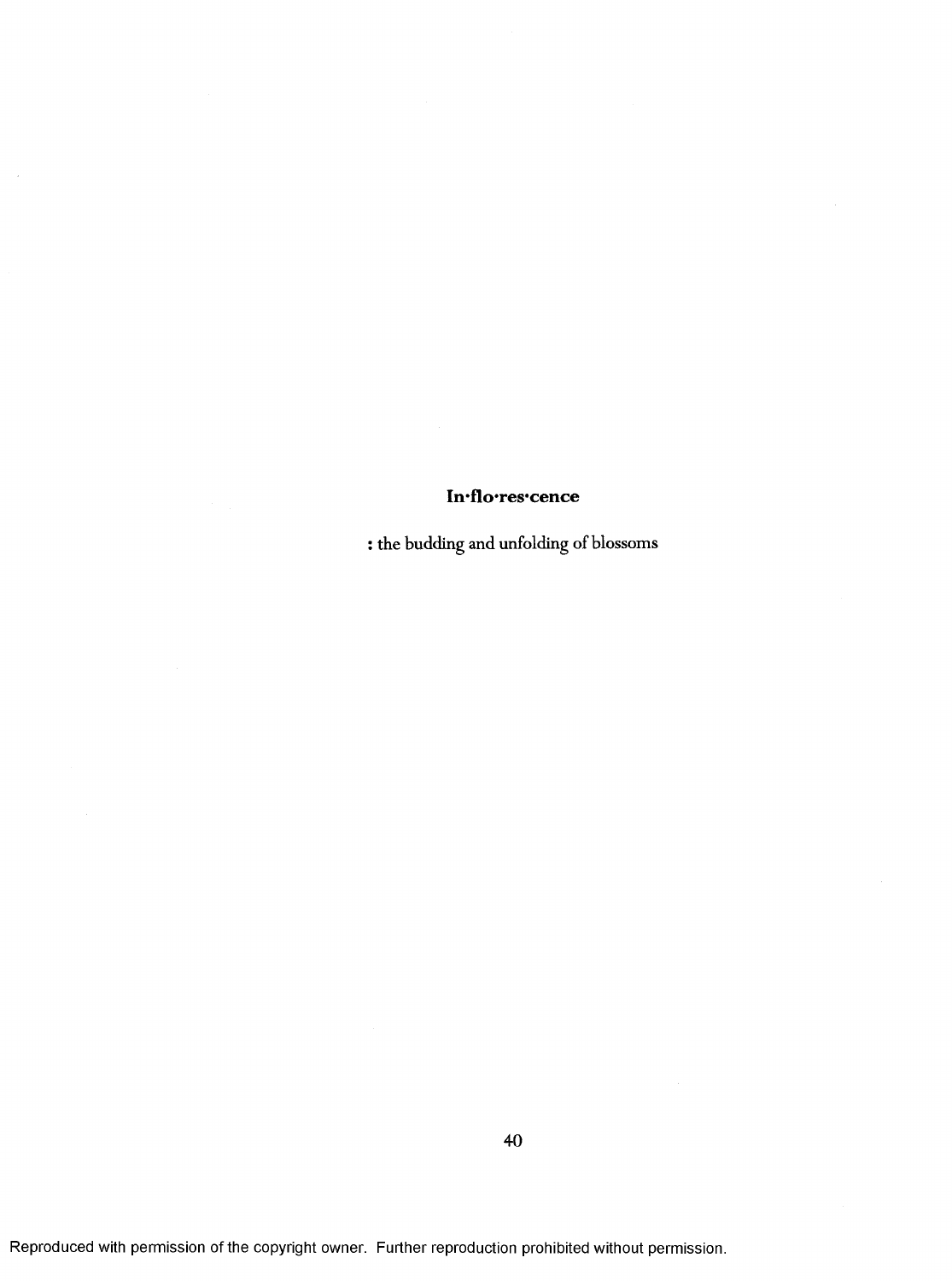## Roots

The other day we were riding in the car on the way to buy transported elms, Japanese plums, Mexican palms, when I pointed to the clouds spilling down like stairwells. And in the middle of all intelligence, a God. You, atheist, who has faith in everything unexplained, lectured me about the weather patterns of cumulous clouds and how water vapors become trapped between hot and cold layers, naturally.

Pilot, some days are made for flying.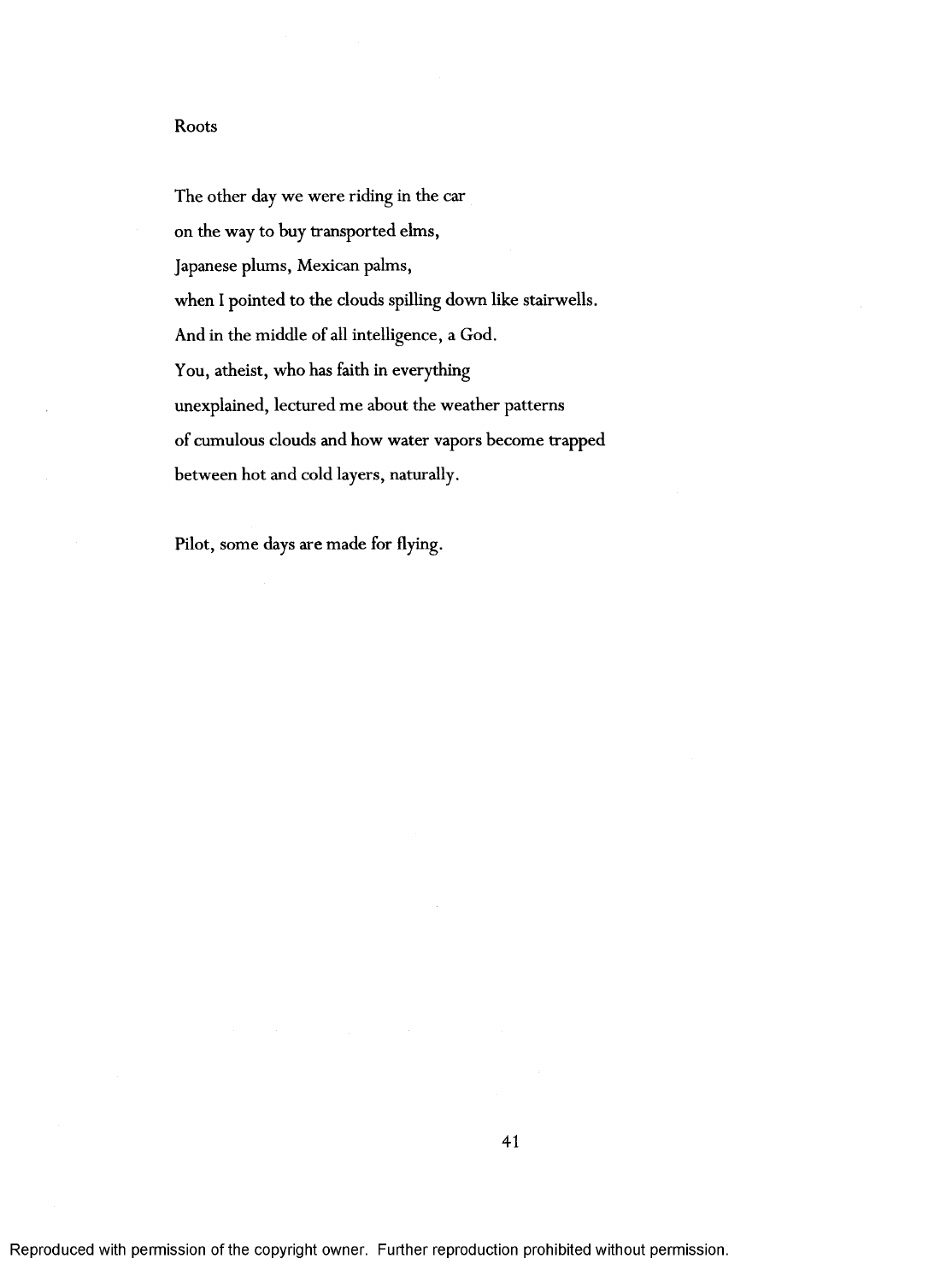I hear the Japanese maples slowly growing, dancing close and shallow with the moon under courtyard windows, open to the trains.

I face their sounds—the ticking song of things lost, misplaced, as if the mere melody could unearth desire.

And then everything turns to wine, tongue slowing, train passing, maples winding their way back into the afternoon I wore, you wore, the afternoon we made love on.

All days leave without asking.

Lost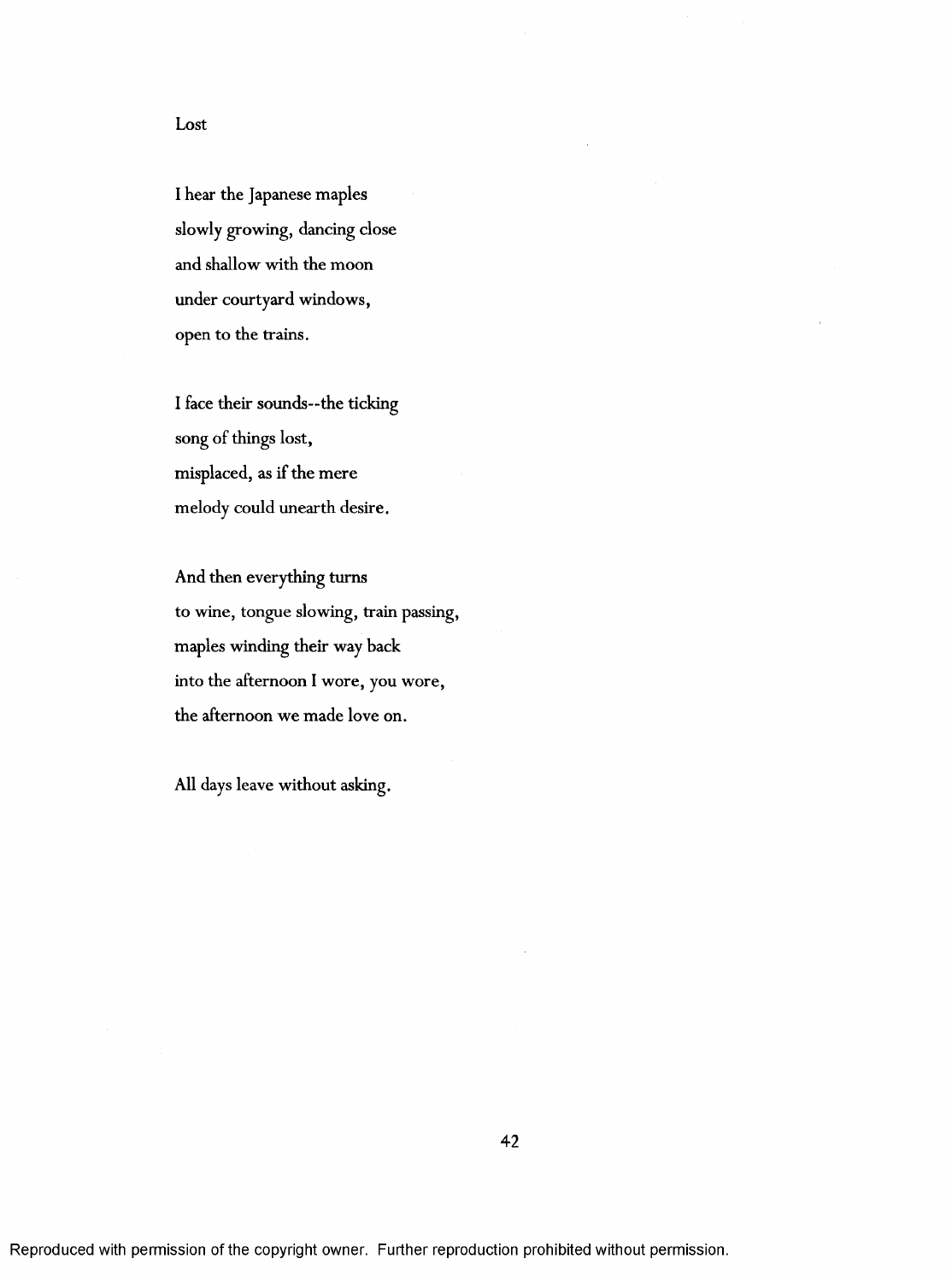Small birth. November 22, 2004

When you leave a room is there an echo of light where your body was, a sulfur or flint that, when pressed against granite, sparks ? Were you light, my baby, or rock?

We had one conversation in a dream, in an unborn language. It was fall. You pointed to the changing maple trees on the roadside, little painter, and accused God of getting it all wrong. *It wasn't supposed to be that heaut^ul.* Nothing that stays with you ever is.

I asked the doctor how the unborn are able to breathe, tucked in a body. How much landscape they remember, what elements they already understand. *The same sorrows about life that you do,* he said, inherent. They breathe your emptiness.

Small sculptor, the size of the thin scar on my right arm. At three weeks, you came from soil. Wide empty spaces, with a cold history waiting for your little un-birth. Sweet child, sleep next to my granite heart.

43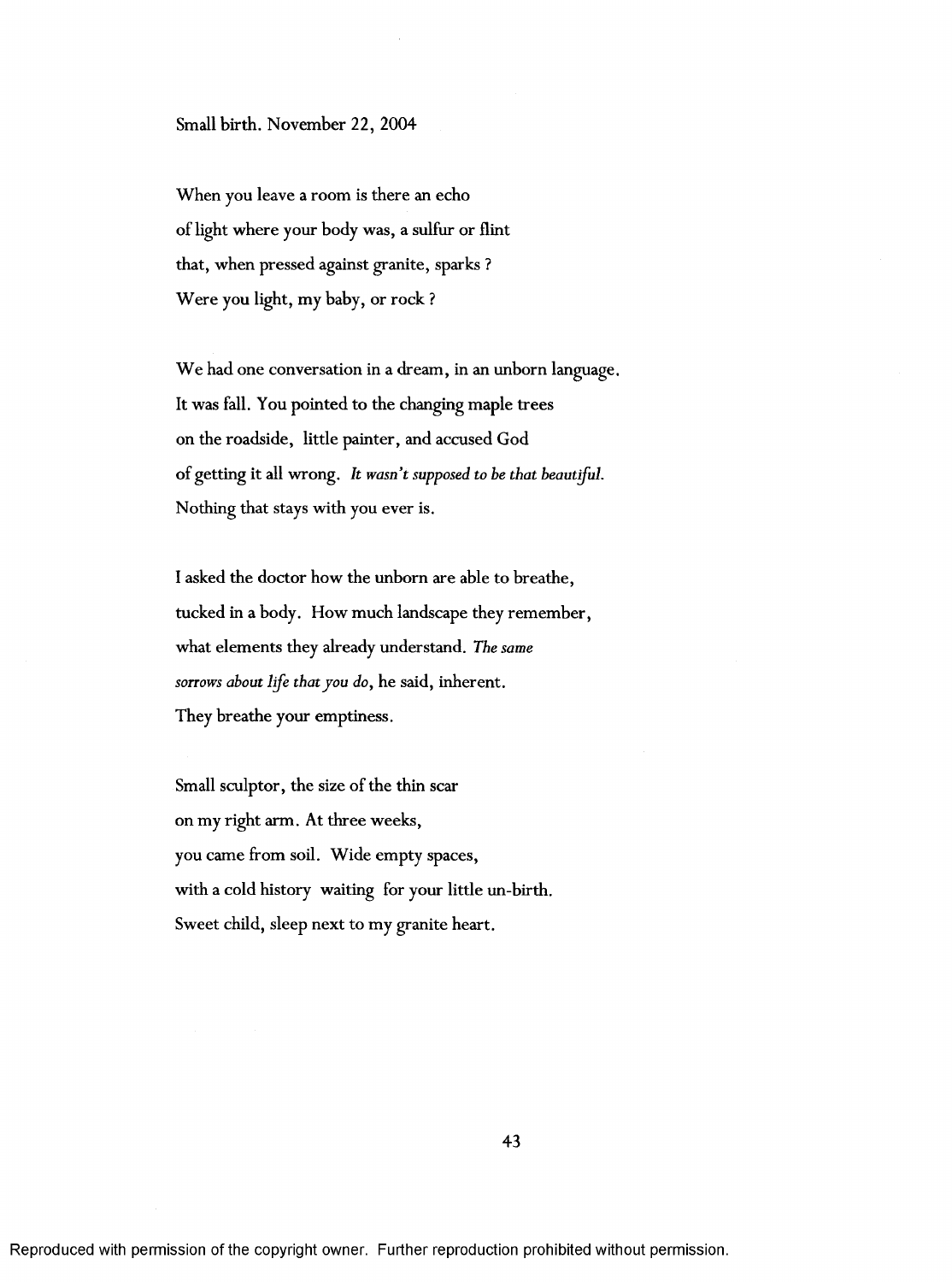# Sappho

I am accustomed to throwing lit matches into water just to hear the quick sizzle,

sound and sight extinguished in one line-

*it's not you,*

an inexactness in body, composed 80 % water 20 % words-

that hold until summer,

when splinters of dust come in hot winds

and pavement compels feet bottoms to water,

where I float palms down, *Cristo Redentor,* stone arms in waiting.

Only Sappho really knew the beauty of not being able to throw her arms around the world.

Even after the clergy burned her short lines , I can hear her Greek floating these inadequacies ignite us.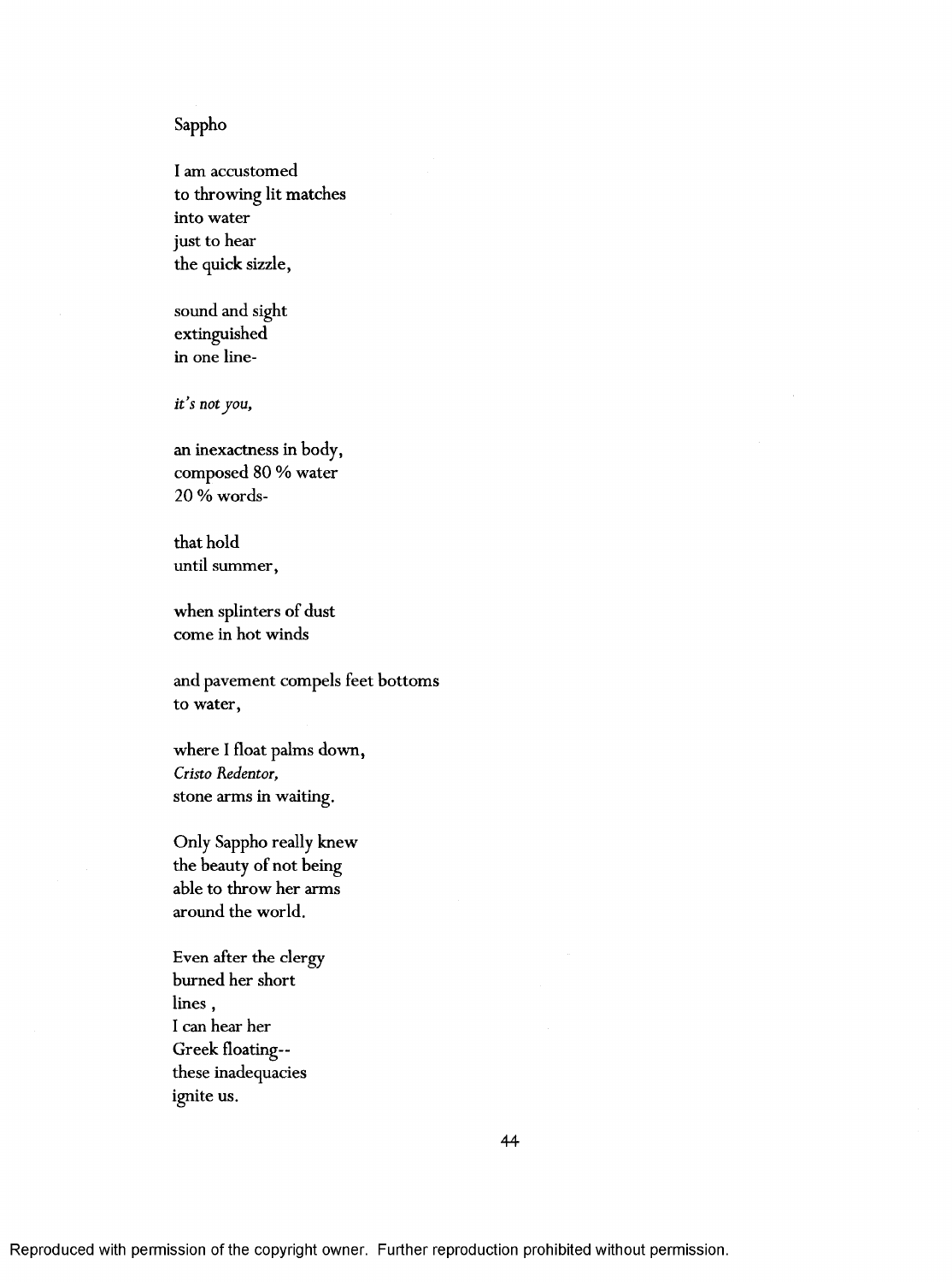## Late Night

Promise me this,

when you imagine being with other women, never give them names. Assign your fantasies body parts, only.

No absent noon's

spent throwing underwear onto the ceiling fan, screaming favorite movie lines into open windows, addressing small dark scars along shins, hiding homemade fortunes in drawers for luck, eating cold egg foo young off discounted china, counting trains that pass Easterly each hour, kissing the curve that streams along your shoulder blade, wiping tears from her eyes with your thumb when she leaves for a hour, after the first time.

Say anything, but leave the image empty. Leave it beautiful.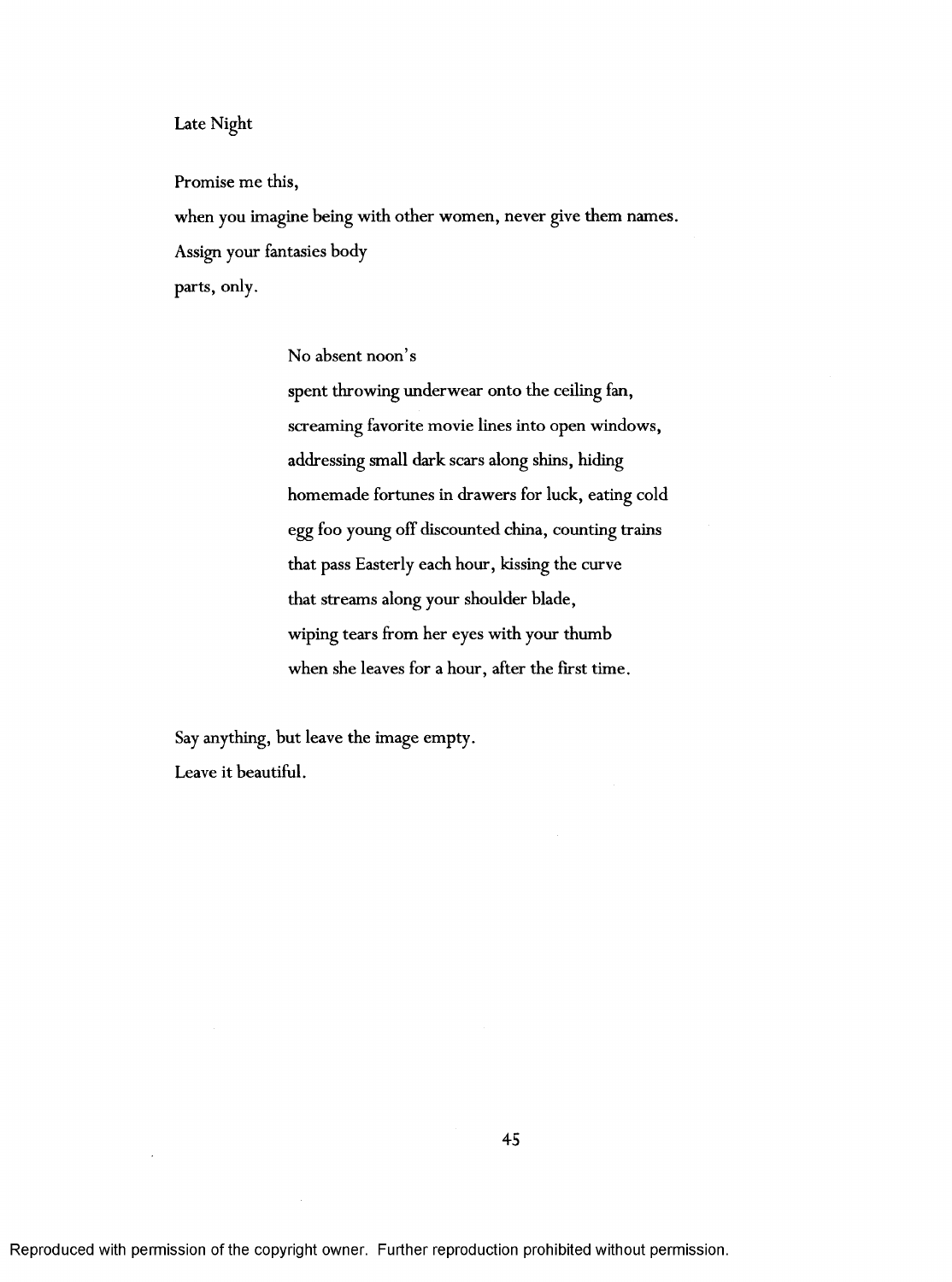Explaining the Disaster To My Five Year Old Cousin.

If you stand long enough, you'll move. Like the earth did, on its axis.

It shifted a little less than a breath, held softly. The waves didn't release,

they expanded--I explain to my five year old cousin. We watch the bath tub water rise when I lift her into the bubbles and hold her little head from slipping back and say, that's how it happened. There was no warning, even that was overcome by water filling into the shapes of the land. Recklessly. And people died. But not like this. *Not like this,* she says throwing a handful of bubbles onto the rug, laughing softly.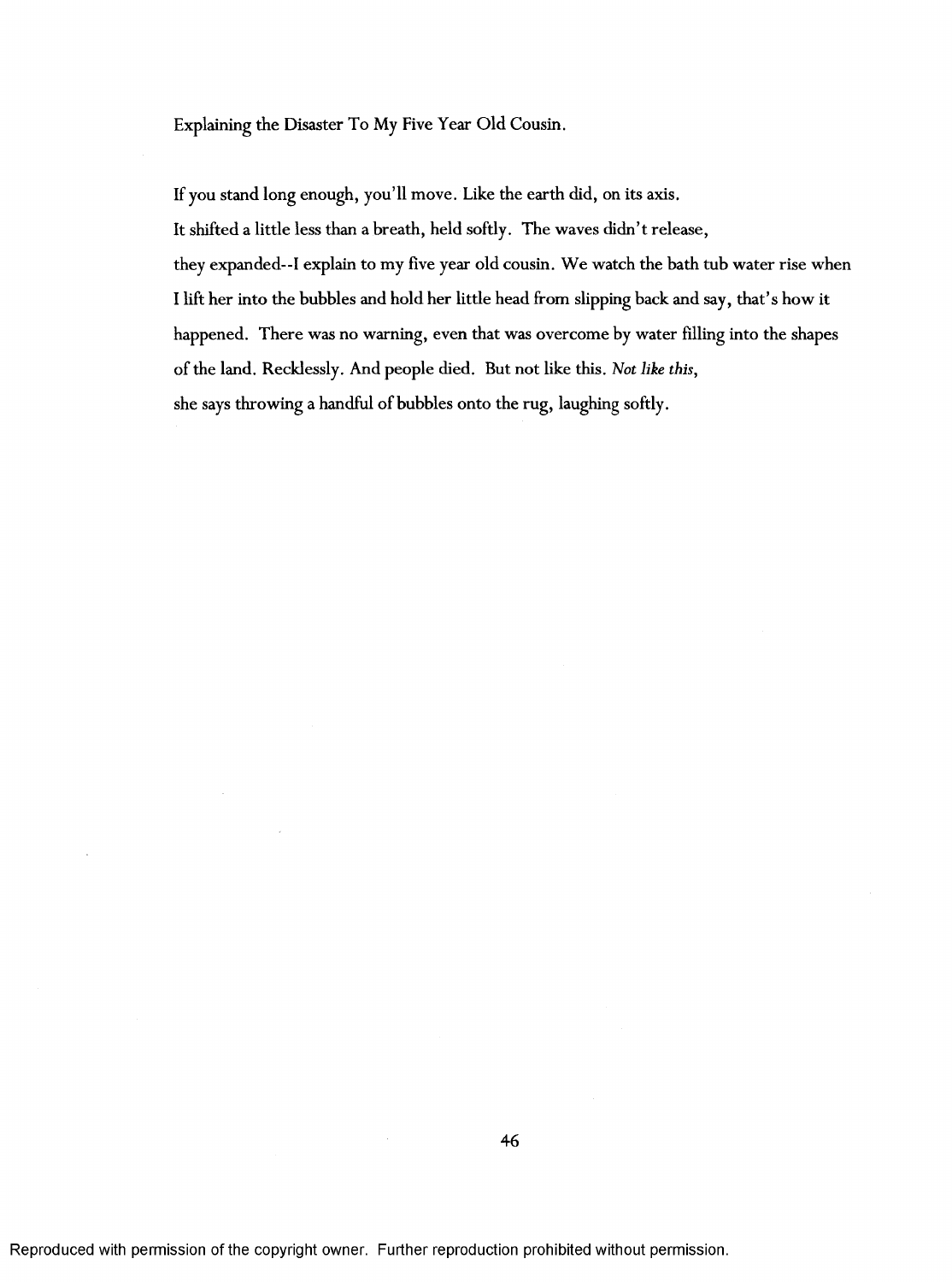We drove all night,

on an bus headed though the Andes mountains, the darker sides of snow, shadow and arcs winding such steep falls, the way the tires hugged the road, *te amo, te amo,* I never thought of our bodies as climbing.

I prayed for permission, safe travel, possibility at the other end. The strangeness of leaving one country for another when neither was my home, and the little *Los Andes* town at the basin where we stopped for morning, to stretch, refuel.

I sat along a wood plank watching children dash after an orange ball, between fence posts and piled rocks, a polluted sunrise the color of the most monolithic buildings,

and wanted to yell out to the children—what do you do once you get the ball, kick it again—hoping they would understand, that they would not laugh at my dropped endings, erroneous words. Instead, I board the bus,

hug my arms tightly into themselves, in part for warmth, part comfort. Afraid to look with blue eyes, at the small dark woman who spits out my name, *gtinga, gringa,* tries to wring it out with her tongue, *Americana*. I am sorry. Wait, let me say it with m ore history, *lo siento.*

47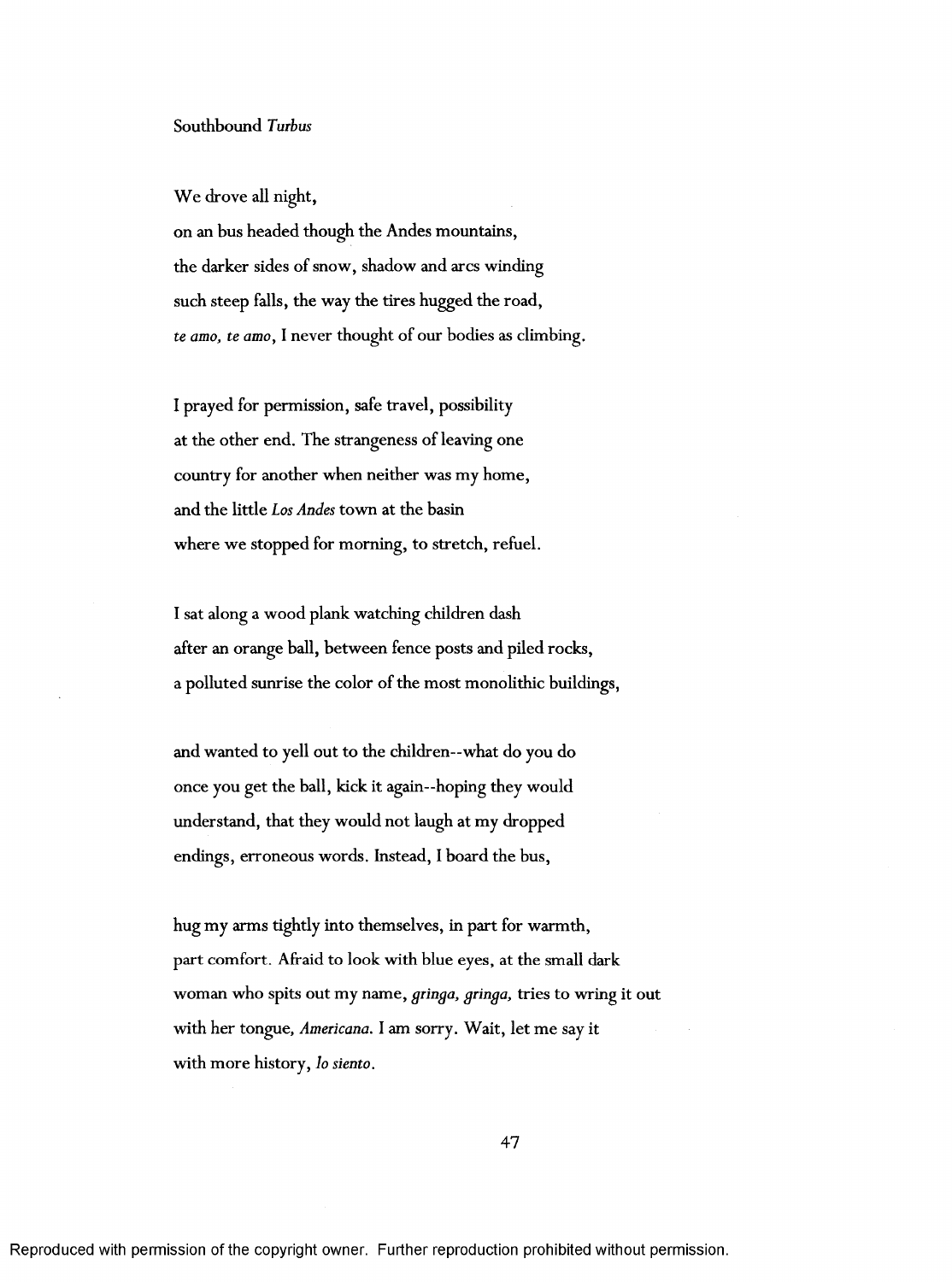*Permiso,* I am lost in the background noise of conversations, every sound borders another that I do not recognize. Only this body, close and familiar amongst the shape and fit of others.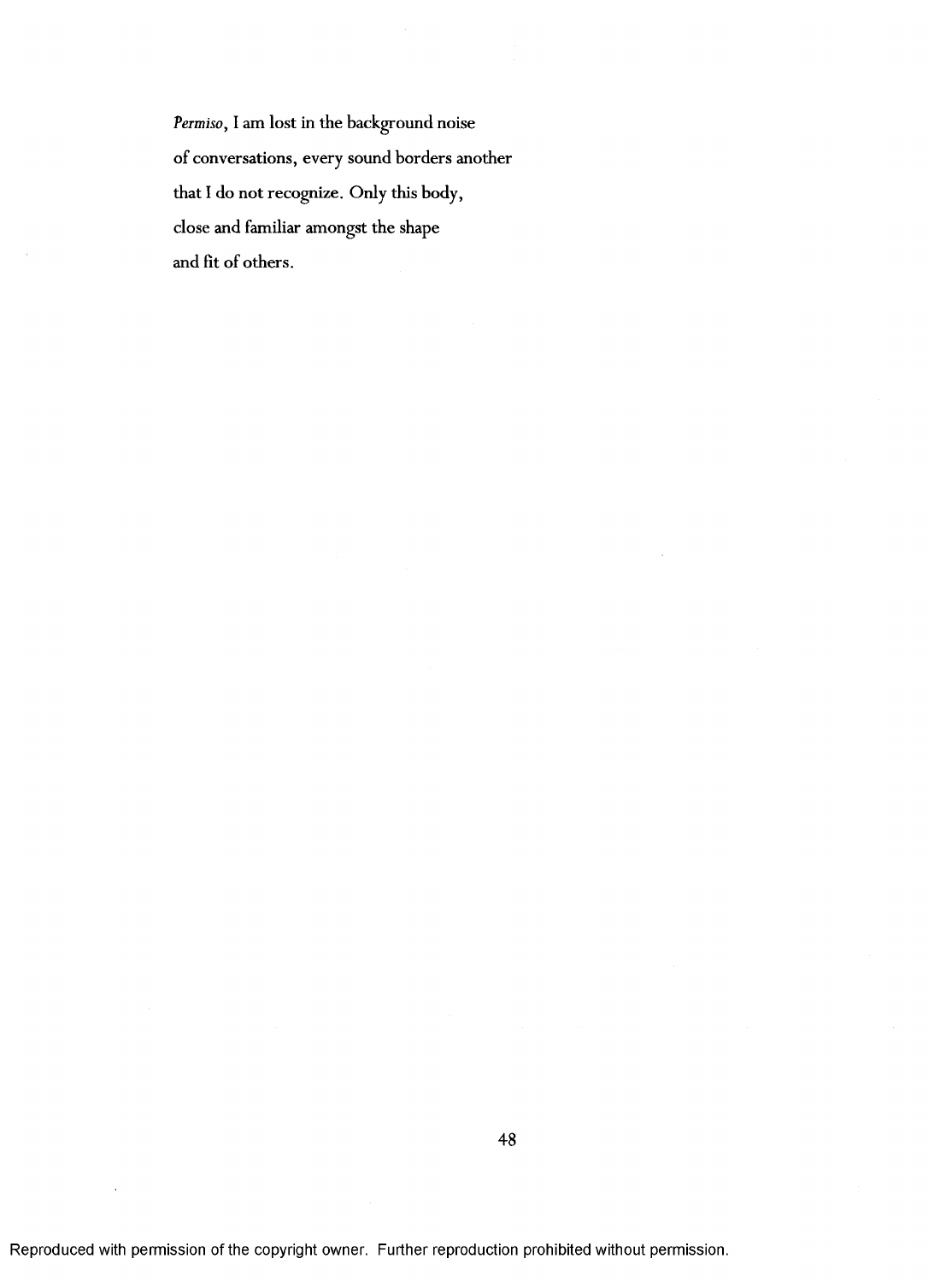#### Letter Home, Santiago.

When I woke this morning I gave you a name,

used it when the old man in the elevator asked me *¿qué piso*?

I took my shoes off, pressed my feet to the ground then promised the hour

to abandonment. Your name was the language of the earth,

the polluted sign of sky hiding my Andes shadows, and it blew below

the hidden darker things of the day; umbrellas, cypress branches, teenagers

coupled on park benches, a single phone booth out of order, the street sign that made sense

of directions, but not sounds. A brassy jazz band, children with drums and cymbals strapped to their backs,

dancing copper coins on pavement in the Plaza de Armas, where I pushed through the gathering crowd,

49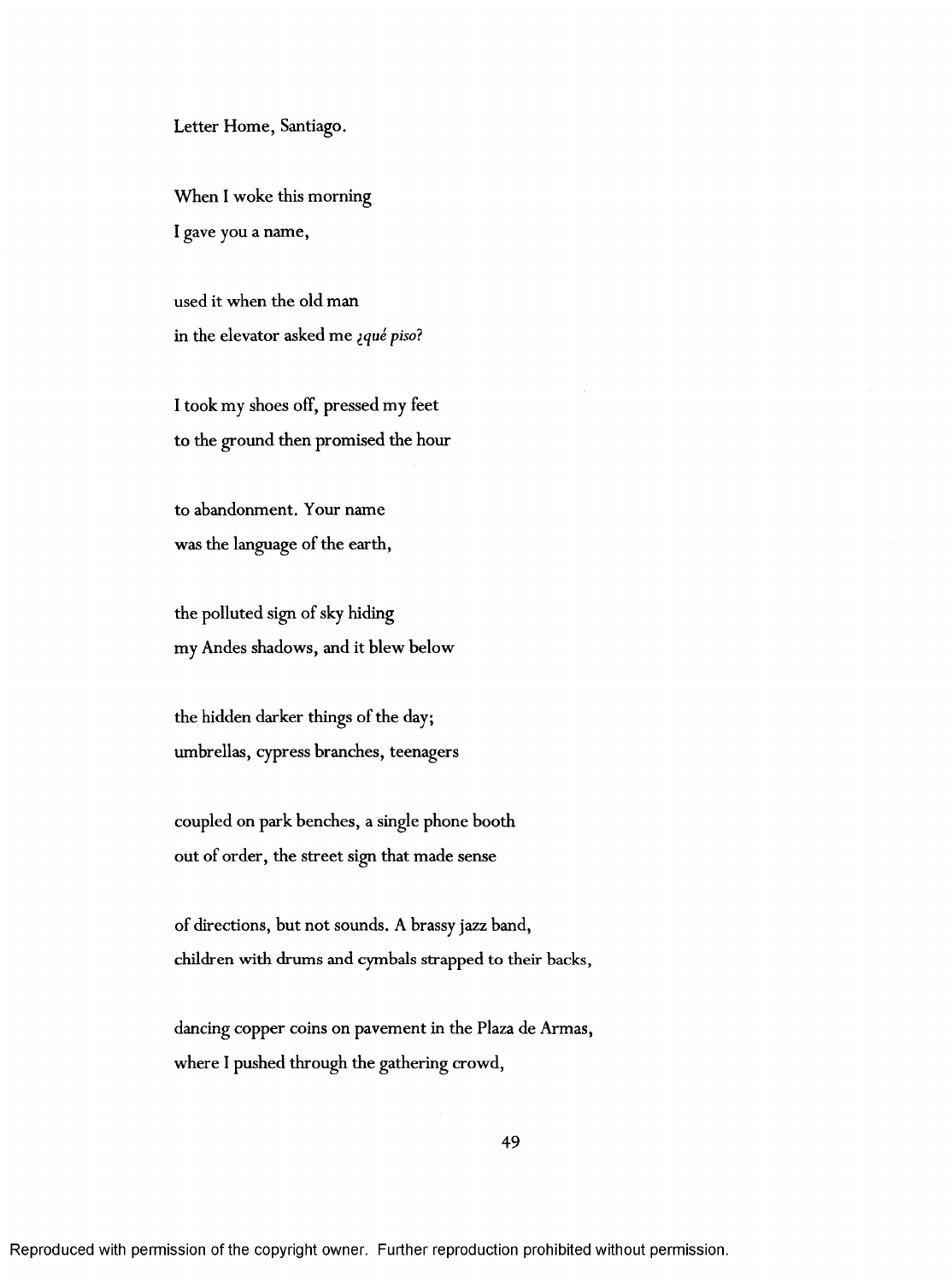awaiting the next train, pressing shoulders and backs, shoulders and backs, invisible prayer wheels,

and every time I touched a stranger, I quietly let you name catch in the back

of my mouth

*Permiso.*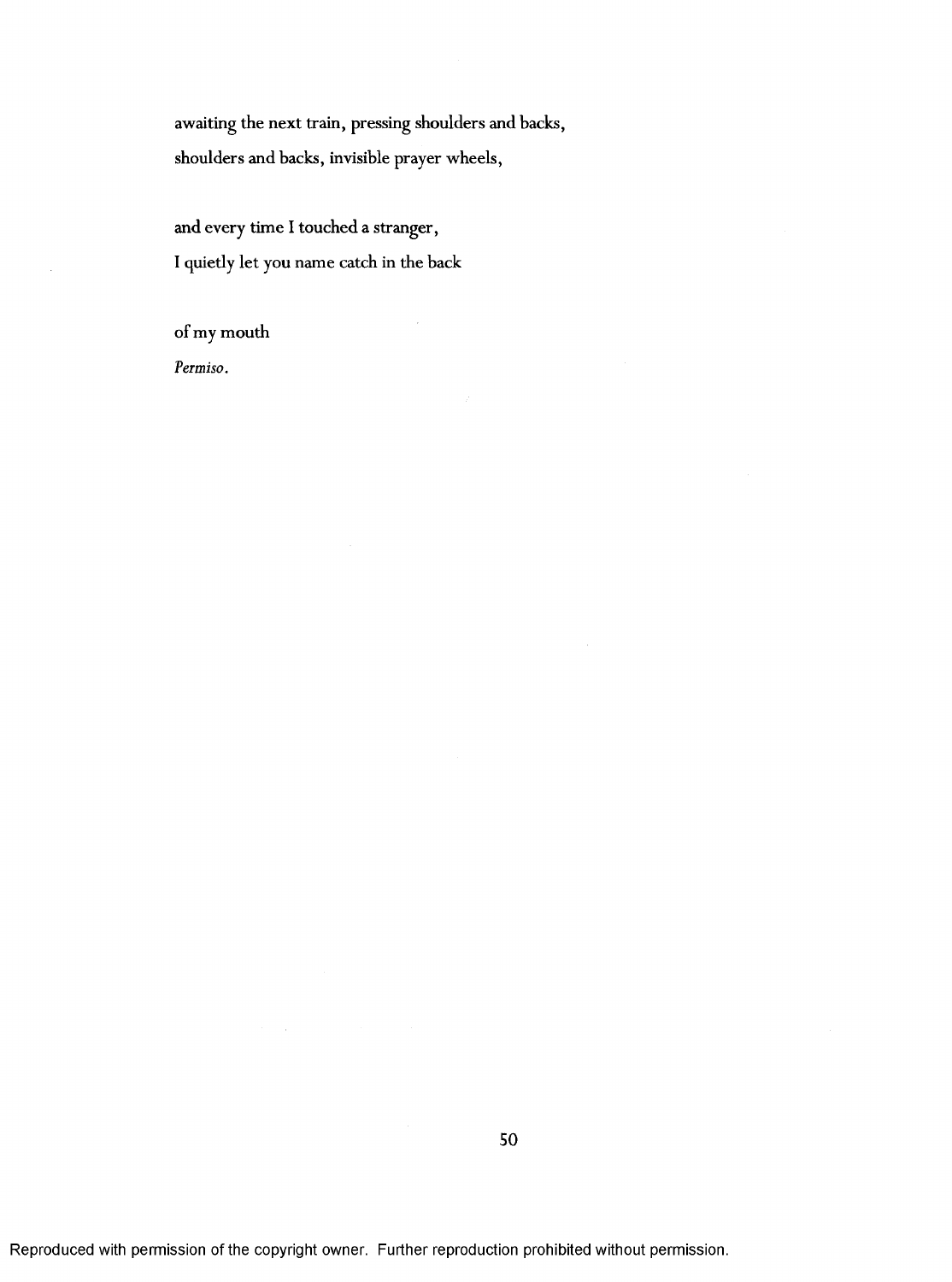# Ascinado Bush

You touch the spray painted bank wall without fear,

walk one-ways, lost, uphill away from the guttural noises crowding the market streets of San Jose

into the discord of people and cars grinding grainy air that sticks to gums and teeth

even feet. Confidently tell the cab driver that you like his virgin Mary stick shift, and yell *basuia* at a pile of trash because it makes you feel alive,

local. And when you drive five hours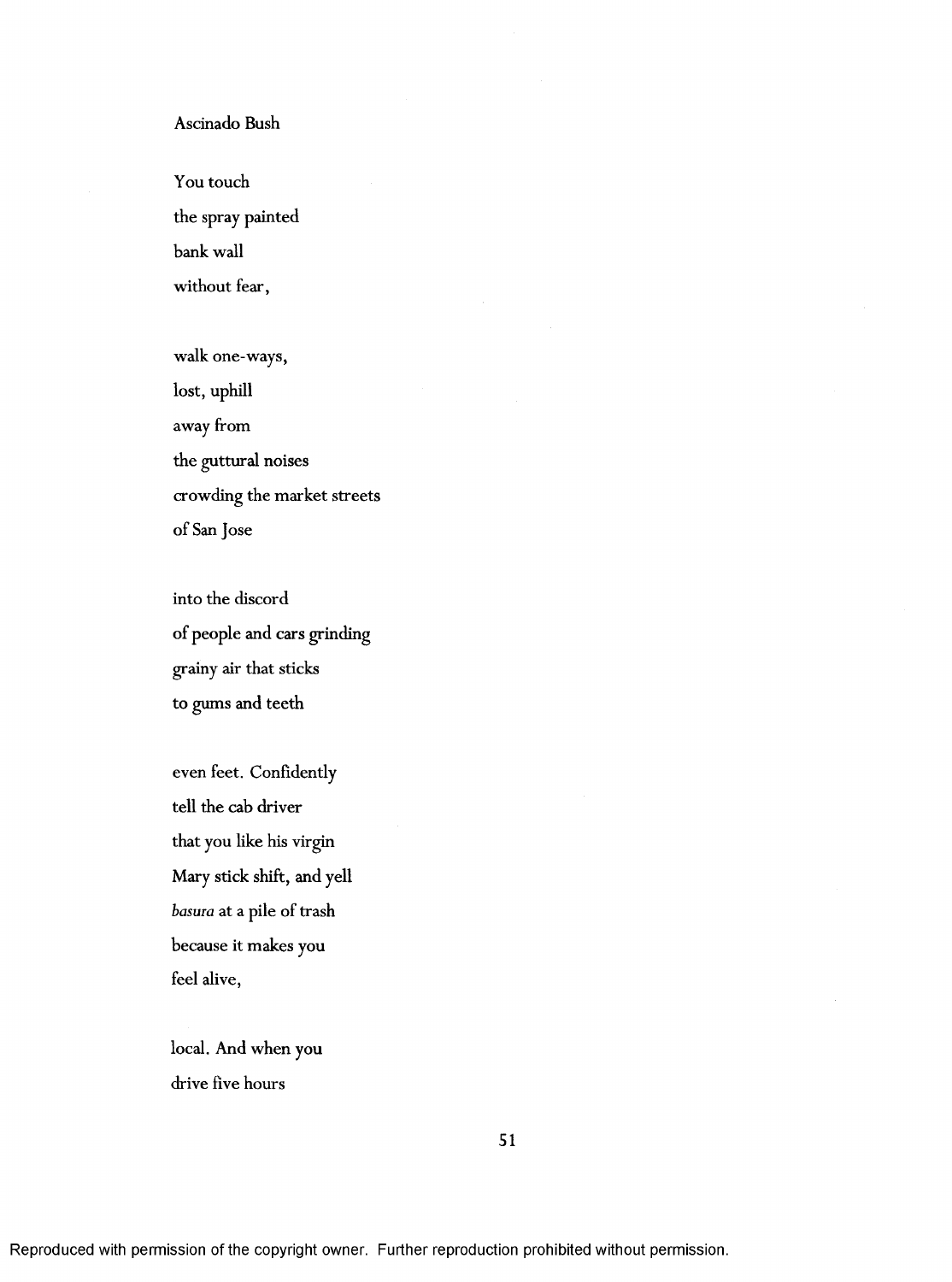to *Ploya Negia* for just one wave, you contemplate how many kilometers you are from the point where the water does not end exactly.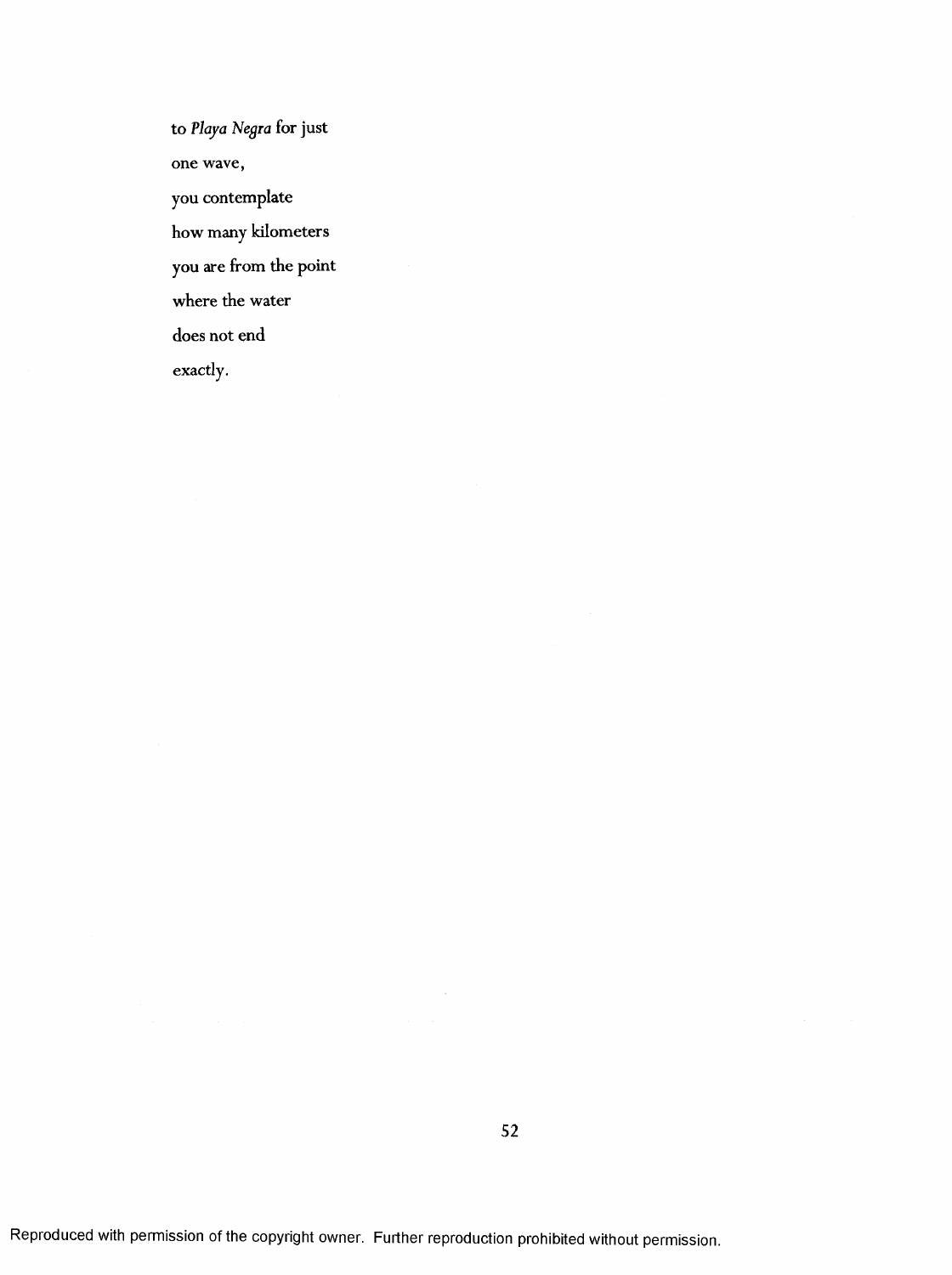## Body, Moon, Mongolia

*For S. Abbott*

You cross continents,

oceans, leave the country

but stay behind

in so many places

for him,

so many

words without chords

to pull, play-

even the moon

misplaces its aria,

notes forgotten after

one year, remembered

after two.

How do you play

a memory without

words ?

Hands remember-

to hold, to press

to let go, let you slip

below his night,

and wait

just long enough

to feel the rift of continents

from his open window

where every night

he plays you

Body, Moon, Mongolia.

Reproduced with permission of the copyright owner. Further reproduction prohibited without permission.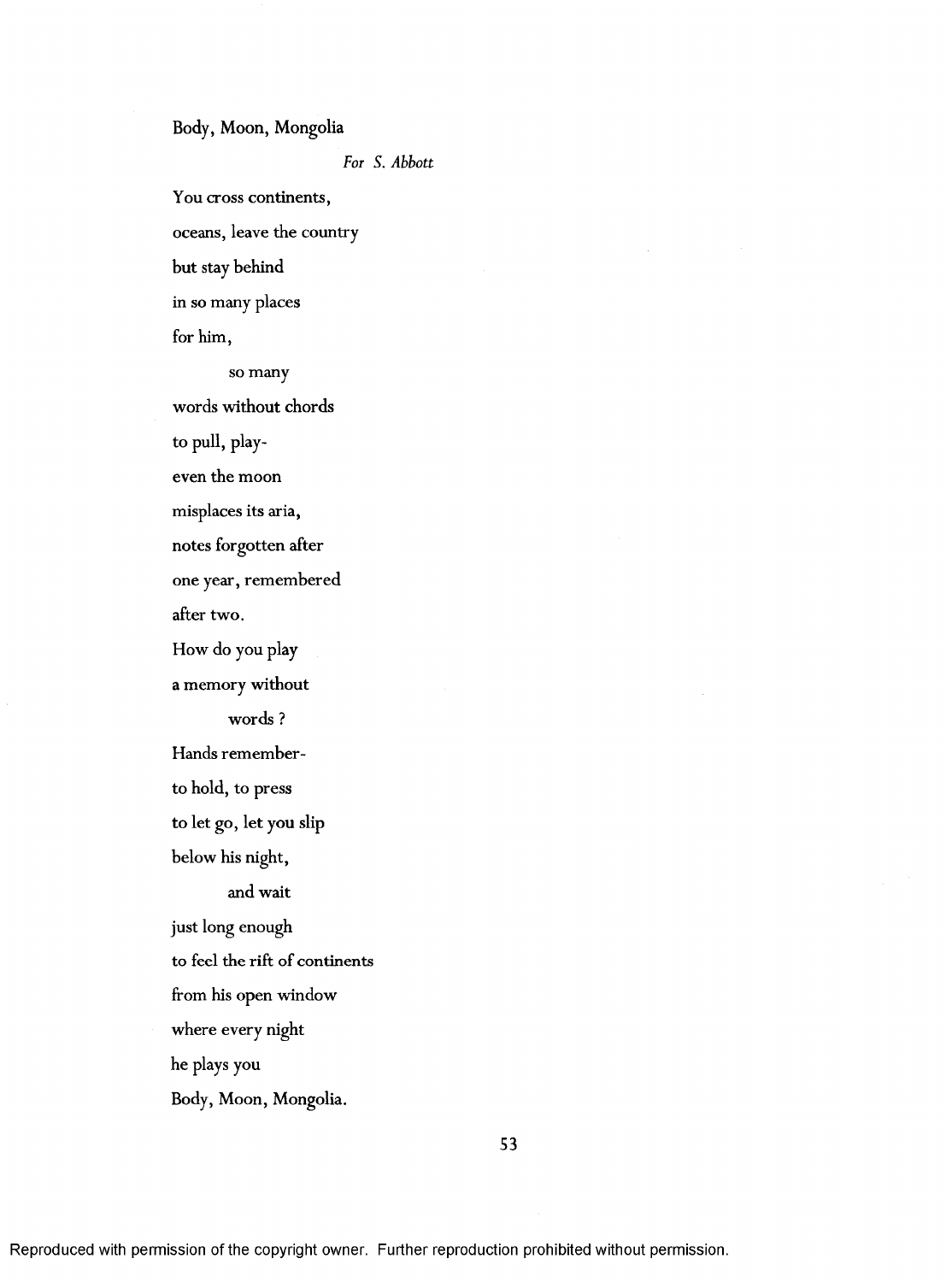# Green Mill

When the street lights pour into the bar alleys of downtown the brass city plays like notes to the saxophone's call of early morning cadence.

Fist riff of twelve bar blues sip like dry olive, flirting with my top button until I am all undone.

The saxophone curves its lips and dives down my spine--Play on Play on then tap tap, the heat flushes the room electric.

Train station pick-pockets sip the overflow from the door cracks, as the trom bone mellows the moon into submission.

54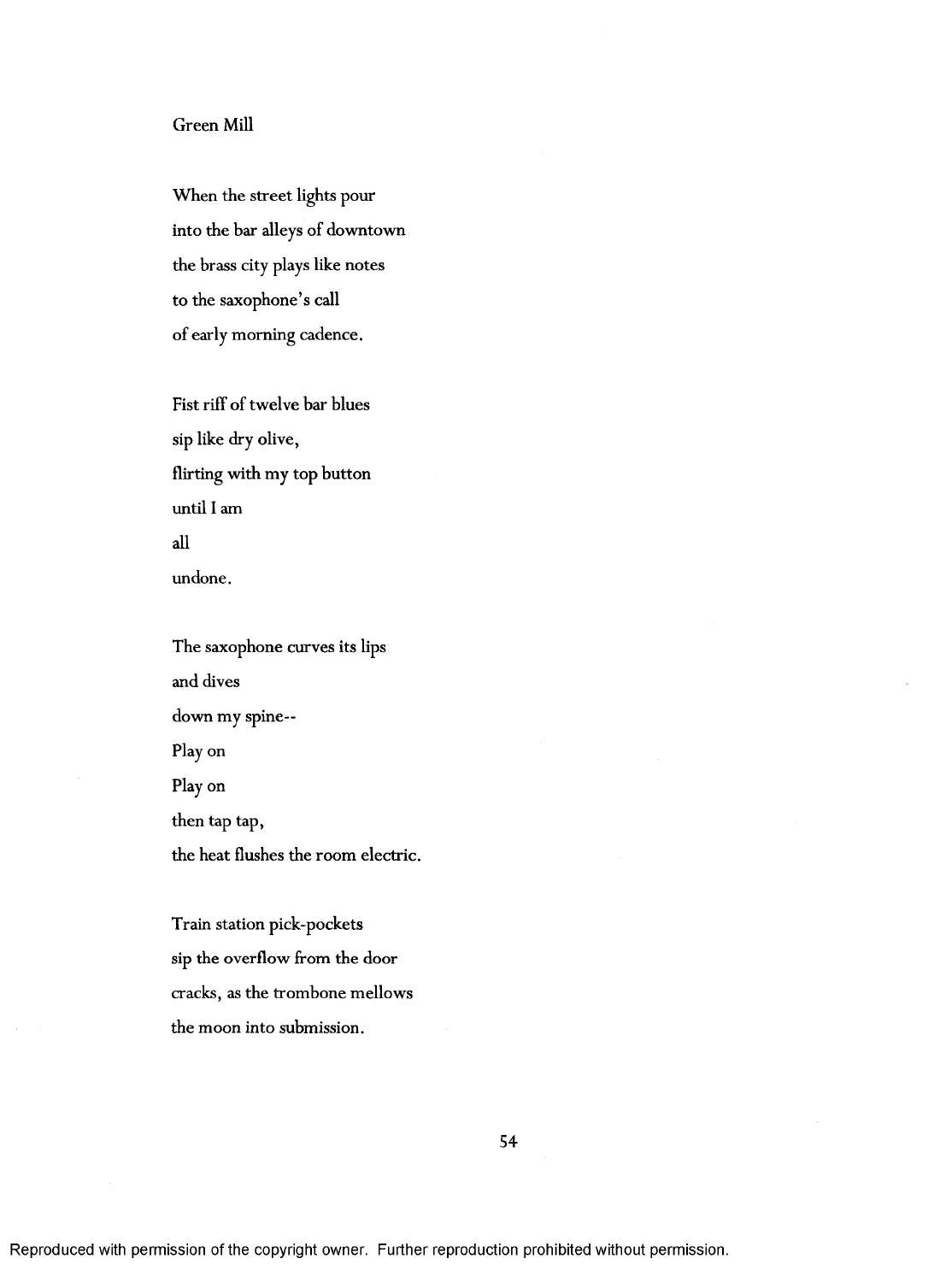Neon wails growl,

freedom vocals color the piano walls

in blue notes,

bent notes

scat scat,

Jazz becomes me.

 $\hat{\mathcal{C}}$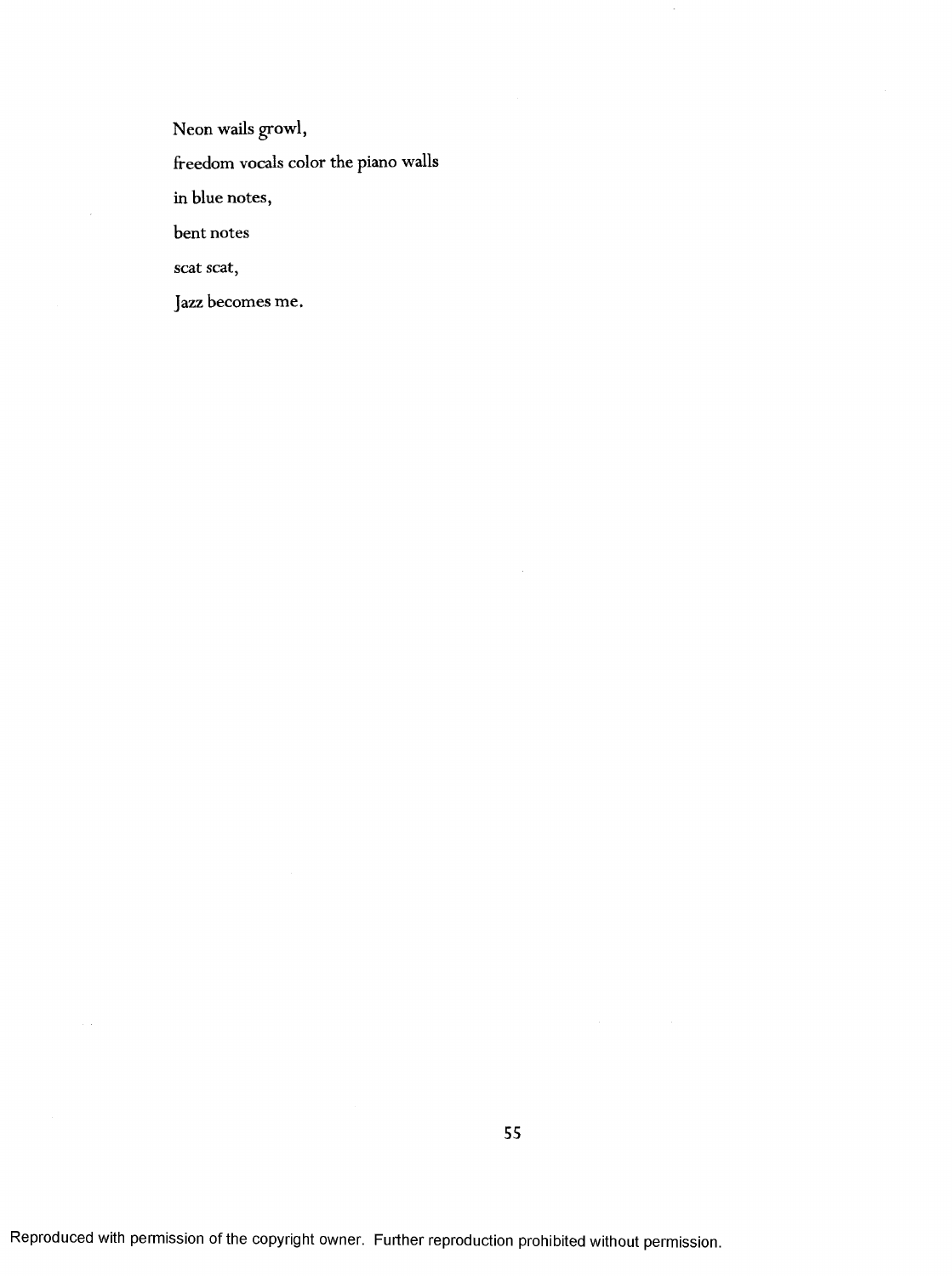## The Lies Your Shadow Tells

unfold in the newsprint Sunday, shredded bark of palm stumps, metallic nails in rusted Sanka cans, discarded beetle wings on a transparent day, this day they unfold all around you. In charcoal smudges on brick and white walls predicting art and arrival. They are there, looking into stains of glass before the sun crosses mid-day, when a man climbs a tower, rings an aged bell, then sits in the shaped silence that follows. Little non-believer, can't you hear them in such loudness. In the shower when you touch your stomach and find a grain of sand, when a child bends to the ground in the middle of a narrow street for a coin you cannot see. Yes,they are waiting. In the folds of concrete, in the forehead creases of an old man playing checkers, who listens for hours to the directions of passing cars. In the emergency of sirens at midnight, the swarm and clamor of flies, the stillness of waking, the loudness of waking, the need in waking and not owning anything Other than a beginning. They too begin. In fist and palm, in water that erased the ink of a poem, but not the need. In the shape of a prayer, in the shape of wind, in the rawness of body when someone else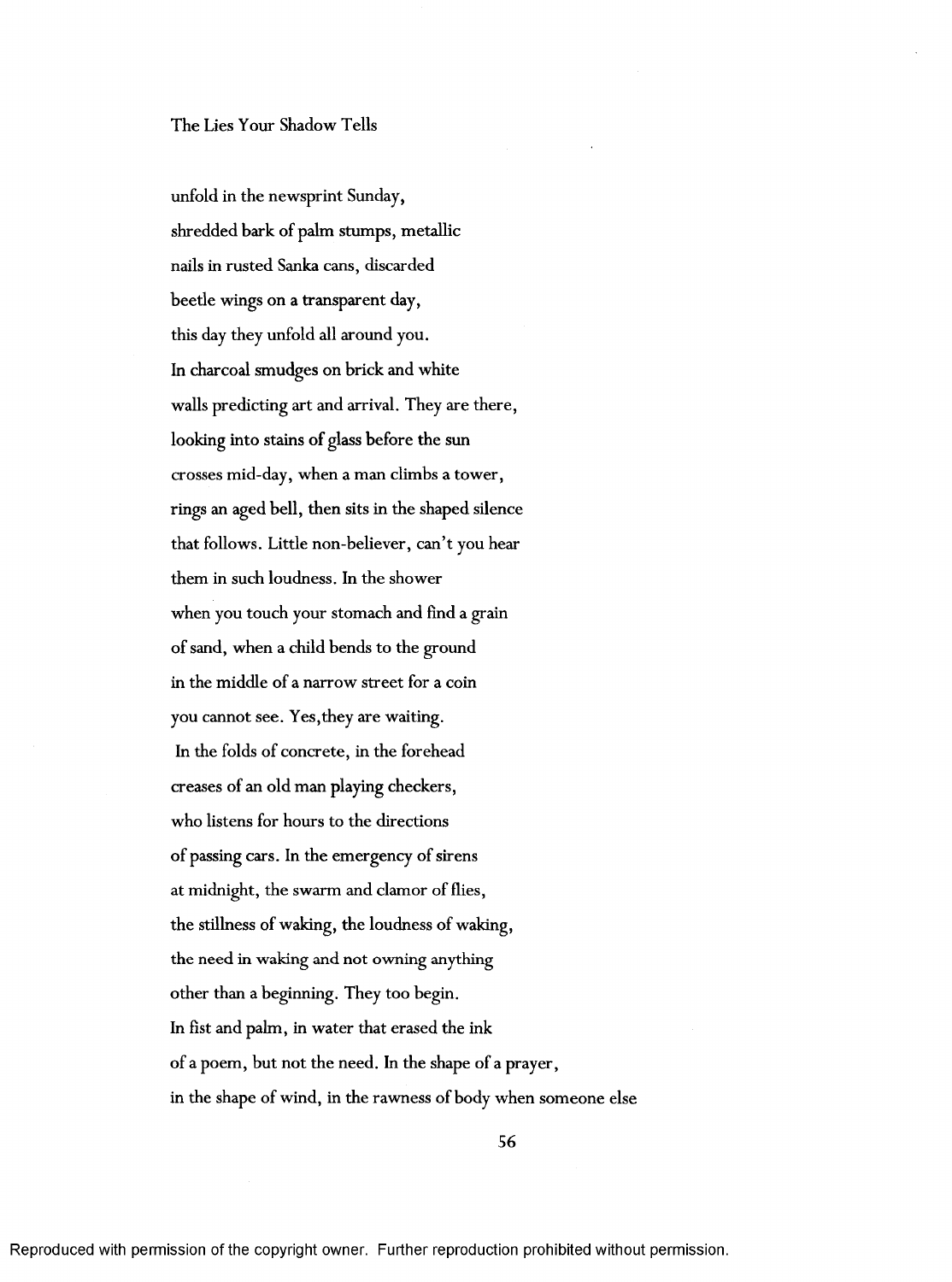begins to give it shape, tucked in the soft crook of an elbow, when hands are broken, when bones are thin, when grapes grow temperamental and your left waiting under a lamppost that constantly flickers, swishing darkness. Yes, they asking you to listen even though you refuse, believe, *they are just lies,* say out loud, *they aie just lies,* giving them a name.

Who is to say they are not all the more real.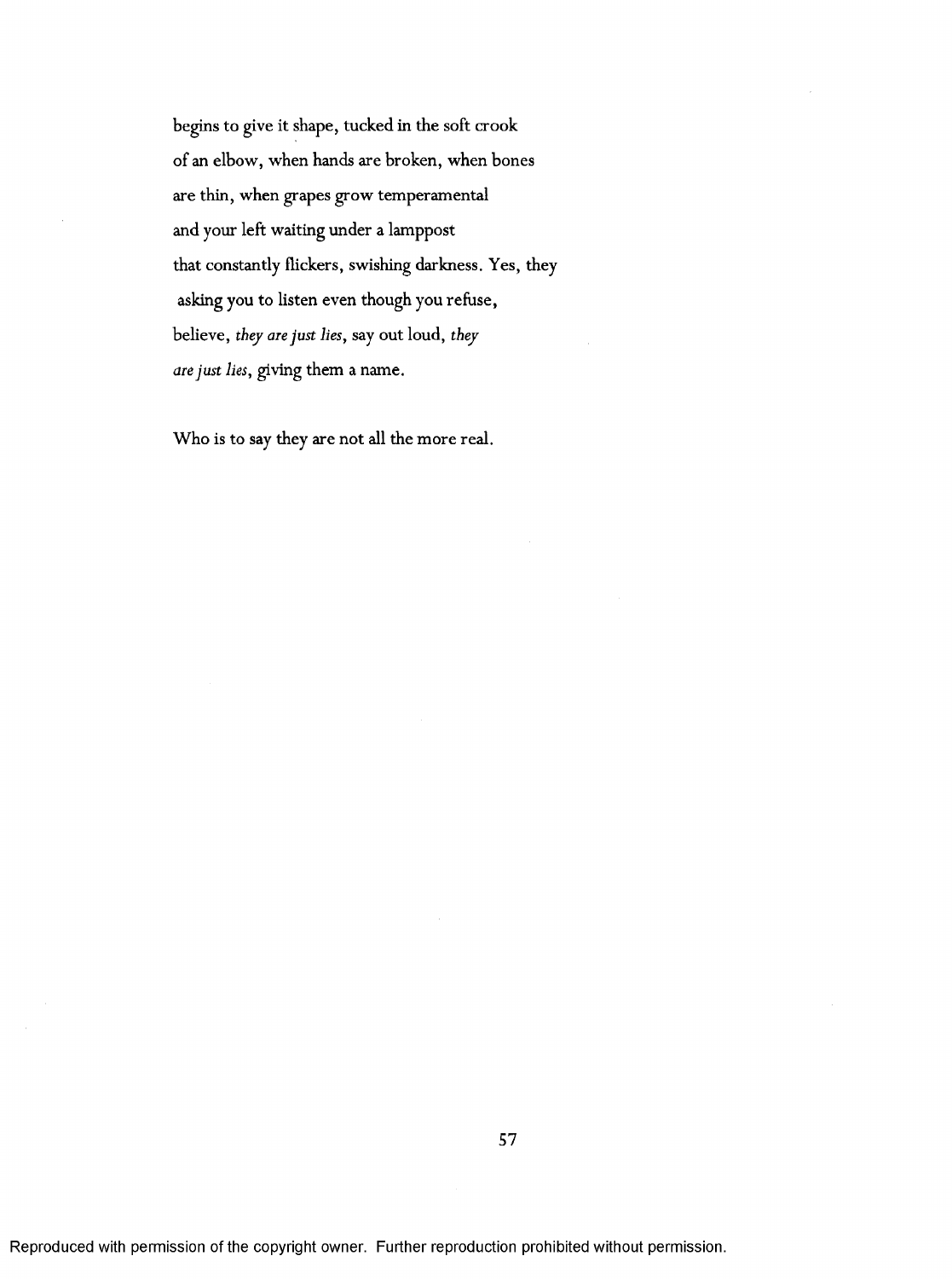I Deserve the Madness of a Loud Ending

Mid-sleep, you sit up, utterly displaced, trying to identify the naked body laying in your sheets.

I wake in the space of nothingness waiting for recognition. Instead, you run your hand through my hair*it's all right...*

My mother chose my name from the book she was reading while pregnant-

*Meggie,* the scandalous heroine who seduces a priest, loves fiercely the unattainable

and suffers romantically for four pages of bodily lust that sustain an entire epic.

The legend of the thorn bird who impales its sleek breast upon the longest, sharpest thorn

while the world stills, listens to its song.

Before deciding she tried it out several times at the top of her lungs, Meggie

loving the sound of anger it carried, almost as much as the story defining it.

Reproduced with permission of the copyright owner. Further reproduction prohibited without permission.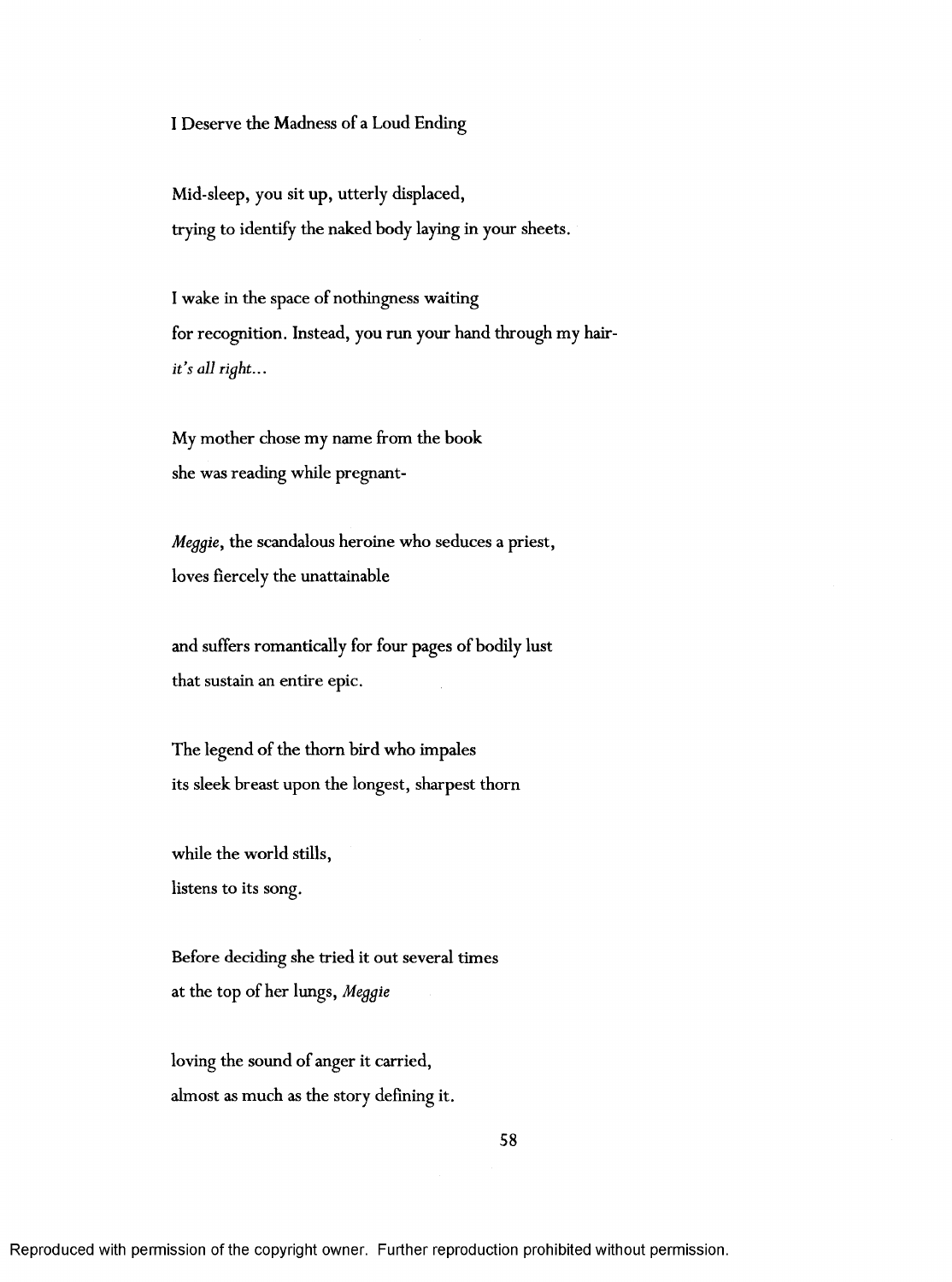Somewhere between sleep and waking

you do not recognize my face,

even after holding onto you, eyes closed,

I can describe the exact shade of your eyes, hair, strangeness...

My name goes here.